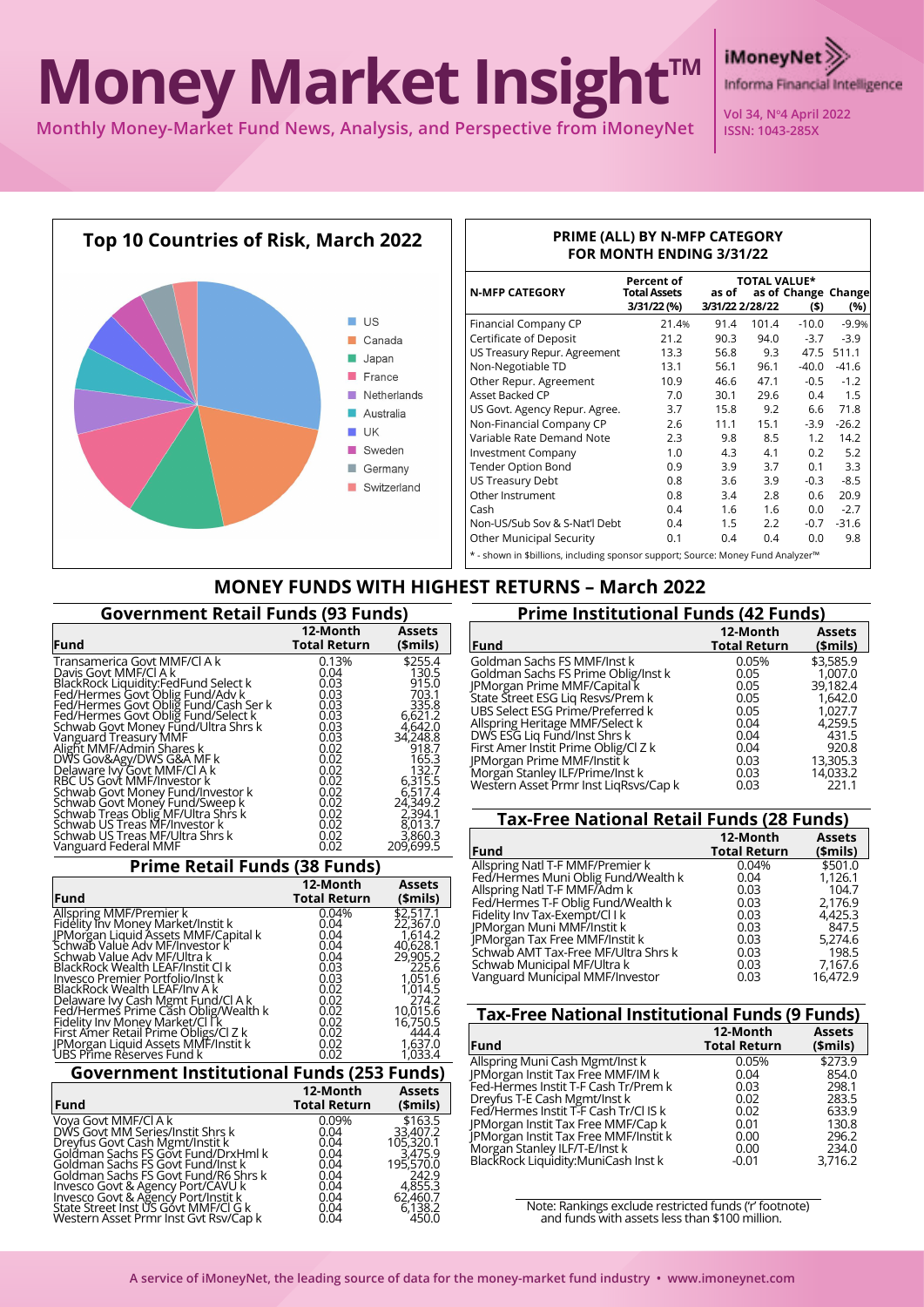|                         |                   |                                              | <b>SUMMARY OF MONEY FUND ACTIVITY</b> |                            |                            |                         |  |
|-------------------------|-------------------|----------------------------------------------|---------------------------------------|----------------------------|----------------------------|-------------------------|--|
| #of                     | <b>Net Assets</b> |                                              | <b>Month Ending March 31, 2022</b>    | <b>Monthly</b>             |                            | <b>12-Month To-Date</b> |  |
| <b>Funds</b><br>\$mils) |                   |                                              |                                       | Yield (%) Total Return (%) | Yield (%) Total Return (%) |                         |  |
|                         |                   |                                              |                                       |                            |                            |                         |  |
| 14                      | 61,757.1          | <b>Treasury Retail</b>                       | 0.04                                  | 0.04                       | 0.01                       | 0.01                    |  |
| 23                      | 148,915.4         | Treas & Repo Retail                          | 0.02                                  | 0.02                       | 0.01                       | 0.01                    |  |
| 170                     | 901,837.8         | Govt & Agency Retail                         | 0.02                                  | 0.02                       | 0.01                       | 0.01                    |  |
| 207                     | 1,112,510.3       | <b>Government Retail</b>                     | 0.02                                  | 0.02                       | 0.01                       | 0.01                    |  |
| 78                      | 194,294.2         | <b>First Tier Retail</b>                     | 0.05                                  | 0.05                       | 0.01                       | 0.02                    |  |
| 78                      | 194,294.2         | <b>Prime Retail</b>                          | 0.05                                  | 0.05                       | 0.01                       | 0.02                    |  |
| 285                     | 1,306,804.5       | <b>Taxable Retail</b>                        | 0.03                                  | 0.03                       | 0.01                       | 0.01                    |  |
| 375                     | 2,912,091.4       | <b>Government Institutional</b>              | 0.05                                  | 0.05                       | 0.02                       | 0.02                    |  |
| 114                     | 226,048.4         | <b>First Tier Inst</b>                       | 0.11                                  | $-0.07$                    | 0.03                       | 0.00                    |  |
| 114                     | 226,048.4         | <b>Prime Institutional</b>                   | 0.11                                  | $-0.07$                    | 0.03                       | 0.00                    |  |
| 489                     | 3, 138, 139.8     | <b>Taxable Institutional</b>                 | 0.06                                  | 0.02                       | 0.02                       | 0.01                    |  |
| 774                     | 4,444,944.3       | Taxable (All)                                |                                       |                            |                            |                         |  |
|                         |                   | iMoneyNet Money Fund Average™/Taxable (All)  | 0.05                                  | 0.02                       | 0.02                       | 0.01                    |  |
| 77                      | 58,281.2          | <b>Tax-Free National Retail</b>              | 0.07                                  | 0.07                       | 0.02                       | 0.02                    |  |
| 15                      | 6,766.0           | <b>Tax-Free National Inst</b>                | 0.12                                  | 0.09                       | 0.02                       | 0.01                    |  |
| 52                      | 20,829.1          | <b>Tax-Free State Retail</b>                 | 0.05                                  | 0.05                       | 0.01                       | 0.02                    |  |
| 4                       | 912.4             | Tax-Free State Inst                          | 0.12                                  | 0.12                       | 0.02                       | 0.02                    |  |
| 148                     | 86,788.7          | Tax-Free (All)                               |                                       |                            |                            |                         |  |
|                         |                   | iMoneyNet Money Fund Average™/Tax-Free (All) | 0.07                                  | 0.07                       | 0.02                       | 0.02                    |  |
| 922                     | 4,531,733.0       | <b>Grand Total - MMFs (All)</b>              |                                       |                            |                            |                         |  |

#### **12-Month Trend Analysis**

#### **Asset Trends**

| Assets(\$mils)                  | 3/31/2022   | 3/31/2021   |
|---------------------------------|-------------|-------------|
| Government Retail               | 1,112,510.3 | 1.058.923.2 |
| Prime Retail                    | 194.294.2   | 249.502.0   |
| <b>Taxable Retail</b>           | 1.306.804.5 | 1.308.425.2 |
| Government Institutional        | 2.912.091.4 | 2.769.650.9 |
| Prime Institutional             | 226.048.4   | 257.141.5   |
| <b>Taxable Institutional</b>    | 3,138,139.8 | 3.026.792.4 |
| Taxable (All)                   | 4.444.944.3 | 4.335.217.6 |
| <b>Tax-Free National Retail</b> | 58.281.2    | 64.697.8    |
| <b>Tax-Free State Retail</b>    | 20.829.1    | 23,994.0    |
| <b>Tax-Free National Inst</b>   | 6.766.0     | 8,995.7     |
| Tax-Free (All)                  | 86.788.7    | 98.777.1    |
| <b>Total</b>                    | 4.531.733.0 | 4.433.994.7 |

| <b>Fund Trends</b>              |           |           |  |  |  |  |
|---------------------------------|-----------|-----------|--|--|--|--|
| No. of Funds                    | 3/31/2022 | 3/31/2021 |  |  |  |  |
| Government Retail               | 207       | 215       |  |  |  |  |
| Prime Retail                    | 78        | 87        |  |  |  |  |
| Taxable Retail                  | 285       | 302       |  |  |  |  |
| Government Institutional        | 375       | 358       |  |  |  |  |
| Prime Institutional             | 114       | 113       |  |  |  |  |
| Taxable Institutional           | 489       | 471       |  |  |  |  |
| Taxable (All)                   | 774       | 773       |  |  |  |  |
| <b>Tax-Free National Retail</b> | 77        | 87        |  |  |  |  |
| <b>Tax-Free State Retail</b>    | 52        | 60        |  |  |  |  |
| <b>Tax-Free National Inst</b>   | 15        | 17        |  |  |  |  |
| Tax-Free (All)                  | 148       | 168       |  |  |  |  |
| Total                           | 922       | 941       |  |  |  |  |

## **TAXABLE FUNDS March 2008 - February 2009**



## **TAX-FREE FUNDS March 2008 - February 2009**

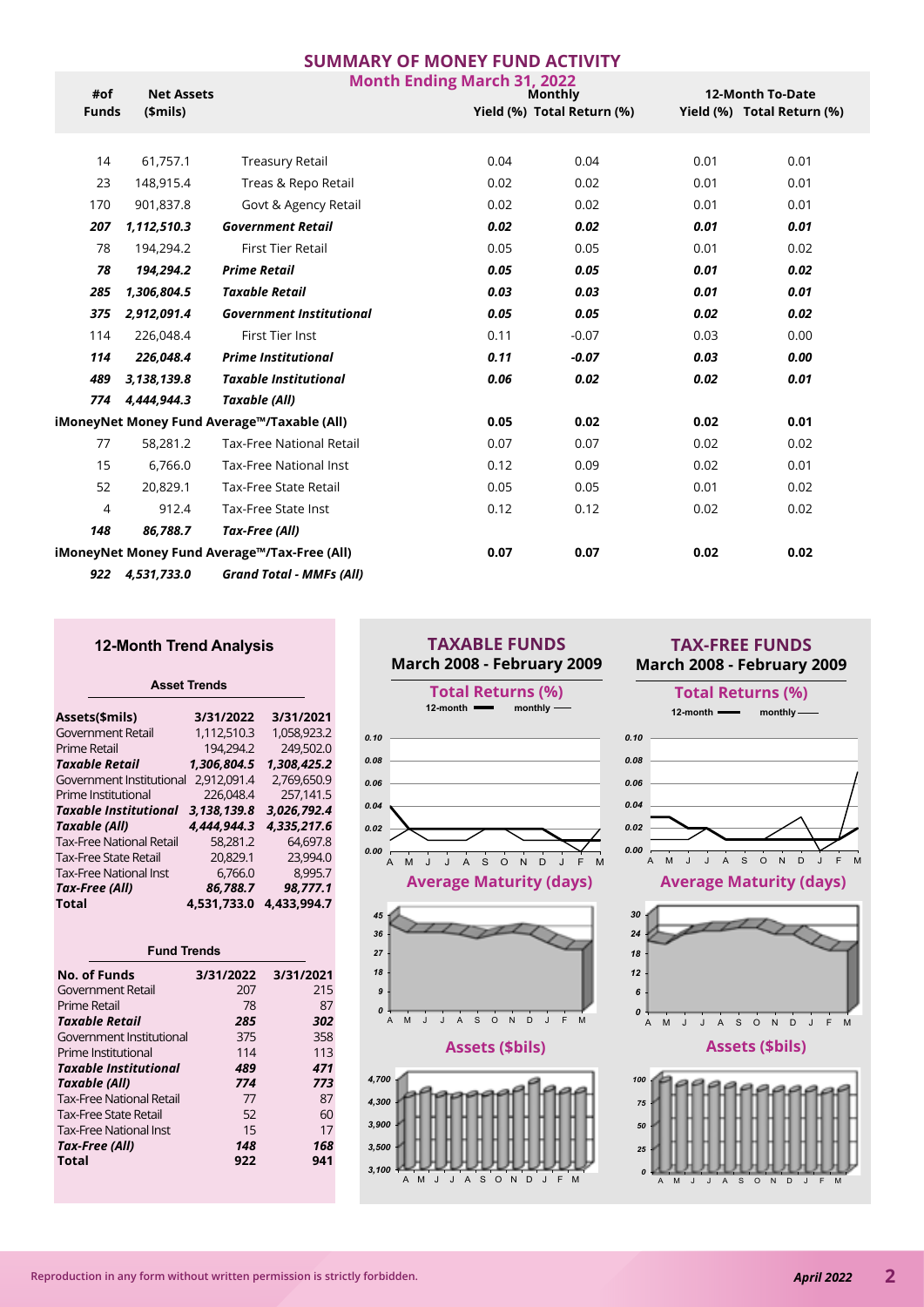| RESULTS FOR: 3/1/22 - 3/31/22 |                     |                                  |                                                                          |                     |                      |                 |              | Investment Results (%)       |              |              |
|-------------------------------|---------------------|----------------------------------|--------------------------------------------------------------------------|---------------------|----------------------|-----------------|--------------|------------------------------|--------------|--------------|
|                               |                     |                                  |                                                                          |                     | <b>Current Month</b> |                 |              | Year-To Date                 |              | 12-Month     |
| <b>Assets</b><br>$$$ mils)    | 1-Mo<br>Change      | <b>Total</b><br><b>Portfolio</b> | <b>TAXABLE FUNDS</b>                                                     | Valuation<br>Method | Yield                | Total<br>Return | Yield        | Total<br>Return Yield Return |              | Total        |
|                               |                     |                                  |                                                                          |                     |                      |                 |              |                              |              |              |
| 49.9                          | 3.8                 | 14,784.1                         | <b>TREASURY RETAIL</b><br>Allspring 100% Treas MMF/Cl A k                | 4                   | 0.01                 | 0.01            | 0.01         | 0.01                         | 0.02         | 0.02         |
| 4,914.1                       | $-327.9$            | 14,784.1                         | Allspring 100% Treas MMF/Svc k                                           | 4                   | 0.01                 | 0.01            | 0.01         | 0.01                         | 0.01         | 0.01         |
| 2,198.0                       | 1.7                 | 2,198.0                          | Amer Century Capital Presv Fund/Inv k                                    | 4                   | 0.01                 | 0.01            | 0.01         | 0.01                         | 0.01         | 0.01         |
| 759.4                         | 114.1               | 112,534.2                        | BlackRock Liquidity:Treas Tr Select k                                    | 4                   | 0.00                 | 0.00            | 0.01         | 0.01                         | 0.01         | 0.01         |
| 3,507.4                       | $-11.9$             | 3,507.4                          | Fidelity Treasury Only MMF k                                             | 4                   | 0.01                 | 0.01            | 0.01         | 0.01                         | 0.01         | 0.01         |
| 7.2                           | 0.0                 | 1,872.1                          | Gabelli US Treasury MMF/Cl A                                             | 4                   | 0.08                 | 0.08            | 0.03         | 0.03                         | 0.01         | 0.01         |
| 1,863.6                       | 236.7               | 1,872.1                          | Gabelli US Treasury MMF/Cl AAA                                           | 4                   | 0.08                 | 0.08            | 0.03         | 0.03                         | 0.01         | 0.01         |
| 1.3                           | $-0.2$              | 1,872.1                          | Gabelli US Treasury MMF/Cl C                                             | 4                   | 0.08                 | 0.08            | 0.03         | 0.03                         | 0.01         | 0.01         |
| 29.5                          | 0.0                 | 86,423.1                         | JPMorgan 100% US Treas Secs MMF/Emp k                                    | 4                   | 0.06                 | 0.06            | 0.03         | 0.03                         | $\sim$       | $\sim$       |
| 2,271.8                       | 65.7                | 86,423.1                         | JPMorgan 100% US Treas Secs MMF/Mrg k                                    | 4                   | 0.00                 | 0.00            | 0.00         | 0.00                         | 0.00         | 0.00         |
| 8,013.7                       | 352.4               | 11,874.0                         | Schwab US Treas MF/Investor k                                            | 4                   | 0.01                 | 0.01            | 0.01         | 0.01                         | 0.02         | 0.02         |
| 3,860.3                       | -141.1              | 11,874.0                         | Schwab US Treas MF/Ultra Shrs k                                          | 4                   | 0.02                 | 0.02            | 0.01         | 0.01                         | 0.02         | 0.02         |
| 32.1<br>34,248.8              | $-1.1$<br>49.8      | 32.1<br>34,248.8                 | The US Treasury Trust/Cl S k<br>Vanguard Treasury MMF                    | 4<br>4              | 0.00<br>0.15         | 0.00<br>0.15    | 0.00<br>0.08 | 0.00<br>0.08                 | 0.00<br>0.03 | 0.00<br>0.03 |
| \$61,757.1                    | \$342.0             |                                  | <i><b>SUBTOTAL &amp; AVERAGES</b></i>                                    |                     | 0.04                 | 0.04            | 0.02         | 0.02                         | 0.01         | 0.01         |
|                               |                     |                                  | <b>TREAS &amp; REPO RETAIL</b>                                           |                     |                      |                 |              |                              |              |              |
| 918.7                         | 5.8                 | 16,312.0                         | Alight MMF/Admin Shares k                                                | 4                   | 0.01                 | 0.01            | 0.01         | 0.01                         | 0.02         | 0.02         |
| 2,017.2                       | $-242.6$            | 20,288.9                         | Allspring Treas Plus MMF/Cl A k                                          | 4                   | 0.01                 | 0.01            | 0.01         | 0.01                         | 0.01         | 0.01         |
| 1,377.1                       | $-9.3$              | 20,288.9                         | Allspring Treas Plus MMF/Svc k                                           | 4                   | 0.01                 | 0.01            | 0.01         | 0.01                         | 0.01         | 0.01         |
| 46.2                          | .5                  | 121,333.6                        | BlackRock Liquidity:T-Fund Select k                                      | 4                   | 0.01                 | 0.01            | 0.01         | 0.01                         | 0.01         | 0.01         |
| 595.4                         | 32.0                | 714.3                            | Cavanal Hill US Treas Fund/Adm k                                         | 4                   | 0.00                 | 0.00            | 0.00         | 0.00                         | 0.00         | 0.00         |
| 224.5                         | $-6.7$              | 845.4                            | DWS Treas Port/Investment Cls k                                          | 4                   | 0.01                 | 0.01            | 0.01         | 0.01                         | 0.01         | 0.01         |
| 95.5                          | .5                  | 845.4                            | DWS US Treasury MF/Cl S k                                                | 4                   | 0.08                 | 0.08            | 0.03         | 0.03                         | 0.02         | 0.02         |
| 716.8                         | $-11.7$             | 2,642.6                          | Fed/Hermes Tr for UST Oblig/Cash II k                                    | 4                   | 0.00                 | 0.00            | 0.00         | 0.00                         | 0.00         | 0.00         |
| 832.7                         | 40.5                | 2,642.6                          | Fed/Hermes Tr for UST Oblig/Cash Se k                                    | 4                   | 0.00                 | 0.00            | 0.00         | 0.00                         | 0.00         | 0.00         |
| 109.1                         | $-8.8$              | 38,059.5                         | Fidelity Treas MMF/Adv C k                                               | 4                   | 0.01                 | 0.01            | 0.01         | 0.01                         | 0.01         | 0.01         |
| 1,653.1                       | 32.8                | 38,059.5                         | Fidelity Treas MMF/Cap Reserves k                                        | 4<br>4              | 0.01                 | 0.01            | 0.01         | 0.01                         | 0.01         | 0.01         |
| 1,964.0<br>34,333.3           | $-71.8$<br>209.8    | 38,059.5<br>38,059.5             | Fidelity Treas MMF/Daily Money k<br>Fidelity Treasury MMF k              | 4                   | 0.01<br>0.01         | 0.01<br>0.01    | 0.01<br>0.01 | 0.01<br>0.01                 | 0.01<br>0.01 | 0.01<br>0.01 |
| 466.1                         | 5.0                 | 22,326.8                         | JPMorgan US Treas Plus MMF/Cl C k                                        | 4                   | 0.00                 | 0.00            | 0.00         | 0.00                         | 0.00         | 0.00         |
| 13.4                          | $-3.3$              | 22,326.8                         | JPMorgan US Treas Plus MMF/Inv k                                         | 4                   | 0.00                 | 0.00            | 0.00         | 0.00                         | 0.00         | 0.00         |
| 414.4                         | 63.7                | 22,326.8                         | JPMorgan US Treas Plus MMF/Morgan k                                      | 4                   | 0.00                 | 0.00            | 0.00         | 0.00                         | 0.00         | 0.00         |
| 2,394.1                       | $-17.4$             | 7,780.5                          | Schwab Treas Oblig MF/Ultra Shrs k                                       | 4                   | 0.05                 | 0.05            | 0.02         | 0.02                         | 0.02         | 0.02         |
| 5,386.4                       | $-49.6$             | 7,780.5                          | Schwab Treas Obligs MF/Investor k                                        | 4                   | 0.01                 | 0.01            | 0.01         | 0.01                         | 0.01         | 0.01         |
| 4,826.0                       | $-354.4$            | 7,987.9                          | T Rowe Price US Treas MF/Inv k                                           | 4                   | 0.01                 | 0.01            | 0.01         | 0.01                         | 0.01         | 0.01         |
| 497.1                         | 5.9                 | 497.1                            | USAA Treasury MM Trust k                                                 | 4                   | 0.01                 | 0.01            | 0.01         | 0.01                         | 0.01         | 0.01         |
| 89,711.1                      | $-968.8$            | 89.711.1                         | Vanguard Cash Rsvs Fed MMF/Admiral r                                     | 4                   | 0.09                 | 0.09            | 0.04         | 0.04                         | 0.02         | 0.02         |
| 322.9                         | $-64.9$             | 1,427.4                          | Wilmington US Treasury MMF/Admin k                                       | 4                   | 0.03                 | 0.03            | 0.02         | 0.02                         | 0.01         | 0.01         |
| .3<br>\$148,915.4             | 0.0<br>$$-1,412.8$  | 1,427.4                          | Wilmington US Treasury MMF/Service k<br><b>SUBTOTAL &amp; AVERAGES</b>   | 4                   | 0.01<br>0.02         | 0.01<br>0.02    | 0.01<br>0.01 | 0.01<br>0.01                 | 0.01<br>0.01 | 0.01<br>0.01 |
|                               |                     |                                  | <b>GOVT &amp; AGENCY RETAIL</b>                                          |                     |                      |                 |              |                              |              |              |
| 58.9                          | 4.8                 | 13,155.4                         | AB Govt MMP/Advisor k                                                    | 4                   | 0.08                 | 0.08            | 0.03         | 0.03                         | 0.02         | 0.02         |
| 3,558.3                       | 554.5               | 13,155.4                         | AB Govt MMP/Class 1 k                                                    | 4                   | 0.09                 | 0.09            | 0.04         | 0.04                         | 0.02         | 0.02         |
| 584.2                         | $-18.1$             | 13,155.4                         | AB Govt MMP/Class A k                                                    | 4                   | 0.08                 | 0.08            | 0.03         | 0.03                         | 0.02         | 0.02         |
| 7.7                           | .4                  | 13,155.4                         | AB Govt MMP/Class C k                                                    | 4                   | 0.07                 | 0.07            | 0.03         | 0.03                         | 0.02         | 0.02         |
| 26.7                          | 1.7                 | 13,155.4                         | AB Govt MMP/Class I k                                                    | 4                   | 0.09                 | 0.09            | 0.04         | 0.04                         | 0.02         | 0.02         |
| 48.5                          | $-2.3$              | 13,155.4                         | AB Govt MMP/Class K k                                                    | 4                   | 0.07                 | 0.07            | 0.03         | 0.03                         | 0.02         | 0.02         |
| 316.6                         | $-3.5$              | 133,158.3                        | Allspring Govt MMF/CLA k                                                 | 4                   | 0.01                 | 0.01            | 0.01         | 0.01                         | 0.01         | 0.01         |
| 1,738.5<br>1,091.3            | $-166.4$<br>$-17.9$ | 133,158.3<br>133,158.3           | Allspring Govt MMF/Svc k<br>Allspring Govt MMF/Sweep k                   | 4<br>4              | 0.01<br>0.01         | 0.01<br>0.01    | 0.01<br>0.01 | 0.01<br>0.01                 | 0.01<br>0.01 | 0.01<br>0.01 |
| 79.1                          | 1.0                 | 680.0                            | Amer Century US Govt MMF/Class A k r                                     | 4                   | 0.01                 | 0.01            | 0.01         | 0.01                         | 0.01         | 0.01         |
| 18.7                          | .6                  | 680.0                            | Amer Century US Govt MMF/Class G k r                                     | 4                   | 0.29                 | 0.29            | 0.18         | 0.18                         | 0.11         | 0.11         |
| 582.2                         | 22.0                | 680.0                            | Amer Century US Govt MMF/Inv r                                           | 4                   | 0.01                 | 0.01            | 0.01         | 0.01                         | 0.01         | 0.01         |
| 2,280.5                       | 43.1                | 24,176.9                         | American Funds US Govt MMF/529-A Sh k                                    | 4                   | 0.00                 | 0.00            | 0.00         | 0.00                         | 0.00         | 0.00         |
| 49.8                          | $-1.2$              | 24,176.9                         | American Funds US Govt MMF/529-C Sh k                                    | 4                   | 0.00                 | 0.00            | 0.00         | 0.00                         | 0.00         | 0.00         |
| 98.8                          | 1.5                 | 24,176.9                         | American Funds US Govt MMF/529-E Sh k                                    | 4                   | 0.00                 | 0.00            | 0.00         | 0.00                         | 0.00         | 0.00         |
| >0.0                          | 0.0                 | 24,176.9                         | American Funds US Govt MMF/529-F-1 k                                     | 4                   | 0.00                 | 0.00            | 0.00         | 0.00                         | 0.00         | 0.00         |
| 15,188.9                      | 231.6               | 24,176.9                         | American Funds US Govt MMF/CI A k                                        | 4                   | 0.00                 | 0.00            | 0.00         | 0.00                         | 0.00         | 0.00         |
| 250.3                         | $-0.5$              | 24,176.9                         | American Funds US Govt MMF/Cl C k                                        | 4                   | 0.00                 | 0.00            | 0.00         | 0.00                         | 0.00         | 0.00         |
| 245.5                         | 3.3                 | 24,176.9                         | American Funds US Govt MMF/CI F-1 k                                      | 4                   | 0.00                 | 0.00            | 0.00         | 0.00                         | 0.00         | 0.00         |
| 1,628.4<br>64.4               | $-7.3$<br>7.5       | 24,176.9<br>24,176.9             | American Funds US Govt MMF/CI F-2 k<br>American Funds US Govt MMF/CI F-3 | 4<br>4              | 0.00<br>0.00         | 0.00<br>0.00    | 0.00<br>0.00 | 0.00<br>0.00                 | 0.00<br>0.00 | 0.00<br>0.00 |
| 41.5                          | $\cdot$ 3           | 24,176.9                         | American Funds US Govt MMF/CI R-1 k                                      | 4                   | 0.00                 | 0.00            | 0.00         | 0.00                         | 0.00         | 0.00         |
| 846.5                         | $-5.2$              | 24,176.9                         | American Funds US Govt MMF/CI R-2 k                                      | 4                   | 0.00                 | 0.00            | 0.00         | 0.00                         | 0.00         | 0.00         |
| 92.2                          | $-0.1$              | 24,176.9                         | American Funds US Govt MMF/CI R-2E k                                     | 4                   | 0.00                 | 0.00            | 0.00         | 0.00                         | 0.00         | 0.00         |
| 1,059.2                       | $-11.9$             | 24,176.9                         | American Funds US Govt MMF/CI R-3 k                                      | 4                   | 0.00                 | 0.00            | 0.00         | 0.00                         | 0.00         | 0.00         |
| 904.2                         | 6.6                 | 24,176.9                         | American Funds US Govt MMF/CI R-4 k                                      | 4                   | 0.00                 | 0.00            | 0.00         | 0.00                         | 0.00         | 0.00         |
| 201.7                         | .8                  | 24,176.9                         | American Funds US Govt MMF/CI R-5 k                                      | 4                   | 0.00                 | 0.00            | 0.00         | 0.00                         | 0.00         | 0.00         |
| 152.1                         | 5.2                 | 24,176.9                         | American Funds US Govt MMF/CI R-5E k                                     | 4                   | 0.00                 | 0.00            | 0.00         | 0.00                         | 0.00         | 0.00         |
| 1,072.7                       | 11.6                | 24,176.9                         | American Funds US Govt MMF/CI R-6                                        | 4                   | 0.00                 | 0.00            | 0.00         | 0.00                         | 0.00         | 0.00         |
| 526.2<br>.3                   | 49.5<br>0.0         | 526.2<br>176,499.4               | AZL Government MMF k<br>BlackRock Liquidity:FedFund Pr Cl k              | 4<br>4              | 0.00<br>0.03         | 0.00<br>0.03    | 0.00<br>0.03 | 0.00<br>0.03                 | 0.00<br>0.02 | 0.00<br>0.03 |
| 915.0                         | 57.8                | 176,499.4                        | BlackRock Liquidity:FedFund Select k                                     | 4                   | 0.03                 | 0.03            | 0.03         | 0.03                         | 0.02         | 0.03         |
|                               |                     |                                  |                                                                          |                     |                      |                 |              |                              |              |              |

All performance results are annualized, net of management fees and expenses. The year-to-date and 12-month yields assume reinvestment of dividends for up to one year.<br>Tot**ol** returns also assume reinvestment of dividends a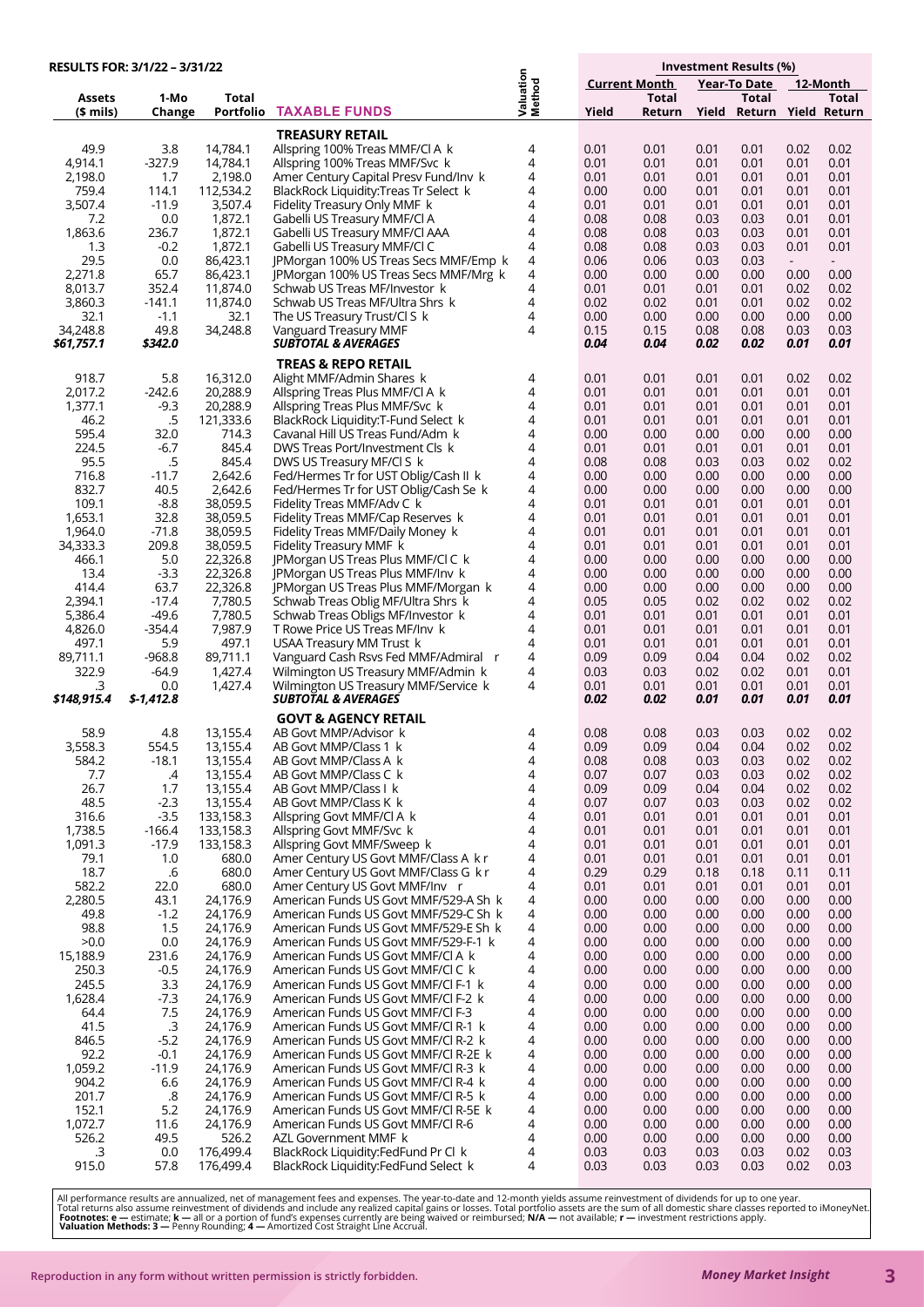| <b>RESULTS FOR: 3/1/22 - 3/31/22</b> |                   |                        |                                                                              | Investment Results (%) |                                                  |              |              |              |                                                      |
|--------------------------------------|-------------------|------------------------|------------------------------------------------------------------------------|------------------------|--------------------------------------------------|--------------|--------------|--------------|------------------------------------------------------|
|                                      |                   |                        |                                                                              |                        | <b>Current Month</b><br>12-Month<br>Year-To Date |              |              |              |                                                      |
| Assets                               | 1-Mo              | <b>Total</b>           |                                                                              | Valuation<br>Method    |                                                  | <b>Total</b> |              | Total        | <b>Total</b>                                         |
| (\$ mils)                            | Change            | Portfolio              | <b>TAXABLE FUNDS</b>                                                         |                        | Yield                                            | Return       | Yield        |              | Return Yield Return                                  |
| 349.7                                | 17.6              | 350.7                  | BlackRock Summit Cash Reserves/CLA k                                         | 4                      | 0.00                                             | 0.00         | 0.01         | 0.01         | 0.01<br>0.01                                         |
| 1.0                                  | .3                | 350.7                  | BlackRock Summit Cash Reserves/CLC k                                         | $\overline{4}$         | 0.00                                             | 0.00         | 0.03         | 0.03         | 0.02<br>0.02                                         |
| 11.3<br>701.4                        | $-0.4$<br>-33.6   | 395.3<br>2,219.2       | BNY Mellon Govt MMF/Inv k<br>Cavanal Hill Govt Secs MMF/Adm k                | 4<br>4                 | 0.01<br>0.01                                     | 0.01<br>0.01 | 0.01<br>0.01 | 0.01<br>0.01 | 0.01<br>0.01<br>0.01<br>0.01                         |
| 509.4                                | -4.9              | 5,027.9                | City Natl Rochdale Govt MMF/Cl N k                                           | 4                      | 0.01                                             | 0.01         | 0.01         | 0.01         | 0.01<br>0.01                                         |
| 581.1                                | $-50.9$           | 5,027.9                | City Natl Rochdale Govt MMF/CLS k                                            | 4                      | 0.01                                             | 0.01         | 0.01         | 0.01         | 0.01<br>0.01                                         |
| 356.9                                | 3.3               | 526.1                  | Columbia Govt MMF/CLA k                                                      | 4                      | 0.01                                             | 0.01         | 0.01         | 0.01         | 0.01<br>0.01                                         |
| 11.9                                 | .6                | 526.1                  | Columbia Govt MMF/CLC k                                                      | 4                      | 0.01                                             | 0.01         | 0.01         | 0.01         | 0.01<br>0.01                                         |
| 87.5<br>6.7                          | $-0.1$<br>$-1.6$  | 526.1<br>526.1         | Columbia Govt MMF/CLInst k<br>Columbia Govt MMF/Cl Inst2 k                   | 4<br>4                 | 0.01<br>0.01                                     | 0.01<br>0.01 | 0.01<br>0.01 | 0.01<br>0.01 | 0.01<br>0.01<br>0.01<br>0.01                         |
| 59.0                                 | 2.0               | 526.1                  | Columbia Govt MMF/Cl Inst3 k                                                 | 4                      | 0.01                                             | 0.01         | 0.01         | 0.01         | 0.01<br>0.01                                         |
| 4.1                                  | $-0.4$            | 526.1                  | Columbia Govt MMF/CLR k                                                      | 4                      | 0.01                                             | 0.01         | 0.01         | 0.01         | 0.01<br>0.01                                         |
| 88.3                                 | .7                | 414.9                  | Columbia VP Govt MMF/Cl 1 k                                                  | 4                      | 0.01                                             | 0.01         | 0.01         | 0.01         | 0.01<br>0.01                                         |
| 123.4<br>203.2                       | 11.0<br>2.7       | 414.9<br>414.9         | Columbia VP Govt MMF/Cl 2 k                                                  | 4<br>4                 | 0.01                                             | 0.01<br>0.01 | 0.01<br>0.01 | 0.01         | 0.01<br>0.01<br>0.01<br>0.01                         |
| 130.5                                | 10.4              | 136.8                  | Columbia VP Govt MMF/Cl 3 k<br>Davis Govt MMF/CLA k                          | 4                      | 0.01<br>0.04                                     | 0.04         | 0.04         | 0.01<br>0.04 | 0.04<br>0.04                                         |
| 1.8                                  | $\cdot$ .2        | 136.8                  | Davis Govt MMF/CLC k                                                         | 4                      | 0.04                                             | 0.04         | 0.04         | 0.04         | 0.04<br>0.04                                         |
| 132.7                                | 2.7               | 145.5                  | Delaware Ivy Govt MMF/Cl A k                                                 | 4                      | 0.00                                             | 0.00         | 0.00         | 0.00         | 0.02<br>0.02                                         |
| 2.9                                  | $-0.1$            | 145.5                  | Delaware Ivy Govt MMF/CI C k                                                 | 4                      | 0.00                                             | 0.00         | 0.00         | 0.00         | 0.02<br>0.02                                         |
| 9.7<br>.3                            | $\cdot$ 1<br>0.0  | 145.5<br>145.5         | Delaware Ivy Govt MMF/Cl E k                                                 | 4<br>4                 | 0.00<br>0.00                                     | 0.00<br>0.00 | 0.00<br>0.00 | 0.00<br>0.00 | 0.02<br>0.02<br>0.02<br>0.02                         |
| 165.3                                | $-22.5$           | 2,625.5                | Delaware Ivy Govt MMF/CLN k<br>DWS Gov&Agy/DWS G&A MF k                      | 4                      | 0.07                                             | 0.07         | 0.03         | 0.03         | 0.02<br>0.02                                         |
| 6.8                                  | $-5.7$            | 2,625.5                | DWS Gov&Agy/Service Shrs k                                                   | 4                      | 0.01                                             | 0.01         | 0.01         | 0.01         | 0.01<br>0.01                                         |
| 190.5                                | $-2.7$            | 190.5                  | DWS Govt Money Market VIP k                                                  | 4                      | 0.01                                             | 0.01         | 0.01         | 0.01         | 0.01<br>0.01                                         |
| 25,398.7                             | $-242.6$          | 35,219.0               | Edward Jones MMF/Inv Class k                                                 | 4                      | 0.01                                             | 0.01         | 0.01         | 0.01         | 0.01<br>0.01                                         |
| 9,820.2<br>143.3                     | 264.1<br>$-3.1$   | 35,219.0<br>143.3      | Edward Jones MMF/RS Class k<br>Elfun Government MMF k                        | 4<br>4                 | 0.01<br>0.04                                     | 0.01<br>0.04 | 0.01<br>0.01 | 0.01<br>0.01 | 0.01<br>0.01<br>0.00<br>0.00                         |
| 703.1                                | 119.9             | 124,484.8              | Fed/Hermes Govt Oblig Fund/Adv k                                             | 4                      | 0.09                                             | 0.09         | 0.05         | 0.05         | 0.03<br>0.03                                         |
| 335.8                                | 9.7               | 124,484.8              | Fed/Hermes Govt Oblig Fund/Cash Ser k                                        | 4                      | 0.02                                             | 0.02         | 0.02         | 0.02         | 0.03<br>0.03                                         |
| 6,621.2                              | $-932.4$          | 124,484.8              | Fed/Hermes Govt Oblig Fund/Select k                                          | 4                      | 0.08                                             | 0.08         | 0.05         | 0.05         | 0.03<br>0.03                                         |
| 140.2                                | 1.4               | 12,068.0               | Fed/Hermes Govt Reserves Fund/Cl A k                                         | 4                      | 0.01                                             | 0.01         | 0.01         | 0.01         | 0.01<br>0.01                                         |
| .5<br>7.3                            | 0.0<br>$-0.3$     | 12,068.0<br>12,068.0   | Fed/Hermes Govt Reserves Fund/Cl B k<br>Fed/Hermes Govt Reserves Fund/Cl C k | 4<br>4                 | 0.01<br>0.01                                     | 0.01<br>0.01 | 0.01<br>0.01 | 0.01<br>0.01 | 0.01<br>0.01<br>0.01<br>0.01                         |
| 1.4                                  | 0.0               | 12,068.0               | Fed/Hermes Govt Reserves Fund/Cl F k                                         | 4                      | 0.01                                             | 0.01         | 0.01         | 0.01         | 0.01<br>0.01                                         |
| 11,918.6                             | $-489.3$          | 12,068.0               | Fed/Hermes Govt Reserves Fund/Cl P k                                         | 4                      | 0.01                                             | 0.01         | 0.01         | 0.01         | 0.01<br>0.01                                         |
| 82.0                                 | $-1.1$            | 82.0                   | Federated Hermes Govt Money Fund II k                                        | 4                      | 0.00                                             | 0.00         | 0.00         | 0.00         | 0.00<br>0.00                                         |
| 238,283.3                            | 5,654.6           | 258,226.6              | Fidelity Government MMF k                                                    | 4<br>4                 | 0.01                                             | 0.01         | 0.01         | 0.01         | 0.01<br>0.01                                         |
| 230,675.4<br>150.7                   | 2,890.9<br>$-3.9$ | 230,675.4<br>258,226.6 | Fidelity Govt Cash Reserves k<br>Fidelity Govt MMF/Adv M k                   | 4                      | 0.01<br>0.01                                     | 0.01<br>0.01 | 0.01<br>0.01 | 0.01<br>0.01 | 0.01<br>0.01<br>0.01<br>0.01                         |
| 7,807.1                              | $-22.8$           | 258,226.6              | Fidelity Govt MMF/Cap Reserves k                                             | 4                      | 0.01                                             | 0.01         | 0.01         | 0.01         | 0.01<br>0.01                                         |
| 7,571.8                              | $-162.1$          | 258,226.6              | Fidelity Govt MMF/Daily Money k                                              | 4                      | 0.01                                             | 0.01         | 0.01         | 0.01         | 0.01<br>0.01                                         |
| 4,413.7                              | $-6.3$            | 258,226.6              | Fidelity Govt MMF/Premium k                                                  | 4                      | 0.01                                             | 0.01         | 0.01         | 0.01         | 0.01<br>0.01                                         |
| 4,099.7<br>143.1                     | 90.0<br>$-10.6$   | 12,669.3<br>12,669.3   | Franklin US Govt Money Fund/Cl A k<br>Franklin US Govt Money Fund/Cl C k     | 4<br>4                 | 0.01<br>0.01                                     | 0.01<br>0.01 | 0.01<br>0.01 | 0.01<br>0.01 | 0.01<br>0.01<br>0.01<br>0.01                         |
| 6.7                                  | $-0.2$            | 12,669.3               | Franklin US Govt Money Fund/Cl R k                                           | 4                      | 0.01                                             | 0.01         | 0.01         | 0.01         | 0.01<br>0.01                                         |
| 108.6                                | 1.1               | 12,669.3               | Franklin US Govt Money Fund/Cl R6 k                                          | 4                      | 0.01                                             | 0.01         | 0.01         | 0.01         | 0.01<br>0.01                                         |
| 608.6                                | -1.4              | 232,148.8              | Goldman Sachs FS Govt Fund/Cl A k                                            | 4                      | 0.02                                             | 0.01         | 0.02         | 0.02         | 0.03<br>0.03                                         |
| 5.3                                  | $-0.5$            | 232,148.8              | Goldman Sachs FS Govt Fund/Cl C k                                            | 4                      | 0.02                                             | 0.01         | 0.02         | 0.02         | 0.03<br>0.03                                         |
| 483.8<br>191.2                       | -8.0<br>3.0       | 1,525.0<br>191.2       | Guidestone MMF/GS4 Class<br>Homestead Daily Income Fund k                    | 4<br>4                 | 0.00<br>0.01                                     | 0.00<br>0.01 | 0.00<br>0.01 | 0.00<br>0.01 | 0.00<br>0.00<br>0.01<br>0.01                         |
| 349.4                                | 8.6               | 3,267.6                | Invesco Govt MMF/A k                                                         | 4                      | 0.01                                             | 0.01         | 0.01         | 0.01         | $\sim 10$<br>$\sim$                                  |
| 2,361.9                              | $-27.3$           | 3,267.6                | Invesco Govt MMF/Cash Reserve k                                              | 4                      | 0.01                                             | 0.01         | 0.01         | 0.01         | 0.01<br>0.01                                         |
| 76.0                                 | 8.0               | 3,267.6                | Invesco Govt MMF/Cl Y k                                                      | 4                      | 0.06                                             | 0.06         | 0.02         | 0.02         | 0.01<br>0.01                                         |
| 69.1<br>126.4                        | $-0.9$<br>4.3     | 3,267.6<br>3,267.6     | Invesco Govt MMF/Class AX k<br>Invesco Govt MMF/Class C k                    | 4<br>4                 | 0.01<br>0.01                                     | 0.01<br>0.01 | 0.01<br>0.01 | 0.01<br>0.01 | 0.01<br>0.01<br>0.01                                 |
| .2                                   | 0.0               | 3,267.6                | Invesco Govt MMF/Class CX k                                                  | 4                      | 0.01                                             | 0.01         | 0.01         | 0.01         | 0.01<br>0.01<br>0.01                                 |
| 163.9                                | 4.1               | 3,267.6                | Invesco Govt MMF/Class R k                                                   | 4                      | 0.01                                             | 0.01         | 0.01         | 0.01         | 0.01<br>0.01                                         |
| 120.6                                | $\cdot$ .2        | 3,267.6                | Invesco Govt MMF/Investor k                                                  | 4                      | 0.06                                             | 0.06         | 0.02         | 0.02         | 0.01<br>0.01                                         |
| $\cdot$ 1                            | 0.0               | 3,267.6                | Invesco Govt MMF/R6 k                                                        | 4                      | 0.06                                             | 0.06         | 0.02         | 0.02         | $\sim$<br>$\sim$                                     |
| 1,699.8<br>8.5                       | 395.9<br>.2       | 1,699.8<br>1,343.2     | Invesco Oppenheimer VI Govt MMF/SI k<br>Invesco US Govt MP/C k               | 4<br>4                 | 0.01<br>0.01                                     | 0.01<br>0.01 | 0.01<br>0.01 | 0.01<br>0.01 | 0.01<br>0.01<br>$\blacksquare$<br>$\sim$             |
| 53.5                                 | 0.0               | 1,343.2                | Invesco US Govt MP/Cash Rsv k                                                | 4                      | 0.01                                             | 0.01         | 0.01         | 0.01         | $\overline{\phantom{a}}$<br>$\overline{\phantom{a}}$ |
| 5.0                                  | $-0.1$            | 1,343.2                | Invesco US Govt MP/CI R k                                                    | 4                      | 0.01                                             | 0.01         | 0.01         | 0.01         | $\overline{\phantom{a}}$<br>$\overline{\phantom{a}}$ |
| >0.0                                 | 0.0               | 1,343.2                | Invesco US Govt MP/CI R6 k                                                   | 4                      | 0.01                                             | 0.01         | 0.01         | 0.01         | $\blacksquare$<br>$\overline{\phantom{a}}$           |
| 1,276.2                              | $-7.3$            | 1,343.2                | Invesco US Govt MP/CIY k                                                     | 4                      | 0.01                                             | 0.01         | 0.01         | 0.01         | 0.01<br>0.01                                         |
| 1,072.3<br>12.6                      | 37.9<br>$-1.8$    | 1,084.9<br>1,084.9     | John Hancock MMF/Cl A k<br>John Hancock MMF/CLC k                            | 4<br>4                 | 0.00<br>0.00                                     | 0.00<br>0.00 | 0.00<br>0.00 | 0.00<br>0.00 | 0.00<br>0.00<br>0.00<br>0.00                         |
| 58.6                                 | 3.3               | 1,642.3                | JPMorgan Federal MMF/Morgan k                                                | 4                      | 0.00                                             | 0.00         | 0.00         | 0.00         | 0.00<br>0.00                                         |
| 385.0                                | $-2.7$            | 256,579.9              | JPMorgan US Govt MMF/E*Trade k                                               | 4                      | 0.01                                             | 0.01         | 0.01         | 0.01         | 0.01<br>0.01                                         |
| 3,861.0                              | $-299.7$          | 256,579.9              | JPMorgan US Govt MMF/Emp k                                                   | 4                      | 0.13                                             | 0.13         | 0.06         | 0.06         | $\sim$<br>$\sim$                                     |
| 1,817.7                              | $-40.7$           | 256,579.9              | JPMorgan US Govt MMF/Investor k                                              | 4                      | 0.00                                             | 0.00         | 0.00         | 0.00         | 0.00<br>0.00                                         |
| 2,125.1<br>431.5                     | 168.7<br>$-1.9$   | 256,579.9<br>256,579.9 | JPMorgan US Govt MMF/Morgan k<br>JPMorgan US Govt MMF/Service k              | 4<br>4                 | 0.00<br>0.00                                     | 0.00<br>0.00 | 0.00<br>0.00 | 0.00<br>0.00 | 0.00<br>0.00<br>0.00<br>0.00                         |
| 685.9                                | 75.6              | 720.8                  | Lord Abbett US Govt & Govt SE MMF/A k                                        | 4                      | 0.04                                             | 0.04         | 0.02         | 0.02         | 0.01<br>0.01                                         |
| 29.4                                 | 3.0               | 720.8                  | Lord Abbett US Govt & Govt SE MMF/C k                                        | 4                      | 0.04                                             | 0.04         | 0.02         | 0.02         | 0.01<br>0.01                                         |
| 5.5                                  | -3.1              | 720.8                  | Lord Abbett US Govt & Govt SE MMF/I k                                        | 4                      | 0.04                                             | 0.04         | 0.02         | 0.02         | 0.01<br>0.01                                         |
| 141.0                                | 4.0               | 262.6                  | MFS US Govt Cash Reserve Fund/Cl A k                                         | 4                      | 0.00                                             | 0.00         | 0.00         | 0.00         | 0.00<br>0.00                                         |

**4**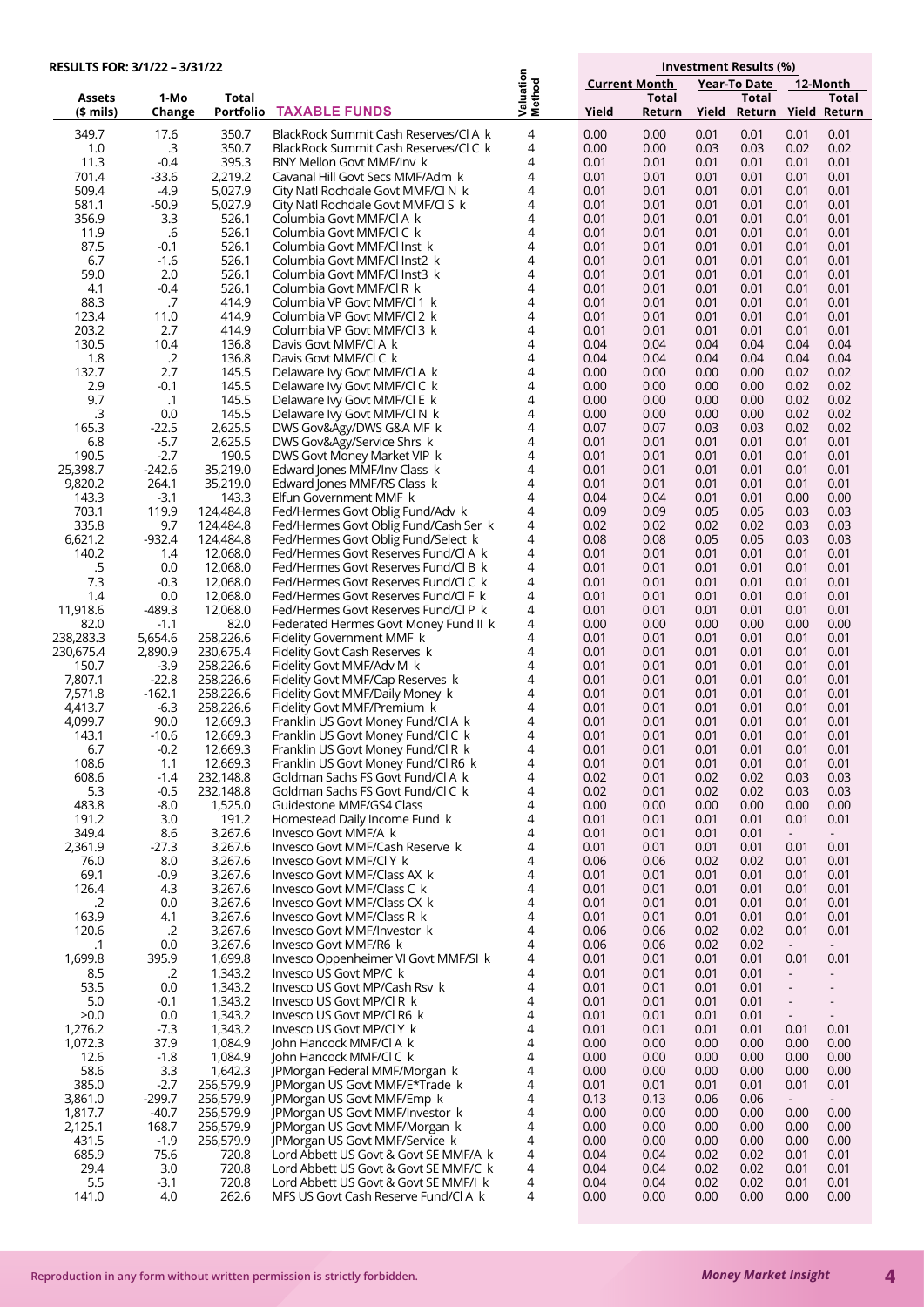| RESULTS FOR: 3/1/22 - 3/31/22 |                    |                      | Investment Results (%)                                                         |                     |              |                      |              |                     |                              |
|-------------------------------|--------------------|----------------------|--------------------------------------------------------------------------------|---------------------|--------------|----------------------|--------------|---------------------|------------------------------|
|                               |                    |                      |                                                                                |                     |              | <b>Current Month</b> |              | <b>Year-To Date</b> | 12-Month                     |
| Assets                        | 1-Mo               | <b>Total</b>         |                                                                                | Valuation<br>Method |              | <b>Total</b>         |              | <b>Total</b>        | Total                        |
| $$$ mils)                     | Change             | Portfolio            | <b>TAXABLE FUNDS</b>                                                           |                     | Yield        | Return               | Yield        |                     | Return Yield Return          |
| 5.3                           | $-0.4$             | 262.6                | MFS US Govt Cash Reserve Fund/Cl B k                                           | $\overline{4}$      | 0.00         | 0.00                 | 0.00         | 0.00                | 0.00<br>0.00                 |
| 31.2                          | 1.6                | 262.6                | MFS US Govt Cash Reserve Fund/CLC k                                            | 4                   | 0.00         | 0.00                 | 0.00         | 0.00                | 0.00<br>0.00                 |
| 33.3<br>9.0                   | 5.2<br>.5          | 262.6<br>262.6       | MFS US Govt Cash Reserve Fund/Cl EA k                                          | 4<br>4              | 0.00<br>0.00 | 0.00<br>0.00         | 0.00<br>0.00 | 0.00<br>0.00        | 0.00<br>0.00<br>0.00<br>0.00 |
| 24.4                          | 0.0                | 262.6                | MFS US Govt Cash Reserve Fund/Cl R1 k<br>MFS US Govt Cash Reserve Fund/Cl R2 k | 4                   | 0.00         | 0.00                 | 0.00         | 0.00                | 0.00<br>0.00                 |
| 15.8                          | $-0.2$             | 262.6                | MFS US Govt Cash Reserve Fund/Cl R3 k                                          | 4                   | 0.00         | 0.00                 | 0.00         | 0.00                | 0.00<br>0.00                 |
| 2.7                           | 0.0                | 262.6                | MFS US Govt Cash Reserve Fund/Cl R4 k                                          | 4                   | 0.00         | 0.00                 | 0.00         | 0.00                | 0.00<br>0.00                 |
| 392.9                         | 17.3               | 392.9                | MFS US Govt MMF k                                                              | 4                   | 0.00         | 0.00                 | 0.00         | 0.00                | 0.00<br>0.00                 |
| 157.7                         | $-1.8$             | 258.9                | MFS VIT II/MFS US Govt MMP/Initial k                                           | 4                   | 0.00         | 0.00                 | 0.00         | 0.00                | 0.00<br>0.00                 |
| 101.3                         | $-3.6$             | 258.9                | MFS VIT II/MFS US Govt MMP/Service k                                           | 4                   | 0.00         | 0.00                 | 0.00         | 0.00                | 0.00<br>0.00                 |
| 587.6                         | 12.1               | 697.6                | Morgan Stanley US Govt MMT/CLR k                                               | 4                   | 0.01         | 0.01                 | 0.01         | 0.01                | 0.01<br>0.01                 |
| 110.0<br>332.9                | $-6.4$<br>.8       | 697.6<br>543.1       | Morgan Stanley US Govt MMT/Cl S k<br>Nationwide Govt MMF/Investor Shrs k       | 4<br>4              | 0.01<br>0.00 | 0.01<br>0.00         | 0.01<br>0.00 | 0.01<br>0.00        | 0.01<br>0.01<br>0.00<br>0.00 |
| 1.9                           | 0.0                | 543.1                | Nationwide Govt MMF/Service Class k                                            | 4                   | 0.00         | 0.00                 | 0.00         | 0.00                | 0.00<br>0.00                 |
| 979.4                         | $-23.6$            | 1,885.2              | Nationwide NVIT Govt MMF/Class I k                                             | 4                   | 0.00         | 0.00                 | 0.00         | 0.00                | 0.00<br>0.00                 |
| 186.3                         | .8                 | 1,885.2              | Nationwide NVIT Govt MMF/Class II k                                            | 4                   | 0.00         | 0.00                 | 0.00         | 0.00                | 0.00<br>0.00                 |
| 32.8                          | $-1.1$             | 1,885.2              | Nationwide NVIT Govt MMF/Class IV k                                            | 4                   | 0.00         | 0.00                 | 0.00         | 0.00                | 0.00<br>0.00                 |
| 686.7                         | 16.0               | 1,885.2              | Nationwide NVIT Govt MMF/Class V k                                             | 4                   | 0.00         | 0.00                 | 0.00         | 0.00                | 0.00<br>0.00                 |
| 20,169.1                      | -636.9             | 20,169.1             | Northern US Govt MMF k                                                         | 4                   | 0.03         | 0.03                 | 0.01         | 0.01                | 0.01<br>0.01                 |
| 3,728.2                       | $-41.4$            | 3,728.2              | Northern US Govt Select MMF k                                                  | 4                   | 0.03         | 0.03                 | 0.01         | 0.01                | 0.00<br>0.00                 |
| 315.3                         | 10.0               | 315.3                | PACE Govt Money Market Investments k                                           | 4                   | 0.01         | 0.01                 | 0.01         | 0.01                | 0.01<br>0.01                 |
| 809.7<br>72.8                 | 336.7<br>$-1.5$    | 809.7<br>1,252.4     | Payden Cash Reserves MMF k<br>PIMCO Govt MMF/Admin                             | 4<br>4              | 0.01<br>0.04 | 0.01<br>0.05         | 0.01<br>0.01 | 0.01<br>0.02        | 0.01<br>0.01<br>0.00<br>0.01 |
| 471.5                         | 20.6               | 1,252.4              | PIMCO Govt MMF/CI A k                                                          | 4                   | 0.00         | 0.02                 | 0.00         | 0.01                | 0.00<br>0.00                 |
| 30.4                          | 3.2                | 1,252.4              | PIMCO Govt MMF/CI C k                                                          | 4                   | 0.00         | 0.02                 | 0.00         | 0.01                | 0.00<br>0.00                 |
| 225.7                         | $-2.1$             | 291.0                | Pioneer U.S. Govt MMF/Cl A k                                                   | 4                   | 0.01         | 0.01                 | 0.01         | 0.01                | 0.01<br>0.01                 |
| 1.4                           | .1                 | 291.0                | Pioneer U.S. Govt MMF/CLR k                                                    | 4                   | 0.01         | 0.01                 | 0.01         | 0.01                | 0.01<br>0.01                 |
| 461.8                         | 17.6               | 545.6                | Prudential Govt MMF/CLA k r                                                    | 4                   | 0.01         | 0.01                 | 0.01         | 0.01                | 0.01<br>0.01                 |
| 9.9                           | $\mathcal{A}$      | 545.6                | Prudential Govt MMF/Cl C k r                                                   | 4                   | 0.01         | 0.01                 | 0.01         | 0.01                | 0.05<br>0.05                 |
| 73.9                          | 1.2                | 545.6                | Prudential Govt MMF/Cl Z k r                                                   | 4                   | 0.01         | 0.01                 | 0.01         | 0.01                | 0.01<br>0.01                 |
| 149.3<br>.2                   | 0.0<br>0.0         | 208.1<br>208.1       | Putnam Govt MMF/CI A<br>Putnam Govt MMF/CI B                                   | 4<br>4              | 0.01<br>0.01 | 0.01<br>0.01         | 0.01<br>0.01 | 0.01<br>0.01        | 0.01<br>0.01<br>0.01<br>0.01 |
| 1.2                           | $-0.2$             | 208.1                | Putnam Govt MMF/CI C                                                           | 4                   | 0.01         | 0.01                 | 0.01         | 0.01                | 0.01<br>0.01                 |
| 56.8                          | $-0.1$             | 208.1                | Putnam Govt MMF/Cl G                                                           | 4                   | 0.01         | 0.01                 | 0.01         | 0.01                | 0.01<br>0.01                 |
| >0.0                          | 0.0                | 208.1                | Putnam Govt MMF/CI P                                                           | 4                   | 0.01         | 0.01                 | 0.01         | 0.01                | 0.01<br>0.01                 |
| .6                            | 0.0                | 208.1                | Putnam Govt MMF/CI R                                                           | 4                   | 0.01         | 0.01                 | 0.01         | 0.01                | 0.01<br>0.01                 |
| 40.4                          | $-3.7$             | 74.2                 | Putnam VT Govt MMF IA                                                          | 4                   | 0.01         | 0.01                 | 0.01         | 0.01                | 0.01<br>0.01                 |
| 33.8                          | $-0.1$             | 74.2                 | Putnam VT Govt MMF IB                                                          | 4                   | 0.01         | 0.01                 | 0.01         | 0.01                | 0.01<br>0.01                 |
| 6,315.5                       | $-233.6$           | 19,332.2             | RBC US Govt MMF/Investor k                                                     | 4                   | 0.02         | 0.02                 | 0.02         | 0.02                | 0.02<br>0.02                 |
| 6,517.4<br>24,349.2           | $-18.0$<br>104.7   | 35,508.7<br>35,508.7 | Schwab Govt Money Fund/Investor k<br>Schwab Govt Money Fund/Sweep k            | 4<br>4              | 0.01<br>0.01 | 0.01<br>0.01         | 0.01<br>0.01 | 0.01<br>0.01        | 0.02<br>0.02<br>0.02<br>0.02 |
| 4,642.0                       | $-225.5$           | 35,508.7             | Schwab Govt Money Fund/Ultra Shrs k                                            | 4                   | 0.06         | 0.06                 | 0.03         | 0.03                | 0.03<br>0.03                 |
| 208.0                         | 4.0                | 208.0                | Schwab Govt Money Market Portfolio k                                           | 4                   | 0.03         | 0.03                 | 0.02         | 0.02                | 0.01<br>0.01                 |
| 1,598.1                       | -8.6               | 1,598.1              | Schwab Retirement Govt Money Fund k                                            | 4                   | 0.06         | 0.06                 | 0.03         | 0.03                | 0.02<br>0.02                 |
| 7,373.3                       | $-550.1$           | 9,558.9              | T Rowe Price Govt MF/Inv k                                                     | 4                   | 0.01         | 0.01                 | 0.01         | 0.01                | 0.01<br>0.01                 |
| 362.9                         | 1.3                | /08.2                | Inrivent MMF/CIA K                                                             | 4                   | 0.00         | 0.00                 | 0.00         | 0.00                | 0.00<br>0.00                 |
| 345.3                         | 23.1               | 708.2                | Thrivent MMF/Cl S k                                                            | 4                   | 0.00         | 0.00                 | 0.00         | 0.00                | 0.00<br>0.00                 |
| 258.1<br>1.0                  | 6.0<br>0.0         | 258.1<br>1,450.5     | Thrivent Money Market Portfolio k<br>TIAA-CREF MMF/Advisor k                   | 4<br>4              | 0.00<br>0.00 | 0.00<br>0.00         | 0.00<br>0.00 | 0.00<br>0.00        | 0.00<br>0.00<br>0.00<br>0.00 |
| 288.8                         | $-4.5$             | 1,450.5              | TIAA-CREF MMF/Retail k                                                         | 4                   | 0.00         | 0.00                 | 0.00         | 0.00                | 0.00<br>0.00                 |
| 255.4                         | $-0.3$             | 629.6                | Transamerica Govt MMF/CI A k                                                   | 4                   | 0.00         | 0.00                 | 0.00         | 0.00                | 0.13<br>0.13                 |
| 10.1                          | $-0.5$             | 629.6                | Transamerica Govt MMF/CI C k                                                   | 4                   | 0.00         | 0.00                 | 0.00         | 0.00                | 0.11<br>0.11                 |
| 3.2                           | $-0.2$             | 629.6                | Transamerica Govt MMF/CII-2 k                                                  | 4                   | 0.02         | 0.02                 | 0.01         | 0.01                | 0.18<br>0.18                 |
| 128.6                         | $-1.0$             | 629.6                | Transamerica Govt MMF/Cl R2 k                                                  | 4                   | 0.00         | 0.00                 | 0.00         | 0.00                | 0.00<br>0.00                 |
| 78.7                          | 2.5                | 629.6                | Transamerica Govt MMF/Cl R4 k                                                  | 4                   | 0.04         | 0.04                 | 0.02         | 0.02                | 0.19<br>0.19                 |
| 1,065.5                       | $-95.5$            | 1,065.5              | UBS Liquid Assets Govt Fund k                                                  | 4                   | 0.13         | 0.13                 | 0.08         | 0.08                | 0.03<br>0.03                 |
| 997.4<br>209,699.5            | $-95.8$<br>2,255.1 | 4,974.5<br>209,699.5 | UBS RMA Government MMF k<br>Vanguard Federal MMF                               | 4<br>4              | 0.01<br>0.09 | 0.01<br>0.09         | 0.01<br>0.04 | 0.01<br>0.04        | 0.01<br>0.01<br>0.02<br>0.02 |
| 1,272.5                       | $-68.9$            | 13,859.8             | Western Asset Govt Reserves/Cl A k                                             | 4                   | 0.01         | 0.01                 | 0.01         | 0.01                | 0.01<br>0.01                 |
| 1,130.3                       | $-288.2$           | 7,838.8              | Wilmington US Govt MMF/Admin k                                                 | 4                   | 0.03         | 0.03                 | 0.02         | 0.02                | 0.01<br>0.01                 |
| 472.0                         | $-35.3$            | 7,838.8              | Wilmington US Govt MMF/Service k                                               | 4                   | 0.01         | 0.01                 | 0.01         | 0.01                | 0.01<br>0.01                 |
| \$901,837.8                   | \$8,668.2          |                      | <b>SUBTOTAL &amp; AVERAGES</b>                                                 |                     | 0.02         | 0.02                 | 0.01         | 0.01                | 0.01<br>0.01                 |
|                               |                    |                      | <b>PRIME RETAIL</b>                                                            |                     |              |                      |              |                     |                              |
| 430.5                         | $-4.3$             | 2,961.1              | Allspring MMF/CI A k                                                           | 4                   | 0.01         | 0.01                 | 0.01         | 0.01                | 0.01<br>0.01                 |
| 2.5                           | .3                 | 2,961.1              | Allspring MMF/Cl C k                                                           | 4                   | 0.01         | 0.01                 | 0.01         | 0.01                | 0.01<br>0.01                 |
| 2,517.1                       | 90.1               | 2,961.1              | Allspring MMF/Premier k                                                        | 4                   | 0.22         | 0.22                 | 0.11         | 0.11                | 0.04<br>0.04                 |
| 10.9                          | $\cdot$ 1          | 2,961.1              | Allspring MMF/Svc k                                                            | 4                   | 0.02         | 0.02                 | 0.01         | 0.01                | 0.01<br>0.01                 |
| 21.2                          | 0.0                | 1,738.8              | Amer Century Prime MMF/A Class k                                               | 4                   | 0.01         | 0.01                 | 0.01         | 0.01                | 0.01<br>0.01                 |
| 6.8<br>1,710.8                | 0.0<br>$-12.1$     | 1,738.8<br>1,738.8   | Amer Century Prime MMF/C Class k<br>Amer Century Prime MMF/Inv Class k         | 4<br>4              | 0.01<br>0.01 | 0.01<br>0.01         | 0.01<br>0.01 | 0.01<br>0.01        | 0.01<br>0.01<br>0.01<br>0.01 |
| 26.8                          | $-4.4$             | 1,290.3              | BlackRock MMP/Inv C k                                                          | 4                   | 0.07         | 0.07                 | 0.03         | 0.03                | 0.02<br>0.01                 |
| 225.6                         | $-124.0$           | 1,290.3              | BlackRock Wealth LEAF/Instit Cl k                                              | 4                   | 0.10         | 0.10                 | 0.04         | 0.04                | 0.03<br>0.01                 |
| 1,014.5                       | $-41.9$            | 1,290.3              | BlackRock Wealth LEAF/Inv A k                                                  | 4                   | 0.07         | 0.07                 | 0.03         | 0.03                | 0.02<br>0.01                 |
| >0.0                          | 0.0                | 1,290.3              | BlackRock Wealth LEAF/Premier                                                  | 4                   | 0.10         | 0.10                 | 0.04         | 0.04                | 0.03<br>0.02                 |
| 23.4                          | -4.7               | 1,290.3              | BlackRock Wealth LEAF/Svc Cl k                                                 | 4                   | 0.07         | 0.07                 | 0.03         | 0.03                | 0.02<br>0.01                 |
| 274.2                         | -14.4              | 274.8                | Delaware Ivy Cash Mgmt Fund/Cl A k                                             | 4                   | 0.00         | 0.00                 | 0.00         | 0.00                | 0.02<br>0.02                 |
| .5                            | 0.0                | 274.8                | Delaware Ivy Cash Mgmt Fund/Cl C k                                             | 4                   | 0.00         | 0.00                 | 0.00         | 0.00                | 0.02<br>0.02                 |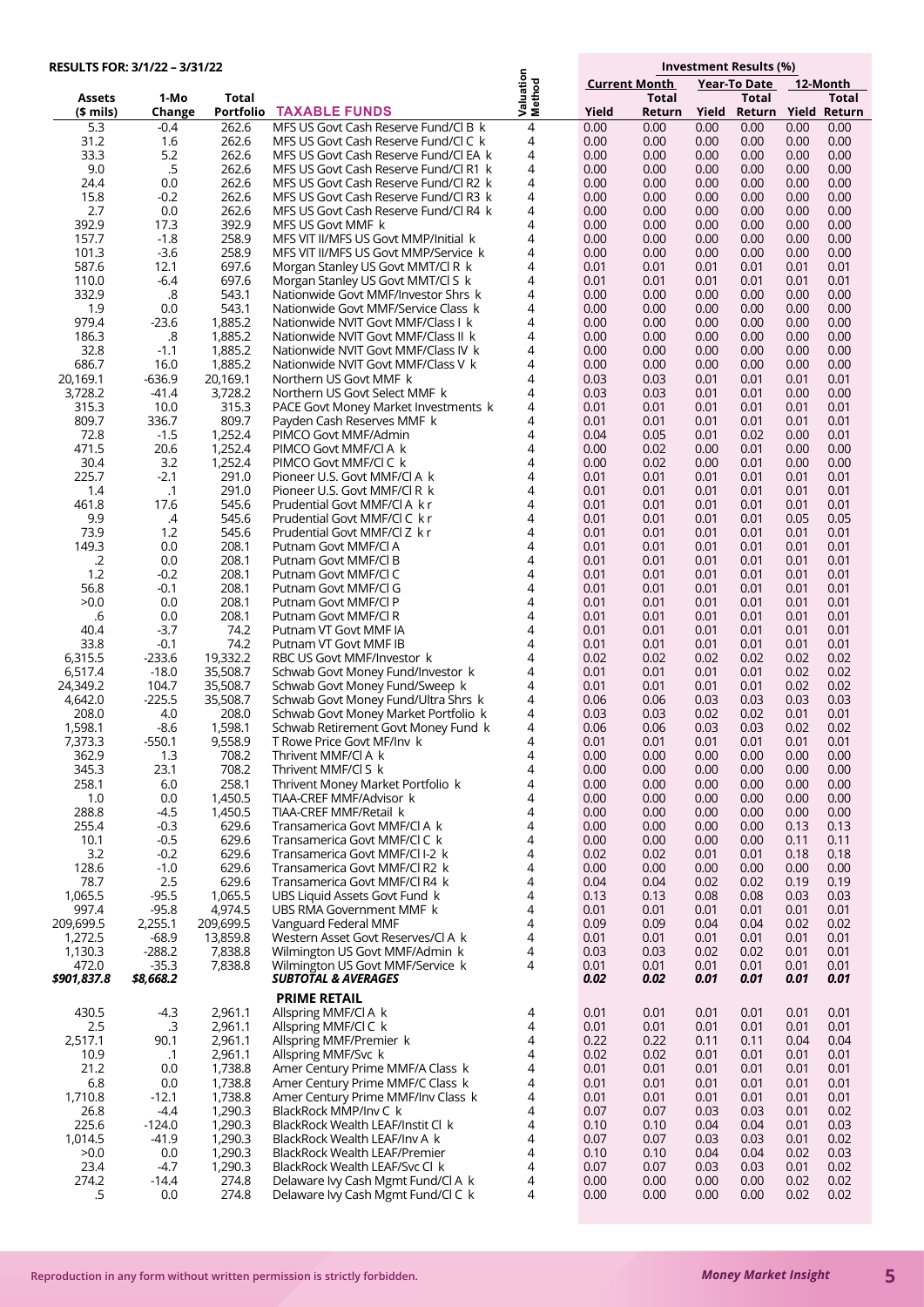|                      | RESULTS FOR: 3/1/22 - 3/31/22 |                       |                                                                             |                     |                      |              | Investment Results (%) |                     |                                  |                                  |
|----------------------|-------------------------------|-----------------------|-----------------------------------------------------------------------------|---------------------|----------------------|--------------|------------------------|---------------------|----------------------------------|----------------------------------|
|                      |                               |                       |                                                                             |                     | <b>Current Month</b> |              |                        | Year-To Date        |                                  | 12-Month                         |
| <b>Assets</b>        | 1-Mo                          | Total                 |                                                                             | Valuation<br>Method |                      | <b>Total</b> |                        | <b>Total</b>        |                                  | Total                            |
| $$$ mils)            | Change                        | Portfolio             | <b>TAXABLE FUNDS</b>                                                        |                     | Yield                | Return       | Yield                  | Return Yield Return |                                  |                                  |
| 212.9                | $-1.2$                        | 2,898.5               | Dreyfus MMF MMF/Dreyfus Class k                                             | 4                   | 0.06                 | 0.06         | 0.03                   | 0.03                | 0.01                             | 0.01                             |
| 549.5                | 2.7                           | 2,898.5               | Dreyfus MMF/CLA k                                                           | 4                   | 0.01                 | 0.01         | 0.01                   | 0.01                | 0.01                             | 0.01                             |
| 2,136.0<br>34.4      | $-7.2$<br>0.0                 | 2,898.5<br>609.3      | Dreyfus MMF/CLB k<br>DWS MM Prime Ser/Cash Inv Tr/A k                       | 4<br>4              | 0.01<br>0.01         | 0.01<br>0.01 | 0.01<br>0.01           | 0.01<br>0.01        | 0.01<br>0.01                     | 0.01<br>0.01                     |
| 3.8                  | 0.0                           | 609.3                 | DWS MM Prime Ser/Cash Inv Tr/C k                                            | 4                   | 0.01                 | 0.01         | 0.01                   | 0.01                | 0.01                             | 0.01                             |
| 160.4                | $-0.3$                        | 609.3                 | DWS MM Prime Ser/Cash Inv Tr/S k                                            | 4                   | 0.01                 | 0.01         | 0.01                   | 0.01                | 0.01                             | 0.01                             |
| 410.7                | $-2.3$                        | 609.3                 | DWS MM Prime Ser/DWS MMF k                                                  | 4                   | 0.01                 | 0.01         | 0.01                   | 0.01                | 0.01                             | 0.01                             |
| 4,587.9              | 102.4                         | 4,587.9               | Fed/Hermes Capital Reserves Fund k                                          | 4                   | 0.01                 | 0.01         | 0.01                   | 0.01                | 0.01                             | 0.01                             |
| 1,694.0              | 5.1                           | 17,736.2              | Fed/Hermes Prime Cash Oblig/Auto k                                          | 4                   | 0.01                 | 0.01         | 0.01                   | 0.01                | 0.01                             | 0.01                             |
| 188.3<br>308.7       | 24.0<br>.4                    | 17,736.2<br>17,736.2  | Fed/Hermes Prime Cash Oblig/Avr k<br>Fed/Hermes Prime Cash Oblig/Capital k  | 4<br>4              | 0.16<br>0.09         | 0.16<br>0.09 | 0.06<br>0.04           | 0.06<br>0.04        | $\overline{\phantom{a}}$<br>0.01 | $\overline{\phantom{a}}$<br>0.01 |
| 1,304.9              | 16.4                          | 17,736.2              | Fed/Hermes Prime Cash Oblig/Cash II k                                       | 4                   | 0.01                 | 0.01         | 0.01                   | 0.01                | 0.01                             | 0.01                             |
| 41.3                 | 4.3                           | 17,736.2              | Fed/Hermes Prime Cash Oblig/Cash Se k                                       | 4                   | 0.01                 | 0.01         | 0.01                   | 0.01                | 0.01                             | 0.01                             |
| 39.8                 | $-0.6$                        | 17,736.2              | Fed/Hermes Prime Cash Oblig/Cl R k                                          | 4                   | 0.01                 | 0.01         | 0.01                   | 0.01                | 0.01                             | 0.01                             |
| 1,435.5              | $-16.7$                       | 17,736.2              | Fed/Hermes Prime Cash Oblig/Service k                                       | 4                   | 0.02                 | 0.02         | 0.01                   | 0.01                | 0.01                             | 0.01                             |
| 2,708.0              | 49.7                          | 17,736.2              | Fed/Hermes Prime Cash Oblig/Trust k                                         | 4<br>4              | 0.01                 | 0.01         | 0.01                   | 0.01                | 0.01                             | 0.01                             |
| 10,015.6<br>89.7     | $-93.0$<br>$-13.4$            | 17,736.2<br>39,230.7  | Fed/Hermes Prime Cash Oblig/Wealth k<br>Fidelity Inv Money Market/Cl II k   | 4                   | 0.16<br>0.03         | 0.16<br>0.03 | 0.06<br>0.02           | 0.06<br>0.02        | 0.02<br>0.01                     | 0.02<br>0.01                     |
| 16,750.5             | 204.5                         | 39,230.7              | Fidelity Inv Money Market/Cl I k                                            | 4                   | 0.12                 | 0.12         | 0.05                   | 0.05                | 0.02                             | 0.02                             |
| 8.8                  | $-1.2$                        | 39,230.7              | Fidelity Inv Money Market/Cl III k                                          | 4                   | 0.01                 | 0.01         | 0.01                   | 0.01                | 0.01                             | 0.01                             |
| 22,367.0             | $-229.4$                      | 39,230.7              | Fidelity Inv Money Market/Instit k                                          | 4                   | 0.16                 | 0.16         | 0.09                   | 0.09                | 0.04                             | 0.04                             |
| 14.8                 | $-0.5$                        | 39,230.7              | Fidelity Inv Money Market/Select k                                          | 4                   | 0.08                 | 0.08         | 0.03                   | 0.03                | 0.02                             | 0.02                             |
| 27,673.9             | $-205.7$                      | 31,428.4              | Fidelity MMF/Premium k                                                      | 4                   | 0.05                 | 0.05         | 0.02                   | 0.02                | 0.01                             | 0.01                             |
| 3,754.5<br>313.1     | $-22.7$<br>$-6.2$             | 31,428.4<br>2,402.4   | Fidelity Money Market Fund k<br>First Amer Retail Prime Obligs/Cl A k       | 4<br>4              | 0.01<br>0.01         | 0.01<br>0.01 | 0.01<br>0.01           | 0.01<br>0.01        | 0.01<br>0.01                     | 0.01<br>0.01                     |
| 1,609.7              | $-52.1$                       | 2,402.4               | First Amer Retail Prime Obligs/Cl T k                                       | 4                   | 0.02                 | 0.02         | 0.01                   | 0.01                | 0.01                             | 0.01                             |
| 21.8                 | $-0.7$                        | 2,402.4               | First Amer Retail Prime Obligs/Cl V k                                       | 4                   | 0.07                 | 0.07         | 0.03                   | 0.03                | 0.01                             | 0.01                             |
| 10.8                 | $-0.2$                        | 2,402.4               | First Amer Retail Prime Obligs/Cl X k                                       | 4                   | 0.16                 | 0.16         | 0.06                   | 0.06                | 0.02                             | 0.02                             |
| 2.7                  | $\cdot$ .2                    | 2,402.4               | First Amer Retail Prime Obligs/Cl Y k                                       | 4                   | 0.01                 | 0.01         | 0.01                   | 0.01                | 0.01                             | 0.01                             |
| 444.4                | $-32.9$                       | 2,402.4               | First Amer Retail Prime Obligs/Cl Z k                                       | 4                   | 0.12                 | 0.12         | 0.04                   | 0.04                | 0.02                             | 0.02                             |
| 56.3                 | $-2.9$                        | 1,978.8               | Goldman Sachs Investor MMF/Admin k                                          | 4<br>4              | 0.05                 | 0.04         | 0.02                   | 0.03                | 0.01                             | 0.03                             |
| 132.2<br>.1          | $\cdot$ .2<br>0.0             | 1,978.8<br>1,978.8    | Goldman Sachs Investor MMF/Cl A k<br>Goldman Sachs Investor MMF/Cl C k      | 4                   | 0.05<br>0.02         | 0.04<br>0.02 | 0.02<br>0.01           | 0.03<br>0.02        | 0.01<br>0.01                     | 0.03<br>0.03                     |
| 29.2                 | $-9.1$                        | 1,978.8               | Goldman Sachs Investor MMF/CMS k                                            | 4                   | 0.02                 | 0.02         | 0.01                   | 0.02                | 0.01                             | 0.03                             |
| 1,718.8              | 152.7                         | 1,978.8               | Goldman Sachs Investor MMF/Instit k                                         | 4                   | 0.23                 | 0.23         | 0.10                   | 0.10                | 0.03                             | 0.05                             |
| >0.0                 | 0.0                           | 1,978.8               | Goldman Sachs Investor MMF/Resource k                                       | 4                   | 0.02                 | 0.02         | 0.01                   | 0.02                | 0.01                             | 0.03                             |
| 42.2                 | 11.3                          | 1,978.8               | Goldman Sachs Investor MMF/Service k                                        | 4                   | 0.02                 | 0.02         | 0.01                   | 0.02                | 0.01                             | 0.03                             |
| 1,051.6<br>39.9      | 28.4<br>$-1.8$                | 1,091.5<br>1,091.5    | Invesco Premier Portfolio/Inst k                                            | 4<br>4              | 0.14                 | 0.14<br>0.14 | 0.06                   | 0.06                | 0.03                             | 0.03<br>0.03                     |
| 667.0                | $-24.0$                       | 5,916.0               | Invesco Premier Portfolio/Inv k<br>JPMorgan Liquid Assets MMF/Agency k      | 4                   | 0.14<br>0.07         | 0.07         | 0.06<br>0.03           | 0.06<br>0.03        | 0.03<br>0.01                     | 0.01                             |
| 1,614.2              | $-189.9$                      | 5,916.0               | JPMorgan Liquid Assets MMF/Capital k                                        | 4                   | 0.12                 | 0.12         | 0.07                   | 0.07                | 0.04                             | 0.04                             |
| 22.7                 | 1.1                           | 5,916.0               | JPMorgan Liquid Assets MMF/CI C k                                           | 4                   | 0.01                 | 0.01         | 0.01                   | 0.01                | 0.01                             | 0.01                             |
| 1,637.0              | $-126.1$                      | 5,916.0               | JPMorgan Liquid Assets MMF/Instit k                                         | 4                   | 0.10                 | 0.10         | 0.04                   | 0.04                | 0.02                             | 0.02                             |
| 1.8                  | 0.0                           | 5,916.0               | JPMorgan Liquid Assets MMF/Inv k                                            | 4                   | 0.01                 | 0.01         | 0.01                   | 0.01                | 0.01                             | 0.01                             |
| 446.8<br>1,522.2     | $-6.3$<br>$-10.2$             | 5,916.0<br>5,916.0    | JPMorgan Liquid Assets MMF/Morgan k<br>JPMorgan Liquid Assets MMF/Premier k | 4<br>4              | 0.01<br>0.01         | 0.01<br>0.01 | 0.01<br>0.01           | 0.01<br>0.01        | 0.01<br>0.01                     | 0.01<br>0.01                     |
| 4.3                  | 0.0                           | 5,916.0               | JPMorgan Liquid Assets MMF/Reserve k                                        | 4                   | 0.01                 | 0.01         | 0.01                   | 0.01                | 0.01                             | 0.01                             |
| 375.4                | 15.6                          | 438.8                 | MainStay MMF/Class A k                                                      | 4                   | 0.01                 | 0.01         | 0.01                   | 0.01                | 0.01                             | 0.01                             |
| 24.5                 | $-0.3$                        | 438.8                 | MainStay MMF/Class B k                                                      | 4                   | 0.01                 | 0.01         | 0.01                   | 0.01                | 0.01                             | 0.01                             |
| 19.0                 | 1.6                           | 438.8                 | MainStay MMF/Class C k                                                      | 4                   | 0.01                 | 0.01         | 0.01                   | 0.01                | 0.01                             | 0.01                             |
| 19.9                 | $-0.9$                        | 438.8                 | MainStay MMF/Inv Class k                                                    | 4                   | 0.01                 | 0.01         | 0.01                   | 0.01                | 0.01                             | 0.01                             |
| 305.2<br>467.1       | 3.9<br>10.6                   | 772.3<br>772.3        | Principal MMF/Class A k<br>Principal MMF/Class J k                          | 4<br>4              | 0.00<br>0.00         | 0.00<br>0.00 | 0.00<br>0.00           | 0.00<br>0.00        | 0.00<br>0.00                     | 0.00<br>0.00                     |
| 727.9                | 8.7                           | 752.5                 | Putnam MMF/Cl A                                                             | 4                   | 0.01                 | 0.01         | 0.01                   | 0.01                | 0.01                             | 0.01                             |
| 2.1                  | $-0.1$                        | 752.5                 | Putnam MMF/Cl B                                                             | 4                   | 0.01                 | 0.01         | 0.01                   | 0.01                | 0.01                             | 0.01                             |
| 17.5                 | $\mathcal{A}$                 | 752.5                 | Putnam MMF/Cl C                                                             | 4                   | 0.01                 | 0.01         | 0.01                   | 0.01                | 0.01                             | 0.01                             |
| 5.0                  | $-0.1$                        | 752.5                 | Putnam MMF/Cl R                                                             | 4                   | 0.01                 | 0.01         | 0.01                   | 0.01                | 0.01                             | 0.01                             |
| 40,628.1<br>29,905.2 | $-553.3$<br>$-1,505.8$        | 70,533.4<br>70,533.4  | Schwab Value Adv MF/Investor k<br>Schwab Value Adv MF/Ultra k               | 4<br>4              | 0.03<br>0.10         | 0.03<br>0.10 | 0.03<br>0.06           | 0.03<br>0.06        | 0.04<br>0.04                     | 0.04<br>0.04                     |
| 3,841.2              | 9.1                           | 3,841.2               | T Rowe Price Cash Reserves Fund k                                           | 4                   | 0.04                 | 0.04         | 0.02                   | 0.02                | 0.01                             | 0.01                             |
| 565.2                | $-41.2$                       | 1,940.9               | UBS Prime Investor Fund k                                                   | 4                   | 0.01                 | 0.01         | 0.01                   | 0.01                | 0.01                             | 0.01                             |
| 342.3                | $-36.5$                       | 1,940.9               | UBS Prime Preferred Fund k                                                  | 4                   | 0.13                 | 0.13         | 0.07                   | 0.07                | 0.03                             | 0.03                             |
| 1,033.4              | $-39.4$                       | 1,940.9               | UBS Prime Reserves Fund                                                     | 4                   | 0.09                 | 0.09         | 0.04                   | 0.04                | 0.02                             | 0.02                             |
| 1,870.7              | $-15.2$                       | 1,870.7               | USAA Money Market Fund k                                                    | 4                   | 0.02                 | 0.02         | 0.01                   | 0.01                | 0.01                             | 0.01                             |
| \$194,294.2          | \$-2,711.4                    |                       | <b>SUBTOTAL &amp; AVERAGES</b>                                              |                     | 0.05                 | 0.05         | 0.02                   | 0.02                | 0.01                             | 0.02                             |
|                      |                               |                       | <b>GOVERNMENT INSTITUTIONAL</b>                                             |                     |                      |              |                        |                     |                                  |                                  |
| 7,519.7<br>1,351.3   | 176.9<br>$-290.0$             | 13,155.4<br>13,155.4  | AB Govt MMP/Class AB k                                                      | 4<br>4              | 0.09<br>0.09         | 0.09<br>0.09 | 0.04<br>0.04           | 0.04<br>0.04        | 0.02<br>0.02                     | 0.02<br>0.02                     |
| 376.8                | $-53.7$                       | 14,784.1              | AB Govt MMP/Instit k<br>Allspring 100% Treas MMF/Adm k                      | 4                   | 0.01                 | 0.01         | 0.01                   | 0.01                | 0.01                             | 0.01                             |
| 9,443.2              | $-532.1$                      | 14,784.1              | Allspring 100% Treas MMF/Cl Lk                                              | 4                   | 0.05                 | 0.05         | 0.02                   | 0.02                | 0.01                             | 0.01                             |
| 39,256.9             | $-399.4$                      | 133,158.3             | Allspring Govt MMF/Inst k                                                   | 4                   | 0.06                 | 0.06         | 0.03                   | 0.03                | 0.01                             | 0.01                             |
| 86,939.0             | 7,109.2                       | 133,158.3             | Allspring Govt MMF/Select k                                                 | 4                   | 0.10                 | 0.10         | 0.05                   | 0.05                | 0.03                             | 0.03                             |
| 54.4                 | $-60.8$                       | 20,288.9              | Allspring Treas Plus MMF/Adm k                                              | 4                   | 0.01                 | 0.01         | 0.02                   | 0.02                | 0.01                             | 0.01                             |
| 12,605.7             | $-1,425.4$                    | 20,288.9              | Allspring Treas Plus MMF/Inst k                                             | 4<br>4              | 0.07                 | 0.07         | 0.03                   | 0.03                | 0.02                             | 0.02                             |
| 4,234.5<br>3,816.1   | $-179.8$<br>16.0              | 20,288.9<br>133,158.3 | Allspring Treas Plus MMF/Select k<br>AllspringWells Fargo Govt MMF/Adm k    | 4                   | 0.10<br>0.01         | 0.10<br>0.01 | 0.04<br>0.01           | 0.04<br>0.01        | 0.02<br>0.01                     | 0.02<br>0.01                     |
| 885.9                | 129.9                         | 885.9                 | Amer Beacon US Govt MM Select k                                             | 4                   | 0.05                 | 0.05         | 0.02                   | 0.02                | 0.01                             | 0.01                             |

**6**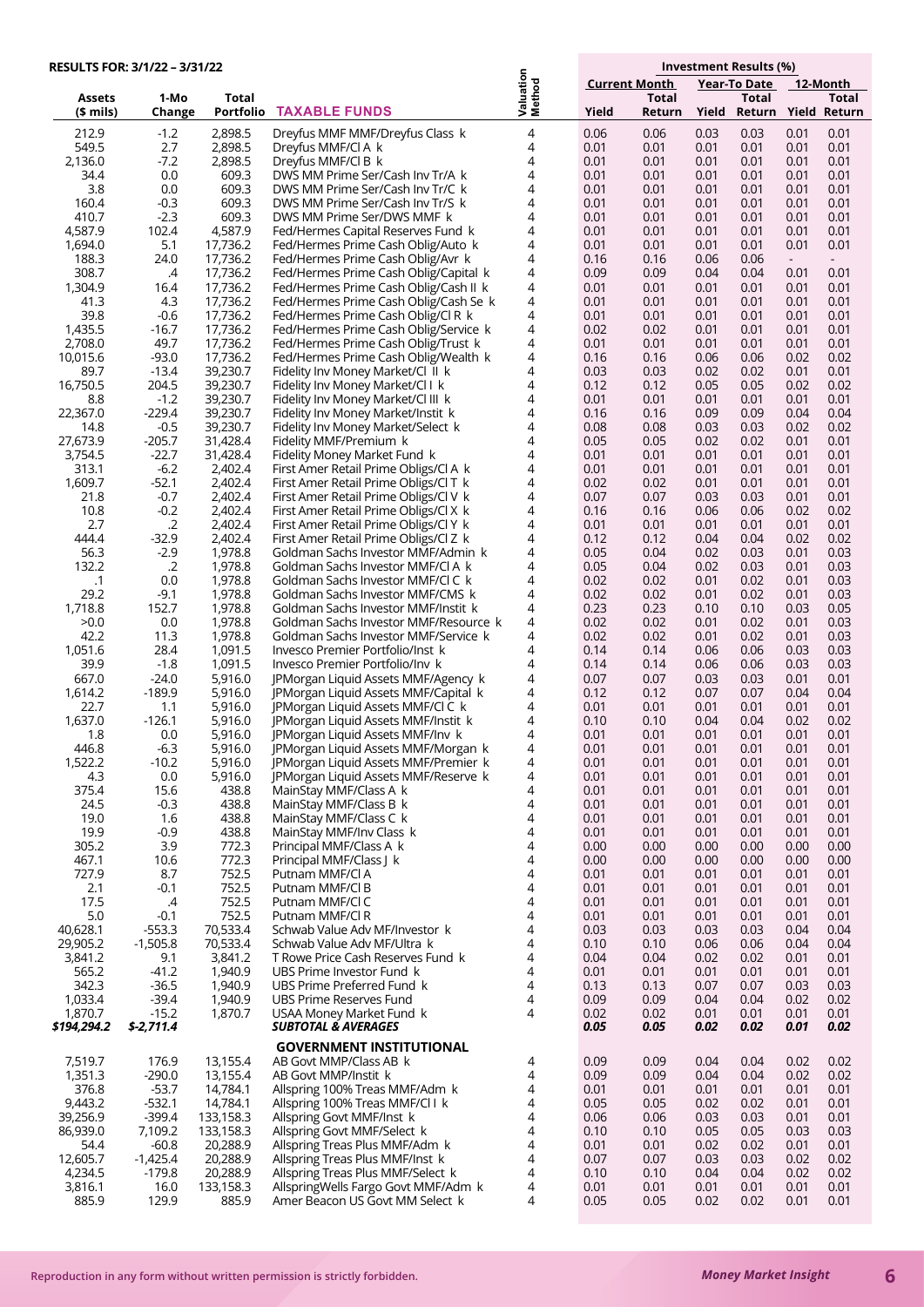| RESULTS FOR: 3/1/22 - 3/31/22 |                     |                        |                                                                               |                     |                      |              | Investment Results (%)   |                     |                          |                                  |
|-------------------------------|---------------------|------------------------|-------------------------------------------------------------------------------|---------------------|----------------------|--------------|--------------------------|---------------------|--------------------------|----------------------------------|
|                               |                     |                        |                                                                               |                     | <b>Current Month</b> |              |                          | <b>Year-To Date</b> | 12-Month                 |                                  |
| <b>Assets</b>                 | 1-Mo                | Total                  |                                                                               | Valuation<br>Method |                      | <b>Total</b> |                          | Total               |                          | Total                            |
| (\$ mils)                     | Change              | Portfolio              | <b>TAXABLE FUNDS</b>                                                          |                     | Yield                | Return       | Yield                    | Return Yield Return |                          |                                  |
| 5,242.7                       | 183.2               | 5,242.7                | <b>BBH US Govt MMF/Instit k</b>                                               | 4                   | 0.01                 | 0.01         | 0.01                     | 0.01                | 0.01                     | 0.01                             |
| 5,089.0                       | 1,730.2             | 16,312.0               | BlackRock Cash Funds:Treasury/I k                                             | 4<br>4              | 0.15                 | 0.15         | 0.06                     | 0.06                | 0.02                     | 0.02                             |
| 10,304.3<br>428.7             | $-2,513.6$<br>-2.3  | 16,312.0<br>428.7      | BlackRock Cash Funds:Treasury/SL k<br>BlackRock Govt Money Market V.I. k      | 4                   | 0.18<br>0.02         | 0.18<br>0.02 | 0.08<br>0.01             | 0.08<br>0.01        | 0.02<br>0.00             | 0.02<br>0.01                     |
| 44.9                          | $\cdot$ .2          | 6,543.2                | BlackRock Liquid Fed Trust/Admin k                                            | 4                   | 0.03                 | 0.03         | 0.03                     | 0.03                | 0.01                     | 0.02                             |
| $\cdot$ 1                     | 0.0                 | 6,543.2                | BlackRock Liquid Fed Trust/ BC k                                              | 4                   | 0.08                 | 0.08         | 0.04                     | 0.04                | $\sim$                   | $\overline{\phantom{a}}$         |
| >0.0                          | 0.0                 | 6,543.2                | BlackRock Liquid Fed Trust/ Cash Rs                                           | 4                   | 0.09                 | 0.09         | 0.06                     | 0.06                | 0.04                     | 0.05                             |
| 15.4                          | $-14.5$             | 6,543.2                | BlackRock Liquid Fed Trust/ CashMgt k                                         | 4                   | 0.01                 | 0.01         | 0.02                     | 0.02                | 0.01                     | 0.02                             |
| $\cdot$ 1                     | 0.0                 | 6,543.2                | BlackRock Liquid Fed Trust/ CCM k                                             | 4                   | 0.08                 | 0.08         | 0.04                     | 0.04                | $\sim$                   | $\overline{\phantom{a}}$         |
| 6.0                           | .8                  | 6,543.2                | BlackRock Liquid Fed Trust/ Dollar k                                          | 4                   | 0.01                 | 0.01         | 0.02                     | 0.02                | 0.01                     | 0.02                             |
| 6.472.7                       | -417.2              | 6,543.2                | BlackRock Liquid Fed Trust/ Inst k                                            | 4                   | 0.08                 | 0.08         | 0.04                     | 0.04                | 0.02                     | 0.02                             |
| 4.1<br>30,132.0               | 4.0<br>25,947.3     | 6,543.2<br>176,499.4   | BlackRock Liquid Fed Trust/MFG k<br>BlackRock Liquidity:FedFund Admin k       | 4<br>4              | 0.08<br>0.08         | 0.08<br>0.08 | 0.04<br>0.04             | 0.04<br>0.04        | $\sim$<br>0.03           | $\overline{\phantom{a}}$<br>0.03 |
| 662.9                         | $-28,495.7$         | 176,499.4              | BlackRock Liquidity:FedFund Capital k                                         | 4                   | 0.10                 | 0.10         | 0.05                     | 0.05                | 0.03                     | 0.03                             |
| 719.3                         | 18.1                | 176,499.4              | BlackRock Liquidity:FedFund CashMgt k                                         | 4                   | 0.03                 | 0.03         | 0.03                     | 0.03                | 0.02                     | 0.03                             |
| 5,744.6                       | $-126.2$            | 176,499.4              | BlackRock Liquidity:FedFund CashRes k                                         | 4                   | 0.03                 | 0.03         | 0.03                     | 0.03                | 0.02                     | 0.03                             |
| 3,539.1                       | 368.1               | 176,499.4              | BlackRock Liquidity:FedFund Dollar k                                          | 4                   | 0.03                 | 0.03         | 0.03                     | 0.03                | 0.02                     | 0.03                             |
| 133,201.2                     | 3,331.9             | 176,499.4              | BlackRock Liquidity:FedFund Inst k                                            | 4                   | 0.13                 | 0.13         | 0.06                     | 0.06                | 0.03                     | 0.03                             |
| 69.5                          | 29.0                | 176,499.4              | BlackRock Liquidity:FedFund Prmr k                                            | 4                   | 0.13                 | 0.13         | 0.06                     | 0.06                | 0.03                     | 0.03                             |
| 23,026.5                      | 22,611.8            | 121,333.6              | BlackRock Liquidity: T-Fund Admin k                                           | 4                   | 0.06                 | 0.06         | 0.02                     | 0.02                | 0.01                     | 0.01                             |
| 471.2                         | $-23,748.1$         | 121,333.6              | BlackRock Liquidity: T-Fund Capital k                                         | 4                   | 0.08                 | 0.08         | 0.03                     | 0.03                | 0.01                     | 0.01                             |
| 143.8                         | $-103.0$            | 121,333.6              | BlackRock Liquidity: T-Fund Cash Res k                                        | 4                   | 0.01                 | 0.01         | 0.01                     | 0.01                | 0.01                     | 0.01                             |
| 1,016.0<br>1,747.3            | 84.6<br>$-61.1$     | 121,333.6<br>121,333.6 | BlackRock Liquidity: T-Fund CashMgt k<br>BlackRock Liquidity: T-Fund Dollar k | 4<br>4              | 0.01                 | 0.01<br>0.01 | 0.01                     | 0.01<br>0.01        | 0.01<br>0.01             | 0.01<br>0.01                     |
| 94,848.3                      | 3,212.6             | 121,333.6              | BlackRock Liquidity: T-Fund Inst k                                            | 4                   | 0.01<br>0.10         | 0.10         | 0.01<br>0.04             | 0.04                | 0.01                     | 0.02                             |
| 34.3                          | 4.9                 | 121,333.6              | BlackRock Liquidity:T-Fund/ Premier k                                         | 4                   | 0.10                 | 0.10         | 0.04                     | 0.04                | 0.01                     | 0.02                             |
| 690.3                         | 41.9                | 112,534.2              | BlackRock Liquidity: Treas Tr Admin k                                         | 4                   | 0.03                 | 0.03         | 0.01                     | 0.01                | 0.01                     | 0.01                             |
| 31.8                          | $-2.8$              | 112,534.2              | BlackRock Liquidity: Treas Tr CashMg k                                        | 4                   | 0.00                 | 0.00         | 0.01                     | 0.01                | 0.01                     | 0.01                             |
| 98.2                          | $-3.3$              | 112,534.2              | BlackRock Liquidity:Treas Tr CashRs k                                         | 4                   | 0.00                 | 0.00         | 0.01                     | 0.01                | 0.01                     | 0.01                             |
| 952.2                         | $-59.9$             | 112,534.2              | BlackRock Liquidity: Treas Tr Dollar k                                        | 4                   | 0.00                 | 0.00         | 0.01                     | 0.01                | 0.01                     | 0.01                             |
| 109,999.4                     | 392.2               | 112,534.2              | BlackRock Liquidity: Treas Tr Inst k                                          | 4                   | 0.11                 | 0.11         | 0.04                     | 0.04                | 0.02                     | 0.02                             |
| 2.9                           | $-0.3$              | 112,534.2              | BlackRock Liquidity:TreasTr Cap k                                             | 4                   | 0.06                 | 0.06         | 0.03                     | 0.03                | 0.01                     | 0.01                             |
| 99.3                          | $-3.0$              | 99.3                   | BlackRock Series/BlackRock Govt MMP k                                         | 4                   | 0.00                 | 0.00         | 0.00                     | 0.00                | 0.00                     | 0.00                             |
| 1,515.6<br>383.9              | 25.0<br>$-42.9$     | 176,499.4<br>395.3     | BlackRockLiquidity:FedFund MFG Shrs k                                         | 4<br>4              | 0.13<br>0.01         | 0.13<br>0.01 | 0.06<br>0.01             | 0.06<br>0.01        | 0.03<br>0.01             | 0.03<br>0.01                     |
| 314.1                         | 9.8                 | 314.1                  | BNY Mellon Govt MMF/Cl M k<br>BNY Mellon Var Inv Fund/Govt MMP k              | 4                   | 0.01                 | 0.01         | 0.01                     | 0.01                | 0.01                     | 0.01                             |
| 170.4                         | 14.7                | 2,219.2                | Cavanal Hill Govt Secs MMF/Instit k                                           | 4                   | 0.02                 | 0.02         | 0.01                     | 0.01                | 0.01                     | 0.01                             |
| 327.2                         | .4                  | 2,219.2                | Cavanal Hill Govt Secs MMF/Premier k                                          | 4                   | 0.03                 | 0.03         | 0.02                     | 0.02                | 0.01                     | 0.01                             |
| 1,020.1                       | $-24.1$             | 2,219.2                | Cavanal Hill Govt Secs MMF/Select k                                           | 4                   | 0.04                 | 0.04         | 0.02                     | 0.02                | 0.01                     | 0.01                             |
| 49.8                          | $-3.5$              | 714.3                  | Cavanal Hill US Treas Fund/Inst k                                             | 4                   | 0.00                 | 0.00         | 0.00                     | 0.00                | 0.00                     | 0.00                             |
| 19.3                          | 7.4                 | 714.3                  | Cavanal Hill US Treas Fund/Select k                                           | 4                   | 0.02                 | 0.02         | 0.01                     | 0.01                | 0.00                     | 0.00                             |
| 49.8                          | 12.6                | 714.3                  | Cavanal Hill US Treas Fund/Svc k                                              | 4                   | 0.00                 | 0.00         | 0.00                     | 0.00                | 0.00                     | 0.00                             |
| 3,937.4                       | 34.9                | 5,027.9                | City Natl Rochdale Govt MMF/Svcg k                                            | 4                   | 0.01                 | 0.01         | 0.01                     | 0.01                | 0.01                     | 0.01                             |
| 4.5<br>44.8                   | -0.1<br>$-2.0$      | 136.8<br>44.8          | Davis Govt MMF/Cl Y k<br>Delaware Ivy VIP Govt Money Market k r               | 4<br>4              | 0.04<br>0.00         | 0.04<br>0.00 | 0.04<br>0.00             | 0.04<br>0.00        | 0.04<br>0.00             | 0.04<br>0.00                     |
| 4,635.6                       | 1,076.9             | 124,786.8              | Dreyfus Government Cash Mgmt/Svce k                                           | 4                   | 0.03                 | 0.03         | 0.03                     | 0.03                |                          |                                  |
| 2,864.1                       | 60.2                | 124,786.8              | Dreyfus Government Cash Mgmt/Wealth k                                         | 4                   | 0.03                 | 0.03         | 0.03                     | 0.03                |                          |                                  |
| 5,934.5                       | 291.6               | 124,786.8              | Dreyfus Govt Cash Mgmt/Admin k                                                | 4                   | 0.05                 | 0.05         | 0.04                     | 0.04                | 0.03                     | 0.03                             |
| 978.8                         | 475.8               | 124,786.8              | Dreyfus Govt Cash Mgmt/BOLD                                                   | 4                   | 0.10                 | 0.10         | $\overline{\phantom{a}}$ |                     |                          |                                  |
| 105,320.1                     | $-3,402.5$          | 124,786.8              | Dreyfus Govt Cash Mgmt/Instit k                                               | 4                   | 0.10                 | 0.10         | 0.05                     | 0.05                | 0.04                     | 0.04                             |
| 3,152.8                       | 41.6                | 124,786.8              | Dreyfus Govt Cash Mgmt/Inv k                                                  | 4                   | 0.03                 | 0.03         | 0.03                     | 0.03                | 0.03                     | 0.03                             |
| 1,900.9                       | 10.3                | 124,786.8              | Dreyfus Govt Cash Mgmt/Part k                                                 | 4                   | 0.03                 | 0.03         | 0.03                     | 0.03                | 0.03                     | 0.03                             |
| 653.8                         | 49.9                | 4,284.3                | Dreyfus Govt Secs Cash Mgmt/Admin k                                           | 4                   | 0.01                 | 0.01         | 0.01                     | 0.01                | 0.01                     | 0.01                             |
| 3,155.4<br>160.0              | $-181.2$<br>$-22.1$ | 4,284.3<br>4,284.3     | Dreyfus Govt Secs Cash Mgmt/Inst k<br>Dreyfus Govt Secs Cash Mgmt/Inv k       | 4<br>4              | 0.03<br>0.01         | 0.03<br>0.01 | 0.02<br>0.01             | 0.02<br>0.01        | 0.01<br>0.01             | 0.01<br>0.01                     |
| 315.1                         | .7                  | 4,284.3                | Dreyfus Govt Secs Cash Mgmt/Part k                                            | 4                   | 0.01                 | 0.01         | 0.01                     | 0.01                | 0.01                     | 0.01                             |
| 203.6                         | $-11.6$             | 332.0                  | Dreyfus Inst Pref TreasOblig/Ham k                                            | 4                   | 0.09                 | 0.09         | 0.04                     | 0.04                | 0.02                     | 0.02                             |
| 128.4                         | 5.3                 | 332.0                  | Dreyfus Inst Pref TreasOblig/Ins k                                            | 4                   | 0.12                 | 0.12         | 0.05                     | 0.05                | 0.02                     | 0.02                             |
| 1,366.9                       | $-154.8$            | 6,352.9                | Dreyfus Inst Preferred Govt MMF/Ham k                                         | 4                   | 0.09                 | 0.09         | 0.04                     | 0.04                | 0.02                     | 0.02                             |
| 4,985.9                       | $-2,299.4$          | 6,352.9                | Dreyfus Inst Preferred Govt MMF/Ins k                                         | 4                   | 0.12                 | 0.12         | 0.05                     | 0.05                | 0.02                     | 0.02                             |
| 321.7                         | $-63.5$             | 358.8                  | Dreyfus Inst Preferred Treas Sec/Hm k                                         | 4                   | 0.08                 | 0.08         | 0.03                     | 0.03                | 0.01                     | 0.01                             |
| 37.1                          | $-5.9$              | 358.8                  | Dreyfus Inst Preferred Treas Sec/In                                           | 4                   | 0.13                 | 0.13         | 0.06                     | 0.06                | 0.02                     | 0.02                             |
| 762.3                         | 61.5                | 31,041.5               | Dreyfus Treas Oblig Cash Mgmt/Admin k                                         | 4                   | 0.02                 | 0.02         | 0.01                     | 0.01                | 0.01                     | 0.01                             |
| 25,341.0<br>1,678.1           | 372.2<br>120.6      | 31,041.5<br>31,041.5   | Dreyfus Treas Oblig Cash Mgmt/Inst k<br>Dreyfus Treas Oblig Cash Mgmt/Inv k   | 4<br>4              | 0.07<br>0.01         | 0.07<br>0.01 | 0.03<br>0.01             | 0.03<br>0.01        | 0.02<br>0.01             | 0.02<br>0.01                     |
| 2,910.3                       | 167.3               | 31,041.5               | Dreyfus Treas Oblig Cash Mgmt/Part k                                          | 4                   | 0.01                 | 0.01         | 0.01                     | 0.01                | 0.01                     | 0.01                             |
| 85.0                          | $-196.7$            | 31,041.5               | Dreyfus Treas Oblig Cash Mgmt/Svc k                                           | 4                   | 0.01                 | 0.01         | 0.01                     | 0.01                | $\blacksquare$           | $\overline{\phantom{a}}$         |
| 264.7                         | 66.7                | 31,041.5               | Dreyfus Treas Oblig Cash Mgmt/Wlth k                                          | 4                   | 0.01                 | 0.01         | 0.01                     | 0.01                | $\overline{\phantom{a}}$ | $\sim$                           |
| 9,508.4                       | 227.8               | 47,330.8               | Dreyfus Treas Secs Cash Mgmt/Adm k                                            | 4                   | 0.01                 | 0.01         | 0.01                     | 0.01                | 0.01                     | 0.01                             |
| 28,963.0                      | $-2,484.0$          | 47,330.8               | Dreyfus Treas Secs Cash Mgmt/Inst k                                           | 4                   | 0.07                 | 0.07         | 0.03                     | 0.03                | 0.01                     | 0.01                             |
| 1,660.3                       | .3                  | 47,330.8               | Dreyfus Treas Secs Cash Mgmt/Inv k                                            | 4                   | 0.01                 | 0.01         | 0.01                     | 0.01                | 0.01                     | 0.01                             |
| 4,611.9                       | $-832.0$            | 47,330.8               | Dreyfus Treas Secs Cash Mgmt/Part k                                           | 4                   | 0.01                 | 0.01         | 0.01                     | 0.01                | 0.01                     | 0.01                             |
| 2,054.5                       | 168.8               | 47,330.8               | Dreyfus Treas Secs Cash Mgmt/Svce k                                           | 4                   | 0.01                 | 0.01         | 0.01                     | 0.01                | $\overline{\phantom{a}}$ | $\overline{\phantom{a}}$         |
| 532.7                         | .7                  | 47,330.8               | Dreyfus Treas Secs Cash Mgmt/Wealth k                                         | 4                   | 0.01                 | 0.01         | 0.01                     | 0.01                | $\overline{\phantom{a}}$ |                                  |
| 2,397.5<br>55.9               | 367.1<br>-18.4      | 2,625.5<br>2,625.5     | DWS Gov&Agy/DWSGovCsh Ins k<br>DWS Gov&Agy/Govt Cash Managed k                | 4<br>4              | 0.12<br>0.01         | 0.12<br>0.01 | 0.05<br>0.01             | 0.05<br>0.01        | 0.02<br>0.01             | 0.02<br>0.01                     |
| 227.2                         | 44.1                | 33,634.3               | DWS Govt Cash Management Fund k                                               | 4                   | 0.03                 | 0.03         | 0.02                     | 0.02                | 0.01                     | 0.01                             |
|                               |                     |                        |                                                                               |                     |                      |              |                          |                     |                          |                                  |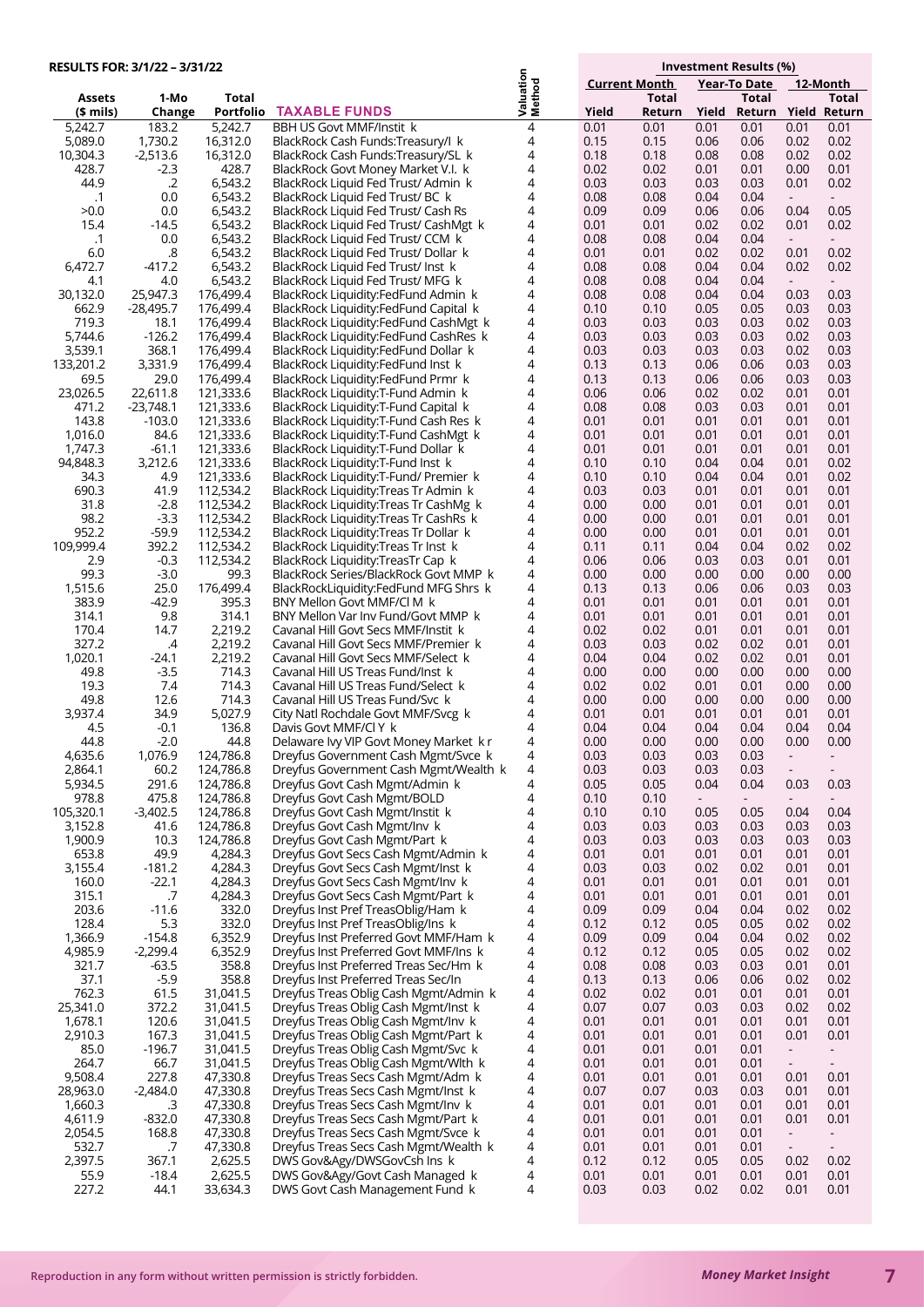| <b>RESULTS FOR: 3/1/22 - 3/31/22</b> |                        |                        |                                                                               |                     |                      |              | Investment Results (%) |              |                              |  |
|--------------------------------------|------------------------|------------------------|-------------------------------------------------------------------------------|---------------------|----------------------|--------------|------------------------|--------------|------------------------------|--|
|                                      |                        |                        |                                                                               |                     | <b>Current Month</b> |              |                        | Year-To Date | 12-Month                     |  |
| <b>Assets</b>                        | 1-Mo                   | Total                  |                                                                               | Valuation<br>Method |                      | <b>Total</b> |                        | <b>Total</b> | Total                        |  |
| $$$ mils)                            | Change                 | Portfolio              | <b>TAXABLE FUNDS</b>                                                          |                     | Yield                | Return       | Yield                  |              | Return Yield Return          |  |
| 33,407.2                             | 1,278.7                | 33,634.3               | DWS Govt MM Series/Instit Shrs k                                              | 4                   | 0.16                 | 0.16         | 0.08                   | 0.08         | 0.04<br>0.04                 |  |
| >0.0                                 | 0.0                    | 845.4                  | DWS Treas Port/Capital Shrs k                                                 | 4                   | 0.10                 | 0.10         | 0.05                   | 0.05         | 0.03<br>0.03                 |  |
| 525.3<br>162.7                       | 231.9                  | 845.4                  | DWS Treas Port/Instit Shrs k                                                  | 4<br>4              | 0.15                 | 0.15         | 0.06                   | 0.06         | 0.03<br>0.03                 |  |
| 3,466.6                              | 1.5<br>10.2            | 6,754.3<br>6,754.3     | Fed/Hermes Govt Oblg Tax Mgd/Auto k<br>Fed/Hermes Govt Oblg Tax Mgd/Instit k  | 4                   | 0.01<br>0.02         | 0.01<br>0.02 | 0.01<br>0.01           | 0.01<br>0.01 | 0.01<br>0.01<br>0.01<br>0.01 |  |
| 3,124.9                              | 2.2                    | 6,754.3                | Fed/Hermes Govt Oblg Tax Mgd/Servic k                                         | 4                   | 0.01                 | 0.01         | 0.01                   | 0.01         | 0.01<br>0.01                 |  |
| .1                                   | $-0.1$                 | 124,484.8              | Fed/Hermes Govt Oblig Fund/Adm k                                              | 4                   | 0.02                 | 0.02         | 0.03                   | 0.03         | 0.03<br>0.03                 |  |
| 3,491.3                              | 72.2                   | 124,484.8              | Fed/Hermes Govt Oblig Fund/Capital k                                          | 4                   | 0.03                 | 0.03         | 0.03                   | 0.03         | 0.03<br>0.03                 |  |
| 610.7                                | $-9.0$                 | 124,484.8              | Fed/Hermes Govt Oblig Fund/Cash II k                                          | 4                   | 0.02                 | 0.02         | 0.02                   | 0.02         | 0.03<br>0.03                 |  |
| 27,686.8                             | $-4,095.4$             | 124,484.8              | Fed/Hermes Govt Oblig Fund/Instit k                                           | 4                   | 0.07                 | 0.07         | 0.04                   | 0.04         | 0.03<br>0.03<br>0.03         |  |
| 70,789.4<br>11,416.2                 | $-1,086.8$<br>$-113.3$ | 124,484.8<br>124,484.8 | Fed/Hermes Govt Oblig Fund/Premier k<br>Fed/Hermes Govt Oblig Fund/Service k  | 4<br>4              | 0.09<br>0.02         | 0.09<br>0.02 | 0.05<br>0.02           | 0.05<br>0.02 | 0.03<br>0.03<br>0.03         |  |
| 2,830.2                              | 23.5                   | 124,484.8              | Fed/Hermes Govt Oblig Fund/Trust k                                            | 4                   | 0.02                 | 0.02         | 0.02                   | 0.02         | 0.03<br>0.03                 |  |
| 1,093.0                              | $-190.9$               | 2,642.6                | Fed/Hermes Tr for UST Oblig/Inst k                                            | 4                   | 0.06                 | 0.06         | 0.02                   | 0.02         | 0.01<br>0.01                 |  |
| 2,578.6                              | 111.9                  | 46,388.1               | Fed/Hermes Treas Oblig Fund/Auto k                                            | 4                   | 0.01                 | 0.01         | 0.01                   | 0.01         | 0.01<br>0.01                 |  |
| 2,077.1                              | $-78.0$                | 46,388.1               | Fed/Hermes Treas Oblig Fund/Capital k                                         | 4                   | 0.01                 | 0.01         | 0.01                   | 0.01         | 0.01<br>0.01                 |  |
| 35,615.5                             | $-2,322.8$             | 46,388.1               | Fed/Hermes Treas Oblig Fund/Instit k                                          | 4<br>4              | 0.06                 | 0.06         | 0.02                   | 0.02         | 0.01<br>0.01                 |  |
| 5,232.9<br>884.0                     | -496.1<br>$-51.9$      | 46,388.1<br>46,388.1   | Fed/Hermes Treas Oblig Fund/Service k<br>Fed/Hermes Treas Oblig Fund/Trust k  | 4                   | 0.01<br>0.01         | 0.01<br>0.01 | 0.01<br>0.01           | 0.01<br>0.01 | 0.01<br>0.01<br>0.01<br>0.01 |  |
| 30,898.4                             | $-1,617.0$             | 34,339.7               | Fed/Hermes US Treas Cash Res/Inst k                                           | 4                   | 0.04                 | 0.04         | 0.02                   | 0.02         | 0.01<br>0.01                 |  |
| 3,441.4                              | $-3.2$                 | 34,339.7               | Fed/Hermes US Treas Cash Res/Servic k                                         | 4                   | 0.01                 | 0.01         | 0.01                   | 0.01         | 0.01<br>0.01                 |  |
| 30,835.9                             | $-8,191.4$             | 127,833.4              | Fidelity Inv Government/Cl I k                                                | 4                   | 0.06                 | 0.06         | 0.03                   | 0.03         | 0.01<br>0.01                 |  |
| 959.5                                | $-144.5$               | 127,833.4              | Fidelity Inv Government/Cl II k                                               | 4                   | 0.01                 | 0.01         | 0.01                   | 0.01         | 0.01<br>0.01                 |  |
| 3,750.1                              | $-77.5$                | 127,833.4              | Fidelity Inv Government/Cl III k                                              | 4                   | 0.01                 | 0.01         | 0.01                   | 0.01         | 0.01<br>0.01                 |  |
| 91,995.2<br>292.7                    | 1,385.7<br>160.3       | 127,833.4<br>127,833.4 | Fidelity Inv Government/Instit k<br>Fidelity Inv Government/Select k          | 4<br>4              | 0.08<br>0.04         | 0.08<br>0.04 | 0.03<br>0.02           | 0.03<br>0.02 | 0.02<br>0.02<br>0.01<br>0.01 |  |
| 12,149.6                             | $-837.7$               | 33,744.9               | Fidelity Inv Treas Only/Cl Lk                                                 | 4                   | 0.07                 | 0.07         | 0.03                   | 0.03         | 0.02<br>0.02                 |  |
| 1,126.2                              | $-150.7$               | 33,744.9               | Fidelity Inv Treas Only/Cl II k                                               | 4                   | 0.01                 | 0.01         | 0.01                   | 0.01         | 0.01<br>0.01                 |  |
| 1,155.4                              | $-97.0$                | 33,744.9               | Fidelity Inv Treas Only/Cl III k                                              | 4                   | 0.01                 | 0.01         | 0.01                   | 0.01         | 0.01<br>0.01                 |  |
| 196.0                                | $-22.2$                | 33,744.9               | Fidelity Inv Treas Only/Cl IV k                                               | 4                   | 0.01                 | 0.01         | 0.01                   | 0.01         | 0.01<br>0.01                 |  |
| 18,792.1                             | 843.8                  | 33,744.9               | Fidelity Inv Treas Only/Instit k                                              | 4                   | 0.11                 | 0.11         | 0.05                   | 0.05         | 0.02<br>0.02                 |  |
| 325.5<br>9,396.8                     | $-89.6$<br>92.5        | 33,744.9<br>23,989.7   | Fidelity Inv Treas Only/Select k<br>Fidelity Inv Treasury/Cl I k              | 4<br>4              | 0.04<br>0.07         | 0.04<br>0.07 | 0.02<br>0.03           | 0.02<br>0.03 | 0.01<br>0.01<br>0.02<br>0.02 |  |
| 410.8                                | 17.1                   | 23,989.7               | Fidelity Inv Treasury/Cl II k                                                 | 4                   | 0.01                 | 0.01         | 0.01                   | 0.01         | 0.01<br>0.01                 |  |
| 2,611.8                              | 53.1                   | 23,989.7               | Fidelity Inv Treasury/Cl III k                                                | 4                   | 0.01                 | 0.01         | 0.01                   | 0.01         | 0.01<br>0.01                 |  |
| 1,146.1                              | 11.4                   | 23,989.7               | Fidelity Inv Treasury/Cl IV k                                                 | 4                   | 0.01                 | 0.01         | 0.01                   | 0.01         | 0.01<br>0.01                 |  |
| 10,170.2                             | $-736.9$               | 23,989.7               | Fidelity Inv Treasury/Instit k                                                | 4                   | 0.09                 | 0.09         | 0.04                   | 0.04         | 0.02<br>0.02                 |  |
| 254.1                                | 53.6                   | 23,989.7               | Fidelity Inv Treasury/Select k                                                | 4                   | 0.05                 | 0.05         | 0.02                   | 0.02         | 0.01<br>0.01                 |  |
| 1,578.0<br>2,208.0                   | $-117.3$<br>55.4       | 5,645.8<br>5,645.8     | Fidelity VIP Govt MMP/IC k<br>Fidelity VIP Govt MMP/IN k                      | 4<br>4              | 0.04<br>0.03         | 0.04<br>0.03 | 0.02<br>0.02           | 0.02<br>0.02 | 0.01<br>0.01<br>0.01<br>0.01 |  |
| 1,639.6                              | $-27.7$                | 5,645.8                | Fidelity VIP Govt MMP/SC k                                                    | 4                   | 0.01                 | 0.01         | 0.01                   | 0.01         | 0.01<br>0.01                 |  |
| 220.2                                | 4.9                    | 5,645.8                | Fidelity VIP Govt MMP/SC 2 k                                                  | 4                   | 0.01                 | 0.01         | 0.01                   | 0.01         | 0.01<br>0.01                 |  |
| 473.7                                | 3.9                    | 91,862.3               | First Amer Govt Oblig/Cl A k                                                  | 4                   | 0.01                 | 0.01         | 0.01                   | 0.01         | 0.01<br>0.01                 |  |
| 4,883.9                              | $-73.3$                | 91,862.3               | First Amer Govt Oblig/Cl D k                                                  | 4                   | 0.01                 | 0.01         | 0.01                   | 0.01         | 0.01<br>0.01                 |  |
| 1,165.9<br>1,351.2                   | $-89.3$<br>$-8.0$      | 91,862.3<br>91,862.3   | First Amer Govt Oblig/Cl P k<br>First Amer Govt Oblig/Cl T k                  | 4<br>4              | 0.09<br>0.01         | 0.09<br>0.01 | 0.04<br>0.01           | 0.04<br>0.01 | 0.03<br>0.03<br>0.01<br>0.01 |  |
| 4,813.5                              | 395.4                  | 91,862.3               | First Amer Govt Oblig/Cl U k                                                  | 4                   | 0.11                 | 0.11         | 0.06                   | 0.06         | 0.03<br>0.03                 |  |
| 2,409.1                              | 191.9                  | 91,862.3               | First Amer Govt Oblig/Cl V k                                                  | 4                   | 0.01                 | 0.01         | 0.01                   | 0.01         | 0.01<br>0.01                 |  |
| 31,901.6                             | 2,672.7                | 91,862.3               | First Amer Govt Oblig/Cl X k                                                  | 4                   | 0.10                 | 0.10         | 0.05                   | 0.05         | 0.03<br>0.03                 |  |
| 10,245.1                             | 142.2                  | 91,862.3               | First Amer Govt Oblig/Cl Y-Instit k                                           | 4                   | 0.01                 | 0.01         | 0.01                   | 0.01         | 0.01<br>0.01                 |  |
| 34,618.3                             | $-1,533.2$             | 91,862.3               | First Amer Govt Oblig/Cl Z k                                                  | 4                   | 0.08                 | 0.08         | 0.04                   | 0.04         | 0.03<br>0.03                 |  |
| 160.8<br>1,906.8                     | 9.7<br>$-18.1$         | 27,644.3<br>27,644.3   | First Amer Treas Oblig/Cl A k<br>First Amer Treas Oblig/Cl D k                | 4<br>4              | 0.01<br>0.01         | 0.01<br>0.01 | 0.01<br>0.01           | 0.01<br>0.01 | 0.01<br>0.01<br>0.01<br>0.01 |  |
| 1,016.2                              | $-506.7$               | 27,644.3               | First Amer Treas Oblig/Cl P k                                                 | 4                   | 0.09                 | 0.09         | 0.04                   | 0.04         | 0.02<br>0.02                 |  |
| 443.4                                | $-17.3$                | 27,644.3               | First Amer Treas Oblig/Cl T k                                                 | 4                   | 0.01                 | 0.01         | 0.01                   | 0.01         | 0.01<br>0.01                 |  |
| 1,206.6                              | 600.1                  | 27,644.3               | First Amer Treas Oblig/Cl V k                                                 | 4                   | 0.03                 | 0.03         | 0.01                   | 0.01         | 0.01<br>0.01                 |  |
| 7,701.4                              | 1,862.0                | 27,644.3               | First Amer Treas Oblig/Cl X k                                                 | 4                   | 0.11                 | 0.11         | 0.05                   | 0.05         | 0.02<br>0.02                 |  |
| 3,025.6<br>12,183.5                  | 238.1<br>$-1,341.4$    | 27,644.3<br>27,644.3   | First Amer Treas Oblig/Cl Y k<br>First Amer Treas Oblig/Cl Z k                | 4<br>4              | 0.01<br>0.09         | 0.01<br>0.09 | 0.01<br>0.04           | 0.01<br>0.04 | 0.01<br>0.01<br>0.02<br>0.02 |  |
| 35.0                                 | $-0.6$                 | 4,237.2                | First Amer US Treas MMF/Cl A k                                                | 4                   | 0.00                 | 0.00         | 0.00                   | 0.00         | 0.00<br>0.00                 |  |
| 71.1                                 | $-27.8$                | 4,237.2                | First Amer US Treas MMF/CI D k                                                | 4                   | 0.00                 | 0.00         | 0.00                   | 0.00         | 0.00<br>0.00                 |  |
| 109.0                                | 13.9                   | 4,237.2                | First Amer US Treas MMF/CIT k                                                 | 4                   | 0.00                 | 0.00         | 0.00                   | 0.00         | 0.00<br>0.00                 |  |
| 168.5                                | 7.2                    | 4,237.2                | First Amer US Treas MMF/Cl V k                                                | 4                   | 0.01                 | 0.01         | 0.00                   | 0.00         | 0.00<br>0.00                 |  |
| 550.6                                | $-144.9$               | 4,237.2                | First Amer US Treas MMF/Cl Y k                                                | 4                   | 0.00                 | 0.00         | 0.00                   | 0.00         | 0.00<br>0.00                 |  |
| 3,303.1<br>8,311.3                   | $-150.8$<br>$-137.6$   | 4,237.2<br>12,669.3    | First Amer US Treas MMF/Cl Z k<br>Franklin IFT Money Port k                   | 4<br>4              | 0.05<br>0.01         | 0.05<br>0.01 | 0.02<br>0.01           | 0.02<br>0.01 | 0.01<br>0.01<br>0.01<br>0.01 |  |
| 44.7                                 | 1.0                    | 3,227.5                | Goldman Sachs FS Federal Instr/Adm k                                          | 4                   | 0.00                 | 0.01         | 0.01                   | 0.01         | 0.00<br>0.01                 |  |
| .5                                   | 0.0                    | 3,227.5                | Goldman Sachs FS Federal Instr/Cap k                                          | 4                   | 0.01                 | 0.01         | 0.01                   | 0.01         | 0.01<br>0.01                 |  |
| 110.0                                | 6.5                    | 3,227.5                | Goldman Sachs FS Federal Instr/CMS k                                          | 4                   | 0.00                 | 0.01         | 0.01                   | 0.01         | 0.00<br>0.01                 |  |
| 3,059.2                              | 222.9                  | 3,227.5                | Goldman Sachs FS Federal Instr/Inst k                                         | 4                   | 0.10                 | 0.10         | 0.04                   | 0.04         | 0.01<br>0.01                 |  |
| 3.7                                  | 0.0                    | 3,227.5                | Goldman Sachs FS Federal Instr/Pref k                                         | 4<br>4              | 0.03                 | 0.03         | 0.02                   | 0.02         | 0.01<br>0.01                 |  |
| .1<br>>0.0                           | 0.0<br>0.0             | 3,227.5<br>3,227.5     | Goldman Sachs FS Federal Instr/Prem k<br>Goldman Sachs FS Federal Instr/Sel k | 4                   | 0.00<br>0.08         | 0.01<br>0.08 | 0.00<br>0.03           | 0.00<br>0.03 | 0.01<br>0.01<br>0.01<br>0.01 |  |
| 9.3                                  | $-0.9$                 | 3,227.5                | Goldman Sachs FS Federal Instr/Svc k                                          | 4                   | 0.00                 | 0.01         | 0.01                   | 0.01         | 0.00<br>0.01                 |  |
| 8,242.8                              | $-201.1$               | 232,148.8              | Goldman Sachs FS Govt Fund/Adm k                                              | 4                   | 0.02                 | 0.01         | 0.02                   | 0.02         | 0.03<br>0.03                 |  |
| 2,279.1                              | 322.8                  | 232,148.8              | Goldman Sachs FS Govt Fund/Cap k                                              | 4                   | 0.06                 | 0.05         | 0.04                   | 0.04         | 0.03<br>0.03                 |  |
| 269.1                                | 8.4                    | 232,148.8              | Goldman Sachs FS Govt Fund/CMS k                                              | 4                   | 0.02                 | 0.01         | 0.02                   | 0.02         | 0.03<br>0.03                 |  |

**8**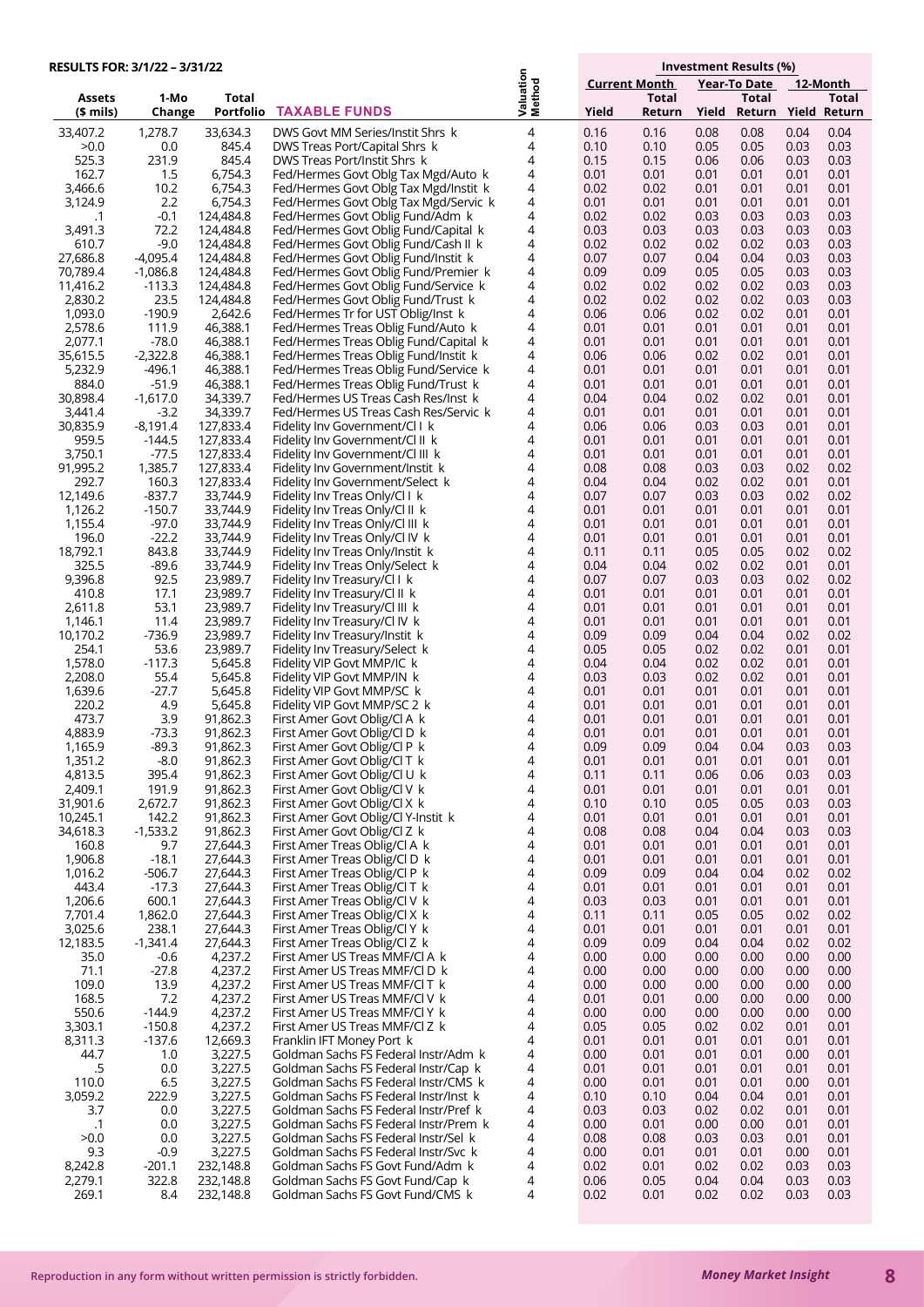| RESULTS FOR: 3/1/22 - 3/31/22 |                    |                        |                                                                               |                     |                      |                        | Investment Results (%) |                                     |                          |                          |  |  |
|-------------------------------|--------------------|------------------------|-------------------------------------------------------------------------------|---------------------|----------------------|------------------------|------------------------|-------------------------------------|--------------------------|--------------------------|--|--|
|                               |                    |                        |                                                                               |                     | <b>Current Month</b> |                        |                        | <b>Year-To Date</b>                 |                          | 12-Month                 |  |  |
| <b>Assets</b><br>(\$ mils)    | 1-Mo<br>Change     | Total<br>Portfolio     | <b>TAXABLE FUNDS</b>                                                          | Valuation<br>Method | Yield                | <b>Total</b><br>Return | Yield                  | <b>Total</b><br>Return Yield Return |                          | Total                    |  |  |
| 3,475.9                       | $-1,815.7$         | 232,148.8              | Goldman Sachs FS Govt Fund/DrxHml k                                           | 4                   | 0.14                 | 0.13                   | 0.06                   | 0.06                                | 0.04                     | 0.04                     |  |  |
| 195,570.0                     | 13.860.7           | 232,148.8              | Goldman Sachs FS Govt Fund/Inst k                                             | 4                   | 0.14                 | 0.13                   | 0.06                   | 0.06                                | 0.04                     | 0.04                     |  |  |
| 1,805.0                       | 836.5              | 232,148.8              | Goldman Sachs FS Govt Fund/Loop k                                             | 4                   | 0.13                 | 0.13                   | 0.06                   | 0.06                                |                          |                          |  |  |
| 1,085.3                       | 72.1               | 232,148.8              | Goldman Sachs FS Govt Fund/Pref k                                             | 4                   | 0.08                 | 0.08                   | 0.05                   | 0.04                                | 0.03                     | 0.03                     |  |  |
| 16,085.1                      | $-120.8$           | 232,148.8              | Goldman Sachs FS Govt Fund/Prem k                                             | 4                   | 0.02                 | 0.01                   | 0.02                   | 0.02                                | 0.03                     | 0.03                     |  |  |
| 242.9<br>9.3                  | $-68.2$<br>.1      | 232,148.8<br>232,148.8 | Goldman Sachs FS Govt Fund/R6 Shrs k<br>Goldman Sachs FS Govt Fund/Res k      | 4<br>4              | 0.14<br>0.02         | 0.13<br>0.01           | 0.06<br>0.02           | 0.06<br>0.02                        | 0.04<br>0.03             | 0.04<br>0.03             |  |  |
| 833.6                         | 273.5              | 232,148.8              | Goldman Sachs FS Govt Fund/Seelaus k                                          | 4                   | 0.13                 | 0.13                   | 0.06                   | 0.06                                | $\overline{\phantom{a}}$ | $\blacksquare$           |  |  |
| 680.5                         | 21.6               | 232,148.8              | Goldman Sachs FS Govt Fund/Sel k                                              | 4                   | 0.12                 | 0.11                   | 0.06                   | 0.06                                | 0.03                     | 0.03                     |  |  |
| 956.3                         | 23.3               | 232,148.8              | Goldman Sachs FS Govt Fund/Ser k                                              | 4                   | 0.02                 | 0.01                   | 0.02                   | 0.02                                | 0.03                     | 0.03                     |  |  |
| 2,245.1<br>750.8              | -87.3              | 96,267.8               | Goldman Sachs FS Treas Instr/Adm k                                            | 4<br>4              | 0.01                 | 0.01                   | 0.01                   | 0.01                                | 0.01                     | 0.01                     |  |  |
| 13.5                          | 59.2<br>.5         | 96,267.8<br>96,267.8   | Goldman Sachs FS Treas Instr/Cap k<br>Goldman Sachs FS Treas Instr/CMS k      | 4                   | 0.01<br>0.01         | 0.01<br>0.01           | 0.01<br>0.01           | 0.01<br>0.01                        | 0.01<br>0.01             | 0.01<br>0.01             |  |  |
| 91,125.2                      | $-4,360.0$         | 96,267.8               | Goldman Sachs FS Treas Instr/Inst k                                           | 4                   | 0.09                 | 0.08                   | 0.03                   | 0.03                                | 0.01                     | 0.01                     |  |  |
| 200.0                         | 0.0                | 96,267.8               | Goldman Sachs FS Treas Instr/Loop k                                           | 4                   | 0.08                 | 0.08                   | 0.03                   | 0.03                                | $\sim$                   | $\overline{\phantom{a}}$ |  |  |
| 48.8                          | $\cdot$ .2         | 96,267.8               | Goldman Sachs FS Treas Instr/Pref k                                           | 4                   | 0.03                 | 0.02                   | 0.01                   | 0.01                                | 0.01                     | 0.01                     |  |  |
| 225.1<br>363.9                | $-37.8$<br>161.0   | 96,267.8<br>96,267.8   | Goldman Sachs FS Treas Instr/Prem k<br>Goldman Sachs FS Treas Instr/Sel k     | 4<br>4              | 0.01<br>0.06         | 0.01<br>0.06           | 0.01<br>0.03           | 0.01<br>0.03                        | 0.01<br>0.01             | 0.01<br>0.01             |  |  |
| 1,295.5                       | 36.1               | 96,267.8               | Goldman Sachs FS Treas Instr/Ser k                                            | 4                   | 0.01                 | 0.01                   | 0.01                   | 0.01                                | 0.01                     | 0.01                     |  |  |
| 2,366.2                       | $-120.1$           | 27,232.4               | Goldman Sachs FS Treas Oblig/Adm k                                            | 4                   | 0.01                 | 0.01                   | 0.01                   | 0.01                                | 0.01                     | 0.01                     |  |  |
| 453.7                         | 5.5                | 27,232.4               | Goldman Sachs FS Treas Oblig/Cap k                                            | 4                   | 0.02                 | 0.02                   | 0.01                   | 0.01                                | 0.01                     | 0.01                     |  |  |
| 54.8                          | $-6.6$             | 27,232.4               | Goldman Sachs FS Treas Oblig/CMS k                                            | 4                   | 0.01                 | 0.01                   | 0.01                   | 0.01                                | 0.01                     | 0.01                     |  |  |
| 22,110.4<br>488.9             | 1,763.9<br>$-55.8$ | 27,232.4<br>27,232.4   | Goldman Sachs FS Treas Oblig/Inst k<br>Goldman Sachs FS Treas Oblig/Pref k    | 4<br>4              | 0.10<br>0.05         | 0.09<br>0.04           | 0.04<br>0.02           | 0.04<br>0.02                        | 0.01<br>0.01             | 0.02<br>0.01             |  |  |
| 12.6                          | $-0.2$             | 27,232.4               | Goldman Sachs FS Treas Oblig/Prem k                                           | 4                   | 0.01                 | 0.01                   | 0.01                   | 0.01                                | 0.01                     | 0.01                     |  |  |
| 93.3                          | 12.4               | 27.232.4               | Goldman Sachs FS Treas Oblig/Sel k                                            | 4                   | 0.08                 | 0.08                   | 0.03                   | 0.03                                | 0.01                     | 0.01                     |  |  |
| 1,652.6                       | $-11.2$            | 27,232.4               | Goldman Sachs FS Treas Oblig/Ser k                                            | 4                   | 0.01                 | 0.01                   | 0.01                   | 0.01                                | 0.01                     | 0.01                     |  |  |
| >0.0                          | 0.0                | 96,267.8               | Goldman Sachs FS TreasInstr/Seelaus k                                         | 4                   | 0.08                 | 0.08                   | 0.03                   | 0.03                                | $\sim$                   | $\blacksquare$           |  |  |
| 759.7<br>220.9                | $-23.0$<br>$-33.2$ | 10,765.2<br>10,765.2   | Goldman Sachs FS Trs Solutions/Adm k<br>Goldman Sachs FS Trs Solutions/Cap k  | 4<br>4              | 0.01<br>0.03         | 0.01<br>0.03           | 0.01<br>0.01           | 0.01<br>0.02                        | 0.00<br>0.01             | 0.01<br>0.01             |  |  |
| 437.8                         | $-20.8$            | 10,765.2               | Goldman Sachs FS Trs Solutions/CMS k                                          | 4                   | 0.01                 | 0.01                   | 0.01                   | 0.01                                | 0.00                     | 0.01                     |  |  |
| 8,991.9                       | 87.8               | 10,765.2               | Goldman Sachs FS Trs Solutions/Inst k                                         | 4                   | 0.11                 | 0.11                   | 0.04                   | 0.04                                | 0.01                     | 0.02                     |  |  |
| 61.3                          | $-0.8$             | 10,765.2               | Goldman Sachs FS Trs Solutions/Pref k                                         | 4                   | 0.06                 | 0.06                   | 0.02                   | 0.02                                | 0.01                     | 0.01                     |  |  |
| 129.8<br>5.5                  | $-12.7$<br>0.0     | 10,765.2<br>10,765.2   | Goldman Sachs FS Trs Solutions/Prem k<br>Goldman Sachs FS Trs Solutions/Sel k | 4<br>4              | 0.01<br>0.09         | 0.01<br>0.09           | 0.01<br>0.03           | 0.01<br>0.04                        | 0.00<br>0.01             | 0.01<br>0.01             |  |  |
| 158.3                         | $-713.8$           | 10,765.2               | Goldman Sachs FS Trs Solutions/Ser k                                          | 4                   | 0.01                 | 0.01                   | 0.01                   | 0.01                                | 0.00                     | 0.01                     |  |  |
| 1,041.3                       | $-38.6$            | 1,525.0                | Guidestone MMF/GS2 Class                                                      | 4                   | 0.09                 | 0.09                   | 0.03                   | 0.03                                | 0.01                     | 0.01                     |  |  |
| 1.2                           | $-0.1$             | 34,123.1               | HSBC US Govt MMF/CI A k                                                       | 4                   | 0.01                 | 0.01                   | 0.01                   | 0.01                                | 0.01                     | 0.01                     |  |  |
| 1,448.9                       | $-242.4$           | 34,123.1               | HSBC US Govt MMF/CI D k                                                       | 4                   | 0.01                 | 0.01                   | 0.01                   | 0.01                                | 0.01                     | 0.01                     |  |  |
| 28,787.9<br>1,679.0           | 1.817.5<br>-6.3    | 34,123.1<br>34,123.1   | HSBC US Govt MMF/CII k<br>HSBC US Govt MMF/CI Y k                             | 4<br>4              | 0.13<br>0.06         | 0.13<br>0.06           | 0.06<br>0.02           | 0.06<br>0.02                        | 0.03<br>0.01             | 0.03<br>0.01             |  |  |
| 1,211.1                       | $-476.1$           | 34,123.1               | HSBC US Govt MMF/Intermediary k                                               | 4                   | 0.12                 | 0.12                   | 0.05                   | 0.05                                | 0.03                     | 0.03                     |  |  |
| 994.9                         | $-378.2$           | 34,123.1               | HSBC US Govt MMF/Intmdy Svc k                                                 | 4                   | 0.10                 | 0.10                   | 0.04                   | 0.04                                | 0.02                     | 0.02                     |  |  |
| 186.2                         | 13.1               | 3,132.6                | HSBC US Treas MMF/CI D k                                                      | 4                   | 0.01                 | 0.01                   | 0.01                   | 0.01                                | 0.01                     | 0.01                     |  |  |
| 1,496.7<br>375.8              | 87.4<br>$-40.9$    | 3,132.6<br>3,132.6     | HSBC US Treas MMF/Cl Lk<br>HSBC US Treas MMF/Cl Y k                           | 4<br>4              | 0.13<br>0.05         | 0.13<br>0.05           | 0.06<br>0.02           | 0.06<br>0.02                        | 0.02<br>0.01             | 0.02<br>0.01             |  |  |
| 437.1                         | 40.9               | 3,132.6                | HSBC US Treas MMF/Intermediary k                                              | 4                   | 0.11                 | 0.11                   | 0.05                   | 0.05                                | 0.02                     | 0.02                     |  |  |
| 636.8                         | .9                 | 3,132.6                | HSBC US Treas MMF/Intmdy Svc k                                                | 4                   | 0.09                 | 0.09                   | 0.04                   | 0.04                                | 0.01                     | 0.01                     |  |  |
| 838.5                         | $-118.0$           | 70,810.1               | Invesco Govt & Agency Port/Cash Mgt k                                         | 4                   | 0.09                 | 0.09                   | 0.05                   | 0.05                                | 0.03                     | 0.03                     |  |  |
| 4,855.3<br>1,384.0            | 949.0              | 70,810.1<br>70,810.1   | Invesco Govt & Agency Port/CAVU                                               | 4<br>4              | 0.15                 | 0.15                   | 0.07                   | 0.07                                | 0.04                     | 0.04<br>0.03             |  |  |
| 62,460.7                      | 365.7<br>8,495.9   | 70,810.1               | Invesco Govt & Agency Port/Corp k<br>Invesco Govt & Agency Port/Instit        | 4                   | 0.12<br>0.15         | 0.12<br>0.15           | 0.06<br>0.07           | 0.06<br>0.07                        | 0.03<br>0.04             | 0.04                     |  |  |
| 45.7                          | 30.0               | 70,810.1               | Invesco Govt & Agency Port/Personal k                                         | 4                   | 0.03                 | 0.03                   | 0.03                   | 0.03                                | 0.03                     | 0.03                     |  |  |
| 565.9                         | 3.4                | 70,810.1               | Invesco Govt & Agency Port/Private k                                          | 4                   | 0.03                 | 0.03                   | 0.03                   | 0.03                                | 0.03                     | 0.03                     |  |  |
| 533.5<br>126.6                | -4.6<br>-7.4       | 70,810.1<br>70,810.1   | Invesco Govt & Agency Port/Reserve k                                          | 4<br>4              | 0.03                 | 0.03<br>0.05           | 0.03                   | 0.03                                | 0.03<br>0.03             | 0.03<br>0.03             |  |  |
| 5,815.4                       | 193.5              | 5,856.9                | Invesco Govt & Agency Port/Resource k<br>Invesco Premier US Govt MMP/Inst k   | 4                   | 0.05<br>0.09         | 0.09                   | 0.03<br>0.04           | 0.03<br>0.04                        | 0.02                     | 0.02                     |  |  |
| 41.5                          | $-0.5$             | 5,856.9                | Invesco Premier US Govt MMP/Inv k                                             | 4                   | 0.09                 | 0.09                   | 0.04                   | 0.04                                | 0.02                     | 0.02                     |  |  |
| $\cdot$ 1                     | 0.0                | 1,252.7                | Invesco Treas Obligs Port/Cash Mgt k                                          | 4                   | 0.04                 | 0.04                   | 0.02                   | 0.02                                | 0.01                     | 0.01                     |  |  |
| 3.3                           | 0.0                | 1,252.7                | Invesco Treas Obligs Port/Corp k                                              | 4                   | 0.08                 | 0.08                   | 0.03                   | 0.03                                | 0.02                     | 0.02                     |  |  |
| 1,133.4<br>11.2               | 35.0<br>1.1        | 1,252.7<br>1,252.7     | Invesco Treas Obligs Port/Inst k<br>Invesco Treas Obligs Port/Personal k      | 4<br>4              | 0.11<br>0.01         | 0.11<br>0.01           | 0.04<br>0.01           | 0.04<br>0.01                        | 0.02<br>0.01             | 0.02<br>0.01             |  |  |
| 14.6                          | .9                 | 1,252.7                | Invesco Treas Obligs Port/Private k                                           | 4                   | 0.01                 | 0.01                   | 0.01                   | 0.01                                | 0.01                     | 0.01                     |  |  |
| 90.0                          | $-1.0$             | 1,252.7                | Invesco Treas Obligs Port/Reserve k                                           | 4                   | 0.01                 | 0.01                   | 0.01                   | 0.01                                | 0.01                     | 0.01                     |  |  |
| .1                            | 0.0                | 1,252.7                | Invesco Treas Obligs Port/Resource k                                          | 4                   | 0.01                 | 0.01                   | 0.01                   | 0.01                                | 0.01                     | 0.01                     |  |  |
| 498.7<br>472.1                | 21.7<br>$-39.5$    | 19,873.1               | Invesco Treasury Portfolio/Cash Mgt k                                         | 4<br>4              | 0.04                 | 0.04                   | 0.02                   | 0.02                                | 0.01                     | 0.01                     |  |  |
| 137.7                         | $-141.9$           | 19,873.1<br>19,873.1   | Invesco Treasury Portfolio/CAVU k<br>Invesco Treasury Portfolio/Corp k        | 4                   | 0.08<br>0.06         | 0.08<br>0.06           | 0.03<br>0.03           | 0.03<br>0.03                        | 0.02<br>0.01             | 0.02<br>0.01             |  |  |
| 16,243.8                      | -1,998.1           | 19,873.1               | Invesco Treasury Portfolio/Instit k                                           | 4                   | 0.08                 | 0.08                   | 0.03                   | 0.03                                | 0.02                     | 0.02                     |  |  |
| 373.3                         | $-6.5$             | 19,873.1               | Invesco Treasury Portfolio/Personal k                                         | 4                   | 0.01                 | 0.01                   | 0.01                   | 0.01                                | 0.01                     | 0.01                     |  |  |
| 307.9                         | $-5.0$             | 19,873.1               | Invesco Treasury Portfolio/Private k                                          | 4                   | 0.01                 | 0.01                   | 0.01                   | 0.01                                | 0.01                     | 0.01                     |  |  |
| 1,790.3<br>49.2               | 111.9<br>10.9      | 19,873.1<br>19,873.1   | Invesco Treasury Portfolio/Reserve k<br>Invesco Treasury Portfolio/Resource k | 4<br>4              | 0.01<br>0.01         | 0.01<br>0.01           | 0.01<br>0.01           | 0.01<br>0.01                        | 0.01<br>0.01             | 0.01<br>0.01             |  |  |
| 3,578.3                       | 405.1              | 86,423.1               | JPMorgan 100% US Treas Secs MMF/Agn k                                         | 4                   | 0.02                 | 0.02                   | 0.01                   | 0.01                                | 0.01                     | 0.01                     |  |  |
| 52,487.8                      | -4,934.2           | 86,423.1               | JPMorgan 100% US Treas Secs MMF/Cap k                                         | 4                   | 0.06                 | 0.06                   | 0.03                   | 0.03                                | 0.01                     | 0.01                     |  |  |
| 22,625.9                      | -450.6             | 86,423.1               | JPMorgan 100% US Treas Secs MMF/Ins k                                         | 4                   | 0.05                 | 0.05                   | 0.02                   | 0.02                                | 0.01                     | 0.01                     |  |  |
| 1,861.5                       | $-85.9$            | 86,423.1               | JPMorgan 100% US Treas Secs MMF/Prm k                                         | 4                   | 0.01                 | 0.01                   | 0.01                   | 0.01                                | 0.01                     | 0.01                     |  |  |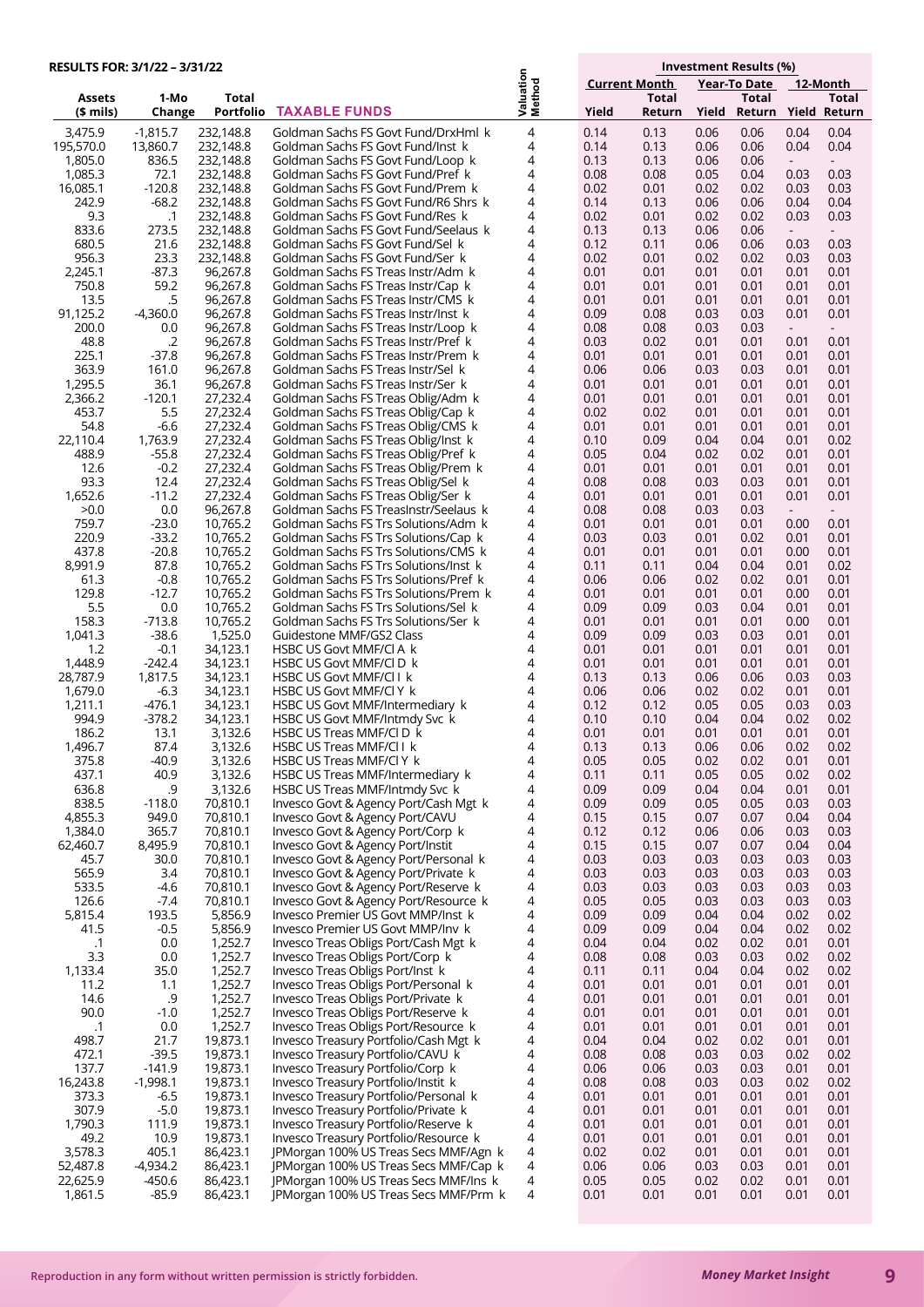| RESULTS FOR: 3/1/22 - 3/31/22 |                     |                        |                                                                                |                     |                      | Investment Results (%) |              |                              |              |                |  |  |
|-------------------------------|---------------------|------------------------|--------------------------------------------------------------------------------|---------------------|----------------------|------------------------|--------------|------------------------------|--------------|----------------|--|--|
|                               |                     |                        |                                                                                |                     | <b>Current Month</b> |                        |              | Year-To Date<br>12-Month     |              |                |  |  |
| Assets<br>(\$ mils)           | 1-Mo<br>Change      | Total                  | <b>Portfolio TAXABLE FUNDS</b>                                                 | Valuation<br>Method | Yield                | Total<br>Return        | Yield        | Total<br>Return Yield Return |              | Total          |  |  |
|                               |                     |                        |                                                                                |                     |                      |                        |              |                              |              |                |  |  |
| 3,468.4<br>100.0              | $-353.1$<br>$-31.0$ | 86,423.1<br>86,423.1   | JPMorgan 100% US Treas Secs MMF/Res k<br>JPMorgan 100% USTreas Secs MMF/Acad k | 4<br>4              | 0.00<br>0.06         | 0.00<br>0.06           | 0.00<br>0.03 | 0.00<br>0.03                 | 0.00<br>0.01 | 0.00<br>0.01   |  |  |
| 178.3                         | $-39.6$             | 1,642.3                | JPMorgan Federal MMF/Agency k                                                  | 4                   | 0.01                 | 0.01                   | 0.01         | 0.01                         | 0.01         | 0.01           |  |  |
| 1,286.3                       | $-35.9$             | 1,642.3                | JPMorgan Federal MMF/Instit k                                                  | 4                   | 0.02                 | 0.02                   | 0.01         | 0.01                         | 0.01         | 0.01           |  |  |
| 119.0                         | -4.3                | 1,642.3                | JPMorgan Federal MMF/Premier k                                                 | 4                   | 0.01                 | 0.01                   | 0.01         | 0.01                         | 0.01         | 0.01           |  |  |
| 9,239.3<br>8,842.0            | -1,494.8<br>356.8   | 256,579.9<br>256,579.9 | JPMorgan US Govt MMF/Academy k<br>JPMorgan US Govt MMF/Agency k                | 4<br>4              | 0.13<br>0.05         | 0.13<br>0.05           | 0.06<br>0.02 | 0.06<br>0.02                 | 0.03<br>0.01 | 0.03<br>0.01   |  |  |
| 177,629.7                     | 11,143.0            | 256,579.9              | JPMorgan US Govt MMF/Capital k                                                 | 4                   | 0.13                 | 0.13                   | 0.06         | 0.06                         | 0.03         | 0.03           |  |  |
| 9,177.5                       | $-869.1$            | 256,579.9              | JPMorgan US Govt MMF/IM k                                                      | 4                   | 0.13                 | 0.13                   | 0.06         | 0.06                         | 0.04         | 0.04           |  |  |
| 26,395.2                      | $-1,060.5$          | 256,579.9              | JPMorgan US Govt MMF/Instit k                                                  | 4                   | 0.10                 | 0.10                   | 0.04         | 0.04                         | 0.01         | 0.01           |  |  |
| 5,754.5<br>10,921.5           | 424.3<br>3,512.2    | 256,579.9<br>256,579.9 | <b>IPMorgan US Govt MMF/Premier k</b><br>JPMorgan US Govt MMF/Reserve k        | 4<br>4              | 0.01<br>0.00         | 0.01<br>0.00           | 0.01<br>0.00 | 0.01<br>0.00                 | 0.01<br>0.00 | 0.01<br>0.00   |  |  |
| .1                            | 0.0                 | 22,326.8               | JPMorgan US Treas Plus MMF/Acad k                                              | 4                   | 0.09                 | 0.09                   | 0.04         | 0.04                         | 0.02         | 0.02           |  |  |
| 914.4                         | $-0.5$              | 22,326.8               | JPMorgan US Treas Plus MMF/Agency k                                            | 4                   | 0.04                 | 0.04                   | 0.02         | 0.02                         | 0.01         | 0.01           |  |  |
| 10,842.8                      | 58.0                | 22,326.8               | JPMorgan US Treas Plus MMF/Capital k                                           | 4                   | 0.09                 | 0.09                   | 0.03         | 0.03                         | 0.01         | 0.01           |  |  |
| 112.0<br>>0.0                 | 0.0<br>0.0          | 22,326.8<br>22,326.8   | JPMorgan US Treas Plus MMF/Emp k                                               | 4<br>4              | 0.09<br>0.07         | 0.09<br>0.07           | 0.03<br>0.03 | 0.03<br>0.03                 | 0.01         | $\sim$<br>0.01 |  |  |
| 7,446.1                       | $-517.0$            | 22,326.8               | JPMorgan US Treas Plus MMF/IM k<br>JPMorgan US Treas Plus MMF/Instit k         | 4                   | 0.07                 | 0.07                   | 0.03         | 0.03                         | 0.01         | 0.01           |  |  |
| 2,031.5                       | $-1.2$              | 22,326.8               | JPMorgan US Treas Plus MMF/Premier k                                           | 4                   | 0.01                 | 0.01                   | 0.01         | 0.01                         | 0.01         | 0.01           |  |  |
| 85.9                          | $-158.4$            | 22,326.8               | JPMorgan US Treas Plus MMF/Reserve k                                           | 4                   | 0.00                 | 0.00                   | 0.00         | 0.00                         | 0.00         | 0.00           |  |  |
| $\cdot$ 1                     | 0.0                 | 18,073.2               | Morgan Stanley ILF/Govt Sec/Admin k                                            | 4                   | 0.01                 | 0.01                   | 0.01         | 0.01                         | 0.01         | 0.01           |  |  |
| 43.1<br>.З                    | $-4.2$<br>0.0       | 18,073.2<br>18,073.2   | Morgan Stanley ILF/Govt Secs/Adv k<br>Morgan Stanley ILF/Govt Secs/CMgt k      | 4<br>4              | 0.01<br>0.01         | 0.01<br>0.01           | 0.01<br>0.01 | 0.01<br>0.01                 | 0.01<br>0.01 | 0.01<br>0.01   |  |  |
| $\cdot$ 1                     | 0.0                 | 18,073.2               | Morgan Stanley ILF/Govt Secs/InsSel k                                          | 4                   | 0.05                 | 0.05                   | 0.02         | 0.02                         | 0.01         | 0.01           |  |  |
| 831.6                         | $-262.1$            | 18,073.2               | Morgan Stanley ILF/Govt Secs/Inst k                                            | 4                   | 0.07                 | 0.07                   | 0.03         | 0.03                         | 0.02         | 0.02           |  |  |
| .1                            | 0.0                 | 18,073.2               | Morgan Stanley ILF/Govt Secs/Inv k                                             | 4                   | 0.03                 | 0.03                   | 0.01         | 0.01                         | 0.01         | 0.01           |  |  |
| 17,198.0<br>336.8             | 68.9<br>$-9.0$      | 18,073.2<br>142,725.1  | Morgan Stanley ILF/Govt Secs/Part k                                            | 4<br>4              | 0.01<br>0.05         | 0.01<br>0.05           | 0.01<br>0.03 | 0.01<br>0.03                 | 0.01<br>0.03 | 0.01<br>0.03   |  |  |
| 1,679.2                       | 116.2               | 142,725.1              | Morgan Stanley ILF/Govt/Adm k<br>Morgan Stanley ILF/Govt/Adv k                 | 4                   | 0.04                 | 0.04                   | 0.03         | 0.03                         | 0.03         | 0.03           |  |  |
| 3.3                           | 0.0                 | 142,725.1              | Morgan Stanley ILF/Govt/CashMgt k                                              | 4                   | 0.05                 | 0.05                   | 0.03         | 0.03                         | 0.03         | 0.03           |  |  |
| 285.1                         | 100.0               | 142,725.1              | Morgan Stanley ILF/Govt/CastleOak k                                            | 4                   | 0.12                 | 0.12                   | 0.06         | 0.06                         |              |                |  |  |
| 25,684.4                      | 771.8               | 142,725.1              | Morgan Stanley ILF/Govt/InsSel k                                               | 4                   | 0.10                 | 0.10                   | 0.05         | 0.05                         | 0.03         | 0.03           |  |  |
| 110,727.0<br>1,848.8          | $-4,825.0$<br>84.9  | 142,725.1<br>142,725.1 | Morgan Stanley ILF/Govt/Inst k<br>Morgan Stanley ILF/Govt/Inv k                | 4<br>4              | 0.12<br>0.07         | 0.12<br>0.07           | 0.06<br>0.04 | 0.06<br>0.04                 | 0.03<br>0.03 | 0.03<br>0.03   |  |  |
| 2,160.5                       | 81.1                | 142,725.1              | Morgan Stanley ILF/Govt/Part k                                                 | 4                   | 0.04                 | 0.04                   | 0.03         | 0.03                         | 0.03         | 0.03           |  |  |
| $\cdot$ 1                     | 0.0                 | 142,725.1              | Morgan Stanley ILF/Govt/Select k                                               | 4                   | 0.04                 | 0.04                   | 0.03         | 0.03                         | 0.03         | 0.03           |  |  |
| 3.3                           | 0.0                 | 42,965.4               | Morgan Stanley ILF/Treas/Adm k                                                 | 4                   | 0.02                 | 0.02                   | 0.01         | 0.01                         | 0.01         | 0.01           |  |  |
| 594.4<br>13.7                 | 32.9<br>0.0         | 42,965.4<br>42,965.4   | Morgan Stanley ILF/Treas/Adv k<br>Morgan Stanley ILF/Treas/CashMgt k           | 4<br>4              | 0.01<br>0.02         | 0.01<br>0.02           | 0.01<br>0.01 | 0.01<br>0.01                 | 0.01<br>0.01 | 0.01<br>0.01   |  |  |
| 15,294.5                      | 547.3               | 42,965.4               | Morgan Stanley ILF/Treas/InsSel k                                              | 4                   | 0.07                 | 0.07                   | 0.03         | 0.03                         | 0.02         | 0.02           |  |  |
| 23,719.1                      | 318.5               | 42,965.4               | Morgan Stanley ILF/Treas/Inst k                                                | 4                   | 0.09                 | 0.09                   | 0.04         | 0.04                         | 0.02         | 0.02           |  |  |
| 170.0                         | $-29.8$             | 42,965.4               | Morgan Stanley ILF/Treas/Inv k                                                 | 4                   | 0.05                 | 0.05                   | 0.02         | 0.02                         | 0.01         | 0.01           |  |  |
| 3,170.3                       | $-339.0$<br>0.0     | 42,965.4<br>42,965.4   | Morgan Stanley ILF/Treas/Part k                                                | 4<br>4              | 0.01<br>0.01         | 0.01<br>0.01           | 0.01<br>0.01 | 0.01<br>0.01                 | 0.01<br>0.01 | 0.01<br>0.01   |  |  |
| $\cdot$ 1<br>15.6             | $-1.6$              | 50,946.1               | Morgan Stanley ILF/Treas/Select k<br>Morgan Stanley ILF/TreasSec/Adm k         | 4                   | 0.01                 | 0.01                   | 0.01         | 0.01                         | 0.01         | 0.01           |  |  |
| 36.6                          | 22.0                | 50,946.1               | Morgan Stanley ILF/TreasSec/Av k                                               | 4                   | 0.01                 | 0.01                   | 0.01         | 0.01                         | 0.01         | 0.01           |  |  |
| 9.7                           | 0.0                 | 50,946.1               | Morgan Stanley ILF/TreasSec/CashMgt k                                          | 4                   | 0.01                 | 0.01                   | 0.01         | 0.01                         | 0.01         | 0.01           |  |  |
| 489.7<br>50,394.2             | 15.1                | 50,946.1               | Morgan Stanley ILF/TreasSec/InsSel k<br>Morgan Stanley ILF/TreasSec/Inst k     | 4                   | 0.06                 | 0.06                   | 0.03         | 0.03                         | 0.01         | 0.01           |  |  |
| .1                            | $-2,852.2$<br>0.0   | 50,946.1<br>50,946.1   | Morgan Stanley ILF/TreasSec/Inv k                                              | 4<br>4              | 0.08<br>0.03         | 0.08<br>0.03           | 0.04<br>0.02 | 0.04<br>0.02                 | 0.02<br>0.01 | 0.02<br>0.01   |  |  |
| $.2\,$                        | 0.0                 | 50,946.1               | Morgan Stanley ILF/TreasSec/Part k                                             | 4                   | 0.01                 | 0.01                   | 0.01         | 0.01                         | 0.01         | 0.01           |  |  |
| $\cdot$ 1                     | 0.0                 | 50,946.1               | Morgan Stanley ILF/TreasSec/Select k                                           | 4                   | 0.01                 | 0.01                   | 0.01         | 0.01                         | 0.01         | 0.01           |  |  |
| 208.4                         | -7.8                | 543.1<br>90,927.7      | Nationwide Govt MMF/R6 Class k                                                 | 4                   | 0.00                 | 0.00                   | 0.00         | 0.00                         | 0.00         | 0.00           |  |  |
| 70,700.3<br>19,762.5          | 1,059.3<br>1,254.6  | 90,927.7               | Northern Inst Treas Port/Premier k<br>Northern Inst Treas Port/Shares k        | 4<br>4              | 0.06<br>0.08         | 0.06<br>0.08           | 0.03<br>0.04 | 0.03<br>0.04                 | 0.01<br>0.02 | 0.01<br>0.02   |  |  |
| 464.9                         | 364.9               | 90,927.7               | Northern Inst Treas Port/SWS k                                                 | 4                   | 0.08                 | 0.08                   | 0.04         | 0.04                         |              |                |  |  |
| 23,260.0                      | $-1,047.8$          | 23,260.0               | Northern Inst US Govt Port/Shares k                                            | 4                   | 0.02                 | 0.02                   | 0.01         | 0.01                         | 0.00         | 0.00           |  |  |
| 36,897.0                      | $-8,216.3$          | 45,403.5               | Northern Inst US Govt Select/Shares k                                          | 4                   | 0.09                 | 0.09                   | 0.05         | 0.05                         | 0.03         | 0.03           |  |  |
| 143.8<br>8,362.7              | -9.2<br>$-4,757.7$  | 45,403.5<br>45,403.5   | Northern Inst US Govt Select/Svc k<br>Northern Inst US Govt Select/WCS k       | 4<br>4              | 0.09<br>0.09         | 0.09<br>0.09           | 0.05<br>0.05 | 0.05<br>0.05                 | 0.03<br>0.03 | 0.03<br>0.03   |  |  |
| 13.6                          | $-0.2$              | 1,252.4                | PIMCO Govt MMF/Cl I-2                                                          | 4                   | 0.00                 | 0.02                   | 0.00         | 0.01                         | 0.00         | 0.00           |  |  |
| 196.6                         | $-44.8$             | 1,252.4                | PIMCO Govt MMF/Cl M                                                            | 4                   | 0.04                 | 0.05                   | 0.01         | 0.02                         | 0.00         | 0.01           |  |  |
| 467.5                         | 9.6                 | 1,252.4                | PIMCO Govt MMF/Instit                                                          | 4                   | 0.04                 | 0.05                   | 0.01         | 0.02                         | 0.00         | 0.01           |  |  |
| 63.9<br>1,136.7               | 10.0<br>137.0       | 291.0<br>1,136.7       | Pioneer U.S. Govt MMF/Cl Y k<br>Plan Inv Fund/Govt/REPO Portfolio k r          | 4<br>4              | 0.01<br>0.14         | 0.01<br>0.14           | 0.01<br>0.06 | 0.01<br>0.06                 | 0.01<br>0.02 | 0.01<br>0.02   |  |  |
| 9,103.1                       | $-2,656.9$          | 19,332.2               | RBC US Govt MMF/Instit 1 k                                                     | 4                   | 0.10                 | 0.10                   | 0.05         | 0.05                         | 0.03         | 0.03           |  |  |
| 3,913.6                       | $-313.2$            | 19,332.2               | RBC US Govt MMF/Instit 2 k                                                     | $\overline{4}$      | 0.03                 | 0.03                   | 0.03         | 0.03                         | 0.03         | 0.03           |  |  |
| 2,563.0                       | 90.4                | 2,563.0                | SEI Daily Income Tr/Govt II/Cl F k                                             | 4                   | 0.05                 | 0.05                   | 0.03         | 0.03                         | 0.01         | 0.01           |  |  |
| 15.7<br>9,402.6               | 1.8<br>$-2,378.9$   | 9,418.3<br>9,418.3     | SEI Daily Income Tr/Govt/Cl CAA k<br>SEI Daily Income Tr/Govt/Cl F k           | 4<br>4              | 0.05<br>0.05         | 0.05<br>0.05           | 0.02<br>0.02 | 0.02<br>0.02                 | 0.01<br>0.01 | 0.01<br>0.01   |  |  |
| 447.6                         | $-38.7$             | 447.6                  | SEI Daily Income Tr/Treas II/Cl A k                                            | $\overline{4}$      | 0.07                 | 0.07                   | 0.03         | 0.03                         | 0.02         | 0.02           |  |  |
| 652.0                         | .3                  | 15,072.7               | SSgA Cash Series: Treas Fund/Cl G                                              | 4                   | 0.17                 | 0.17                   | 0.08         | 0.08                         | 0.03         | 0.03           |  |  |
| .4                            | 0.0                 | 97,201.1               | SSgA Cash Series: US Govt Fund/Cl C k                                          | 4                   | 0.12                 | 0.12                   | 0.04         | 0.04                         | 0.01         | 0.01           |  |  |
| 69.4                          | $-0.6$              | 97,201.1               | SSgA Cash Series: US Govt Fund/Cl G                                            | 4<br>4              | 0.14                 | 0.14                   | 0.05         | 0.05                         | 0.01         | 0.01           |  |  |
| 510.2<br>$\cdot$ 1            | $-12.0$<br>0.0      | 97,201.1<br>15,072.7   | SSgA Cash Series: US Govt Fund/Cl L k<br>State Street Inst Treas Fund/Admin k  | 4                   | 0.00<br>0.00         | 0.00<br>0.00           | 0.00<br>0.00 | 0.00<br>0.00                 | 0.00<br>0.00 | 0.00<br>0.00   |  |  |
| 1,832.7                       | 1,237.3             | 15,072.7               | State Street Inst Treas Fund/Instit k                                          | 4                   | 0.07                 | 0.07                   | 0.03         | 0.03                         | 0.01         | 0.01           |  |  |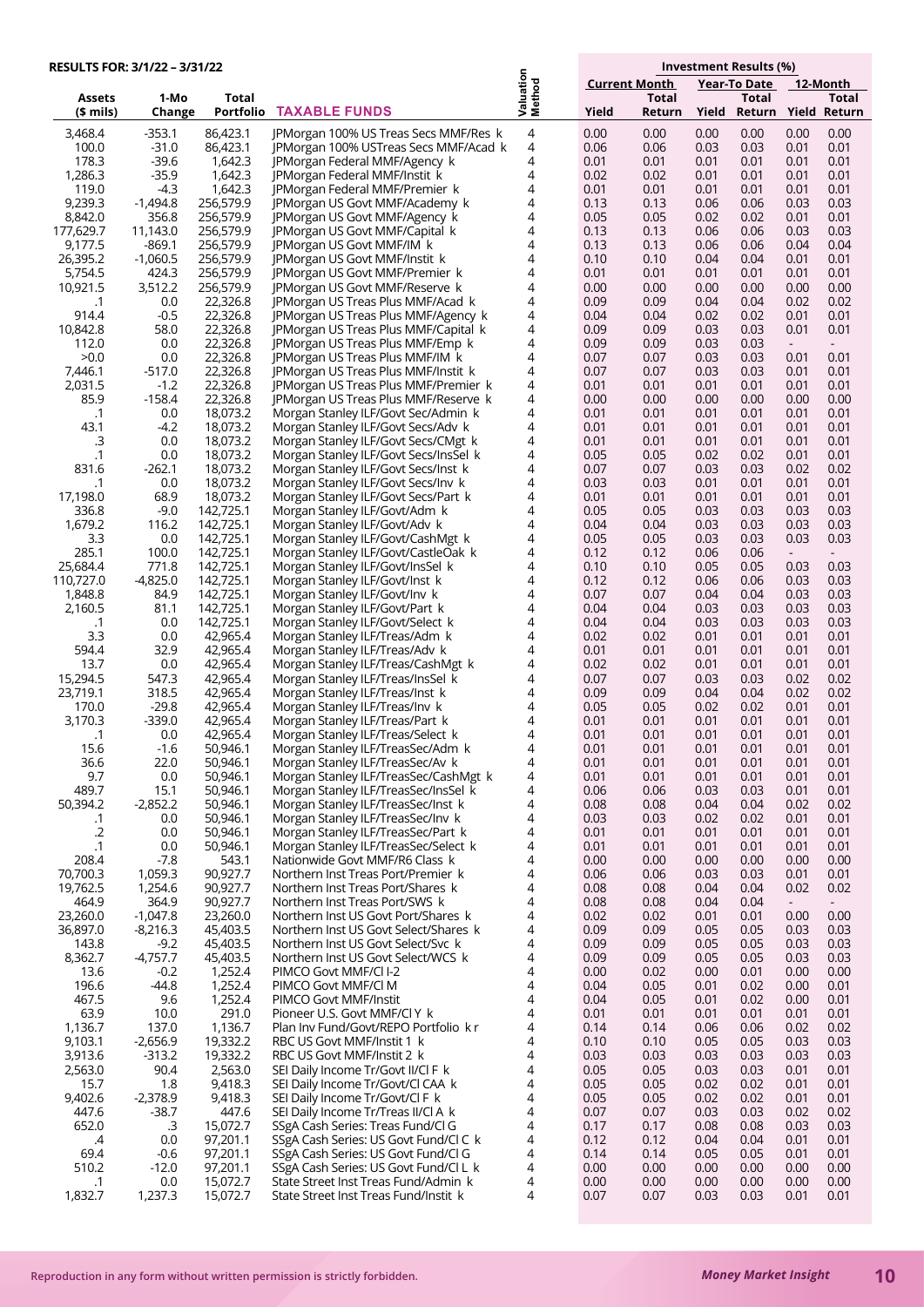| <b>RESULTS FOR: 3/1/22 - 3/31/22</b> |                     |                      |                                                                                |                     |                                             |                    | Investment Results (%) |                     |                |                          |  |
|--------------------------------------|---------------------|----------------------|--------------------------------------------------------------------------------|---------------------|---------------------------------------------|--------------------|------------------------|---------------------|----------------|--------------------------|--|
|                                      |                     |                      |                                                                                |                     | <b>Current Month</b><br><b>Year-To Date</b> |                    |                        |                     | 12-Month       |                          |  |
| Assets                               | 1-Mo                | Total                |                                                                                | Valuation<br>Method |                                             | <b>Total</b>       |                        | Total               |                | Total                    |  |
| $$$ mils)                            | Change              | <b>Portfolio</b>     | <b>TAXABLE FUNDS</b>                                                           |                     | Yield                                       | Return             | Yield                  | Return Yield Return |                |                          |  |
| 304.6                                | .3                  | 15,072.7             | State Street Inst Treas Fund/Invmt k                                           | 4                   | 0.01                                        | 0.01               | 0.01                   | 0.01                | 0.01           | 0.01                     |  |
| 927.6                                | 217.4               | 15,072.7             | State Street Inst Treas Fund/Invstr k                                          | 4                   | 0.04                                        | 0.04               | 0.02                   | 0.02                | 0.01           | 0.01                     |  |
| $\cdot$ 1<br>11,355.7                | 0.0<br>-491.1       | 15,072.7<br>15,072.7 | State Street Inst Treas Fund/Opp k<br>State Street Inst Treas Fund/Prem k      | 4<br>4              | 0.08<br>0.10                                | 0.08<br>0.10       | 0.03<br>0.04           | 0.03<br>0.04        | $\sim$         | $\sim$<br>0.01           |  |
| .1                                   | 0.0                 | 33,080.0             | State Street Inst Treas Plus/Admin k                                           | 4                   | 0.00                                        | 0.00               | 0.00                   | 0.00                | 0.01<br>0.00   | 0.00                     |  |
| 288.4                                | 133.1               | 33,080.0             | State Street Inst Treas Plus/Instit k                                          | 4                   | 0.11                                        | 0.11               | 0.04                   | 0.05                | 0.02           | 0.02                     |  |
| 22.2                                 | 2.0                 | 33,080.0             | State Street Inst Treas Plus/Invmt k                                           | 4                   | 0.01                                        | 0.01               | 0.01                   | 0.01                | 0.01           | 0.01                     |  |
| 1,247.7                              | 346.6               | 33,080.0             | State Street Inst Treas Plus/Invstr k                                          | 4                   | 0.08                                        | 0.08               | 0.03                   | 0.03                | 0.01           | 0.01                     |  |
| $\cdot$ 1                            | 0.0                 | 33,080.0             | State Street Inst Treas Plus/Opp k                                             | 4                   | 0.11                                        | 0.11               | 0.05                   | 0.05                | $\sim$         | $\sim$                   |  |
| 22,868.9<br>3,263.6                  | 6,862.0<br>$-97.9$  | 33,080.0<br>33,080.0 | State Street Inst Treas Plus/Prem k<br>State Street Inst Treas Plus/Trust k    | 4<br>4              | 0.13<br>0.10                                | 0.13<br>0.10       | 0.05<br>0.04           | 0.05<br>0.04        | 0.02           | 0.02                     |  |
| 2,459.4                              | 181.2               | 97,201.1             | State Street Inst US Govt MMF/Admin k                                          | 4                   | 0.01                                        | 0.01               | 0.01                   | 0.01                | 0.01<br>0.01   | 0.01<br>0.01             |  |
| 6,138.2                              | $-433.0$            | 97,201.1             | State Street Inst US Govt MMF/Cl G k                                           | 4                   | 0.15                                        | 0.15               | 0.07                   | 0.07                | 0.04           | 0.04                     |  |
| 2,495.6                              | 358.0               | 97,201.1             | State Street Inst US Govt MMF/Inst k                                           | 4                   | 0.11                                        | 0.11               | 0.06                   | 0.06                | 0.03           | 0.03                     |  |
| 415.0                                | $-21.5$             | 97,201.1             | State Street Inst US Govt MMF/Invmt k                                          | 4                   | 0.01                                        | 0.01               | 0.01                   | 0.01                | 0.01           | 0.01                     |  |
| 1,070.1                              | $-401.9$            | 97,201.1             | State Street Inst US Govt MMF/Invsr k                                          | 4                   | 0.08                                        | 0.08               | 0.03                   | 0.03                | 0.01           | 0.01                     |  |
| 849.2<br>83,193.6                    | 204.2<br>4,693.9    | 97,201.1<br>97,201.1 | State Street Inst US Govt MMF/Opp k<br>State Street Inst US Govt MMF/Prem k    | 4<br>4              | 0.11<br>0.13                                | 0.11<br>0.13       | 0.06<br>0.06           | 0.06<br>0.06        | $\sim$<br>0.03 | $\sim$<br>0.03           |  |
| 9,001.1                              | 332.7               | 9,001.1              | State Street Navg SL Govt Port                                                 | 4                   | 0.17                                        | 0.17               | 0.09                   | 0.09                | 0.04           | 0.04                     |  |
| 5,389.1                              | 1,692.8             | 33,080.0             | State Street Treas Obligs MMF k                                                | 4                   | 0.16                                        | 0.16               | 0.08                   | 0.08                | 0.03           | 0.03                     |  |
| 2,185.6                              | 553.0               | 9,558.9              | T Rowe Price Govt MF/Cl I k                                                    | 4                   | 0.07                                        | 0.07               | 0.03                   | 0.03                | 0.02           | 0.02                     |  |
| 3,161.9                              | 429.3               | 7,987.9              | T Rowe Price US Treas MF/Cl I k                                                | 4                   | 0.04                                        | 0.04               | 0.02                   | 0.02                | 0.01           | 0.01                     |  |
| 116.1                                | 3.0                 | 116.1                | TIAA-CREF Life Money Market k                                                  | 4                   | 0.00                                        | 0.00               | 0.00                   | 0.00                | 0.00           | 0.00                     |  |
| 887.5                                | $-17.3$             | 1,450.5              | TIAA-CREF MMF/Instit k<br>TIAA-CREF MMF/Premier k                              | 4<br>4              | 0.00                                        | 0.00               | 0.00<br>0.00           | 0.00                | 0.00           | 0.00                     |  |
| 27.7<br>245.5                        | $-0.6$<br>$-2.2$    | 1,450.5<br>1,450.5   | TIAA-CREF MMF/Retirement k                                                     | 4                   | 0.00<br>0.00                                | 0.00<br>0.00       | 0.00                   | 0.00<br>0.00        | 0.00<br>0.00   | 0.00<br>0.00             |  |
| 26.3                                 | 4.4                 | 629.6                | Transamerica Govt MMF/Cl I k                                                   | 4                   | 0.00                                        | 0.00               | 0.00                   | 0.00                | 0.11           | 0.11                     |  |
| 127.3                                | 20.3                | 629.6                | Transamerica Govt MMF/Cl I-3 k                                                 | 4                   | 0.02                                        | 0.02               | 0.01                   | 0.01                | 0.18           | 0.18                     |  |
| 1,888.9                              | $-65.2$             | 4,974.5              | UBS Select Govt Institutional Fund k                                           | 4                   | 0.03                                        | 0.03               | 0.02                   | 0.02                | 0.01           | 0.01                     |  |
| 353.0                                | $-20.8$             | 4,974.5              | UBS Select Govt Investor Fund k                                                | 4                   | 0.01                                        | 0.01               | 0.01                   | 0.01                | 0.01           | 0.01                     |  |
| 1,735.1<br>8,330.5                   | $-1,236.3$<br>222.0 | 4,974.5<br>20,991.0  | UBS Select Govt Preferred Fund k<br>UBS Select Treasury Instit Fund k          | 4<br>4              | 0.05<br>0.06                                | 0.05<br>0.06       | 0.02<br>0.03           | 0.02<br>0.03        | 0.01<br>0.01   | 0.01<br>0.01             |  |
| 900.4                                | $-27.8$             | 20,991.0             | UBS Select Treasury Investor Fund k                                            | 4                   | 0.01                                        | 0.01               | 0.01                   | 0.01                | 0.01           | 0.01                     |  |
| 11,760.1                             | $-558.2$            | 20,991.0             | UBS Select Treasury Preferred Fund k                                           | 4                   | 0.08                                        | 0.08               | 0.03                   | 0.03                | 0.02           | 0.02                     |  |
| 63.0                                 | 10.3                | 855.2                | Voya Govt Liquid Assets/Cl I k                                                 | 4                   | 0.00                                        | 0.00               | 0.00                   | 0.00                | 0.00           | 0.02                     |  |
| 321.7                                | $-2.1$              | 855.2                | Voya Govt Liquid Assets/Cl S k                                                 | 4                   | 0.00                                        | 0.00               | 0.00                   | 0.00                | 0.00           | 0.02                     |  |
| 470.5                                | 6.2                 | 855.2                | Voya Govt Liquid Assets/Cl S2 k                                                | 4                   | 0.00                                        | 0.00               | 0.00                   | 0.00                | 0.00           | 0.02                     |  |
| 163.5<br>2.0                         | $-1.1$<br>$-0.3$    | 207.3<br>207.3       | Voya Govt MMF/Cl A k<br>Voya Govt MMF/Cl C k                                   | 4<br>4              | 0.00<br>0.00                                | 0.00<br>0.00       | 0.00<br>0.00           | 0.00<br>0.00        | 0.00<br>0.00   | 0.09<br>0.09             |  |
| 41.7                                 | .9                  | 207.3                | Voya Govt MMF/Cl I k                                                           | 4                   | 0.00                                        | 0.00               | 0.00                   | 0.00                | 0.00           | 0.09                     |  |
| $\cdot$ .2                           | $-0.1$              | 207.3                | Voya Govt MMF/Cl W k                                                           | 4                   | 0.00                                        | 0.00               | 0.00                   | 0.00                | 0.00           | 0.09                     |  |
| 485.7                                | 1.4                 | 485.7                | Voya Govt MMP/Cl I k r                                                         | 4                   | 0.00                                        | 0.00               | 0.00                   | 0.00                | 0.00           | 0.08                     |  |
| 802.9                                | $-311.5$            | 13,859.8             | Western Asset Inst Govt Res/Cl L k                                             | 4                   | 0.07                                        | 0.07               | 0.03                   | 0.03                | 0.01           | 0.01                     |  |
| 8,614.4                              | 640.7               | 13,859.8             | Western Asset Inst Govt Res/Inst k                                             | 4<br>4              | 0.10                                        | 0.10               | 0.04                   | 0.04                | 0.02           | 0.02                     |  |
| 2,720.2<br>471.3                     | 67.6<br>13.1        | 13,859.8<br>481.0    | Western Asset Inst Govt Res/Inv  k<br>Western Asset Inst US Treas Obl/Adm k    | 4                   | 0.06<br>0.01                                | 0.06<br>0.01       | 0.03<br>0.01           | 0.03<br>0.01        | 0.01<br>0.02   | 0.01<br>0.02             |  |
| 5.2                                  | 0.0                 | 481.0                | Western Asset Inst US Treas Obl/Ins k                                          | 4                   | 0.07                                        | 0.07               | 0.03                   | 0.03                | 0.02           | 0.02                     |  |
| 4.6                                  | 0.0                 | 481.0                | Western Asset Inst US Treas Obl/Inv k                                          | 4                   | 0.05                                        | 0.05               | 0.02                   | 0.02                | 0.02           | 0.02                     |  |
| 6,787.9                              | 84.6                | 13,056.2             | Western Asset Inst US Treas Res/I k                                            | 4                   | 0.09                                        | 0.09               | 0.04                   | 0.04                | 0.02           | 0.02                     |  |
| 6,118.2                              | -1,607.1            | 13,056.2             | Western Asset Inst US Treas Res/Inv k                                          | 4                   | 0.05                                        | 0.05               | 0.02                   | 0.02                | 0.01           | 0.01                     |  |
| 150.1<br>450.0                       | 82.0<br>$-0.1$      | 13,056.2<br>13,859.8 | Western Asset Prem Inst UST Rsv/Cap k<br>Western Asset Prmr Inst Gvt Rsv/Cap k | 4<br>4              | 0.15<br>0.15                                | 0.15<br>0.15       | 0.07                   | 0.07                | 0.03<br>0.04   | 0.03<br>0.04             |  |
| 1,986.4                              | $-117.2$            | 7,838.8              | Wilmington US Govt MMF/Instit k                                                | 4                   | 0.03                                        | 0.03               | 0.08<br>0.02           | 0.08<br>0.02        | 0.01           | 0.01                     |  |
| 4,250.1                              | $-62.6$             | 7,838.8              | Wilmington US Govt MMF/Select k                                                | 4                   | 0.03                                        | 0.03               | 0.02                   | 0.02                | 0.01           | 0.01                     |  |
| 431.0                                | 13.4                | 1,427.4              | Wilmington US Treasury MMF/Instit k                                            | 4                   | 0.03                                        | 0.03               | 0.02                   | 0.02                | 0.01           | 0.01                     |  |
| 673.2                                | 48.2                | 1,427.4              | Wilmington US Treasury MMF/Select k                                            | 4                   | 0.03                                        | 0.03               | 0.02                   | 0.02                | 0.01           | 0.01                     |  |
| \$2,912,091.4                        | \$1,699.7           |                      | <b>SUBTOTAL &amp; AVERAGES</b>                                                 |                     | 0.05                                        | 0.05               | 0.03                   | 0.03                | 0.02           | 0.02                     |  |
|                                      |                     |                      | <b>PRIME INSTITUTIONAL</b>                                                     |                     |                                             |                    |                        |                     |                |                          |  |
| 137.0                                | 2.6                 | 5,148.2              | Allspring Heritage MMF/Adm k                                                   | 5                   | 0.07                                        | $-0.05$            | 0.03                   | $-0.01$             | 0.02           | 0.00                     |  |
| 614.3<br>4,259.5                     | -47.7<br>163.3      | 5,148.2<br>5,148.2   | Allspring Heritage MMF/Inst k<br>Allspring Heritage MMF/Select k               | 5<br>5              | 0.15<br>0.22                                | 0.03<br>0.10       | 0.06<br>0.11           | 0.02<br>0.07        | 0.02<br>0.05   | 0.01<br>0.04             |  |
| 137.4                                | $-3.4$              | 5,148.2              | Allspring Heritage MMF/Svc k                                                   | 5                   | 0.03                                        | $-0.09$            | 0.02                   | $-0.02$             | 0.01           | $-0.01$                  |  |
| 64,051.2                             | 294.3               | 64,051.2             | BlackRock Cash Funds: Instit/SL kr                                             | 5                   | 0.25                                        | $-0.23$            | 0.16                   | $-0.05$             | 0.11           | 0.04                     |  |
| $\cdot$ 1                            | 0.0                 | 1,173.0              | BlackRock Lig Env Aware/BC Shrs                                                | 5                   | 0.10                                        | $-0.25$            | 0.05                   | $-0.20$             | $\blacksquare$ | $\blacksquare$           |  |
| $\cdot$ 1                            | 0.0                 | 1,173.0              | BlackRock Liq Env Aware/CCM Shrs                                               | 5                   | 0.10                                        | $-0.25$            | 0.05                   | $-0.20$             | $\blacksquare$ | $\overline{\phantom{a}}$ |  |
| 903.6                                | 11.8                | 1,173.0              | BlackRock Lig Env Aware/Dir Shrs k                                             | 5                   | 0.15                                        | $-0.20$            | 0.08                   | $-0.17$             | 0.05           | $-0.03$                  |  |
| 244.0<br>.3                          | 24.5<br>0.0         | 1,173.0<br>1,173.0   | BlackRock Lig Env Aware/Inst Shrs k<br>BlackRock Lig Env Aware/Inv A Shrs k    | 5<br>5              | 0.11<br>0.10                                | $-0.25$<br>$-0.25$ | 0.05<br>0.03           | $-0.20$<br>$-0.17$  | 0.03<br>0.01   | $-0.05$<br>$-0.06$       |  |
| 25.0                                 | 0.0                 | 1,173.0              | BlackRock Lig Env Aware/MFG Shrs k                                             | 5                   | 0.11                                        | $-0.13$            | 0.05                   | $-0.15$             | $\sim$         | $\overline{\phantom{a}}$ |  |
| >0.0                                 | 0.0                 | 4,404.7              | BlackRock Liquidity:TempCash Dollar                                            | 5                   | 0.02                                        | $-0.33$            | 0.02                   | $-0.18$             | 0.02           | $-0.05$                  |  |
| 4,404.7                              | $-209.4$            | 4,404.7              | BlackRock Liquidity:TempCash Inst k                                            | 5                   | 0.14                                        | $-0.22$            | 0.07                   | $-0.13$             | 0.04           | $-0.03$                  |  |
| >0.0                                 | 0.0                 | 4,404.7              | BlackRock Liquidity:TempCash Prmr                                              | 5                   | 0.14                                        | $-0.10$            | 0.07                   | $-0.09$             | 0.05           | $-0.02$                  |  |
| 9.3<br>579.4                         | $-0.4$<br>$-4.2$    | 8,606.5<br>8,606.5   | BlackRock Liquidity: TempFund Admin k<br>BlackRock Liquidity:TempFund CashMg k | 5<br>5              | 0.07<br>0.00                                | $-0.28$<br>$-0.35$ | 0.05<br>0.02           | $-0.16$<br>$-0.18$  | 0.03<br>0.03   | $-0.03$<br>$-0.04$       |  |
| 16.5                                 | $-5.2$              | 8,606.5              | BlackRock Liquidity:TempFund CashRs k                                          | 5                   | 0.00                                        | $-0.23$            | 0.02                   | $-0.14$             | 0.03           | $-0.03$                  |  |
| $\cdot$ 1                            | 0.0                 | 8,606.5              | BlackRock Liquidity:TempFund CCM                                               | 5                   | 0.14                                        | $-0.21$            | 0.07                   | $-0.13$             | $\sim$         | $\overline{\phantom{a}}$ |  |
| 117.7                                | $-1.7$              | 8,606.5              | BlackRock Liquidity:TempFund Dollar k                                          | 5                   | 0.01                                        | $-0.35$            | 0.02                   | $-0.18$             | 0.03           | $-0.04$                  |  |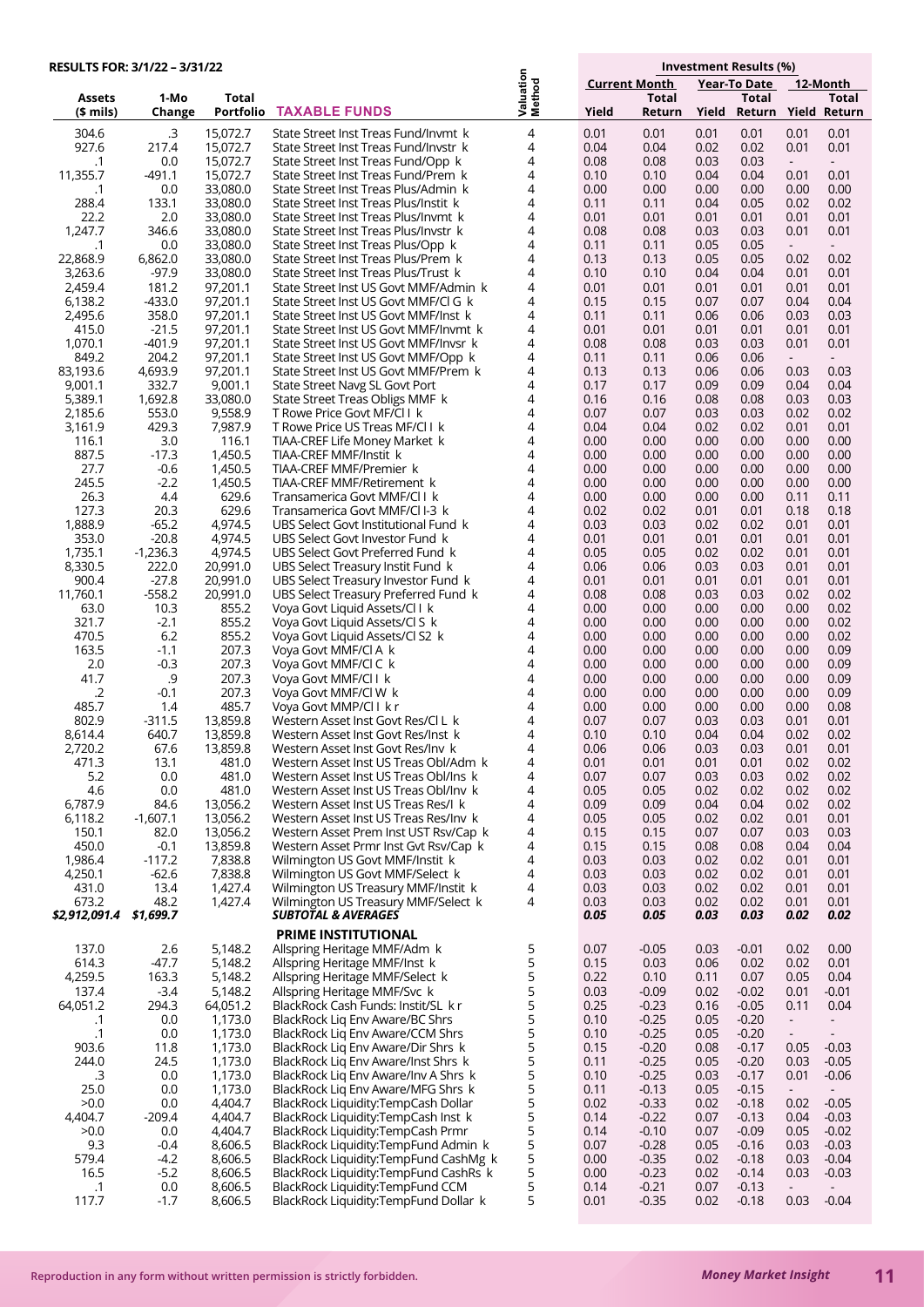| RESULTS FOR: 3/1/22 - 3/31/22 |                     |                      |                                                                               |                            |              |                      |              | Investment Results (%) |              |                     |  |  |
|-------------------------------|---------------------|----------------------|-------------------------------------------------------------------------------|----------------------------|--------------|----------------------|--------------|------------------------|--------------|---------------------|--|--|
|                               |                     |                      |                                                                               |                            |              | <b>Current Month</b> |              | <b>Year-To Date</b>    |              | 12-Month            |  |  |
| <b>Assets</b>                 | 1-Mo                | Total                |                                                                               | <b>Valuation</b><br>Method |              | <b>Total</b>         |              | Total                  |              | Total               |  |  |
| (\$ mils)                     | Change              | Portfolio            | <b>TAXABLE FUNDS</b>                                                          |                            | Yield        | Return               | Yield        |                        |              | Return Yield Return |  |  |
| 7,882.4<br>1.1                | $-226.9$<br>0.0     | 8,606.5<br>8,606.5   | BlackRock Liquidity:TempFund Inst k<br>BlackRock Liquidity:TempFund PrCl k    | 5<br>5                     | 0.14<br>0.01 | $-0.10$<br>$-0.35$   | 0.07<br>0.02 | $-0.09$<br>$-0.18$     | 0.04<br>0.03 | $-0.02$<br>$-0.04$  |  |  |
| 89.2                          | $-7.5$              | 7,661.7              | Dreyfus Cash Mgmt/Admin k                                                     | 5                          | 0.08         | $-0.27$              | 0.04         | $-0.13$                | 0.02         | $-0.04$             |  |  |
| 4,846.3                       | $-298.6$            | 7,661.7              | Dreyfus Cash Mgmt/Instit k                                                    | 5                          | 0.16         | $-0.07$              | 0.10         | $-0.07$                | 0.05         | 0.00                |  |  |
| 53.8                          | 5.2                 | 7,661.7              | Dreyfus Cash Mgmt/Inv k                                                       | 5                          | 0.01         | $-0.22$              | 0.01         | $-0.11$                | 0.01         | $-0.04$             |  |  |
| 2,672.4                       | 753.8               | 7,661.7              | Dreyfus Cash Mgmt/Preferred k                                                 | 5                          | 0.16         | $-0.07$              | 0.10         | $-0.07$                | $\sim$       |                     |  |  |
| 69.1<br>226.2                 | 0.0<br>102.2        | 726.8<br>726.8       | DWS ESG Liq Fund/Capital Shrs k<br>DWS ESG Lig Fund/Inst Rsrvd Shrs k         | 5<br>5                     | 0.24<br>0.21 | $-0.11$<br>$-0.14$   | 0.15<br>0.12 | $-0.05$<br>$-0.08$     | 0.10<br>0.07 | 0.02<br>0.01        |  |  |
| 431.5                         | $-45.1$             | 726.8                | DWS ESG Lig Fund/Inst Shrs k                                                  | 5                          | 0.24         | 0.01                 | 0.15         | $-0.05$                | 0.10         | 0.04                |  |  |
| .2                            | 0.0                 | 1,060.6              | Fed/Hermes Instit MM Mgmt/Cap k                                               | 5                          | 0.12         | 0.00                 | 0.05         | $-0.07$                | 0.02         | $-0.02$             |  |  |
| 4.5                           | $-0.4$              | 1,060.6              | Fed/Hermes Instit MM Mgmt/Eagle k                                             | 5                          | 0.05         | $-0.19$              | 0.02         | $-0.10$                | 0.01         | $-0.03$             |  |  |
| 1,055.1                       | 25.4                | 1,060.6              | Fed/Hermes Instit MM Mgmt/Inst k                                              | 5                          | 0.21         | $-0.02$              | 0.09         | $-0.03$                | 0.03         | $-0.01$             |  |  |
| .8<br>$\cdot$ 1               | $\cdot$ 1<br>0.0    | 1,060.6<br>13,065.7  | Fed/Hermes Instit MM Mgmt/Svc k<br>Fed/Hermes Instit Prime Oblig/Cap          | 5<br>5                     | 0.04<br>0.16 | $-0.07$<br>$-0.19$   | 0.02<br>0.06 | $-0.10$<br>$-0.06$     | 0.01<br>0.02 | $-0.03$<br>$-0.01$  |  |  |
| 4,265.0                       | 995.5               | 13,065.7             | Fed/Hermes Instit Prime Oblig/Inst k                                          | 5                          | 0.21         | $-0.02$              | 0.11         | $-0.05$                | 0.05         | 0.00                |  |  |
| 11.7                          | $-12.2$             | 13,065.7             | Fed/Hermes Instit Prime Oblig/Svc k                                           | 5                          | 0.04         | $-0.19$              | 0.02         | $-0.14$                | 0.01         | $-0.05$             |  |  |
| 12.8                          | $-2.7$              | 13,065.7             | Fed/Hermes Instit Prime Val Oblg/Ca k                                         | 5                          | 0.12         | $-0.12$              | 0.05         | $-0.12$                | 0.02         | $-0.03$             |  |  |
| 8,389.2                       | $-199.1$            | 13,065.7             | Fed/Hermes Instit Prime Val Oblg/In k                                         | 5                          | 0.22         | $-0.02$              | 0.11         | $-0.05$                | 0.05         | 0.00                |  |  |
| 387.0<br>64.4                 | $-27.7$<br>8.3      | 13,065.7<br>1,269.0  | Fed/Hermes Instit Prime Val Oblg/Sv k<br>First Amer Instit Prime Oblig/Cl T k | 5<br>5                     | 0.04<br>0.02 | $-0.19$<br>$-0.10$   | 0.02<br>0.01 | $-0.14$<br>$-0.03$     | 0.01<br>0.01 | $-0.04$<br>$-0.01$  |  |  |
| 45.2                          | 9.0                 | 1,269.0              | First Amer Instit Prime Oblig/Cl V k                                          | 5                          | 0.06         | $-0.06$              | 0.03         | $-0.02$                | 0.01         | $-0.01$             |  |  |
| 238.6                         | $-16.2$             | 1,269.0              | First Amer Instit Prime Oblig/Cl Y k                                          | 5                          | 0.01         | 0.01                 | 0.01         | 0.01                   | 0.01         | 0.00                |  |  |
| 920.8                         | $-133.6$            | 1,269.0              | First Amer Instit Prime Oblig/Cl Z k                                          | 5                          | 0.13         | 0.13                 | 0.08         | 0.03                   | 0.05         | 0.04                |  |  |
| 1.9                           | $\cdot$ 1           | 3,591.2              | Goldman Sachs FS MMF/Adm k                                                    | 5                          | 0.06         | 0.06                 | 0.04         | 0.08                   | 0.02         | 0.04                |  |  |
| >0.0<br>>0.0                  | 0.0<br>0.0          | 3,591.2<br>3,591.2   | Goldman Sachs FS MMF/Cap k<br>Goldman Sachs FS MMF/CMS k                      | 5<br>5                     | 0.10<br>0.04 | 0.10<br>0.04         | 0.06<br>0.04 | 0.10<br>0.12           | 0.03<br>0.02 | 0.07<br>0.08        |  |  |
| 3,585.9                       | 158.7               | 3,591.2              | Goldman Sachs FS MMF/Inst k                                                   | 5                          | 0.22         | 0.10                 | 0.11         | 0.15                   | 0.04         | 0.05                |  |  |
| $\cdot$ 1                     | 0.0                 | 3,591.2              | Goldman Sachs FS MMF/Pref k                                                   | 5                          | 0.13         | 0.13                 | 0.07         | 0.11                   | 0.03         | 0.06                |  |  |
| 3.3                           | 0.0                 | 3,591.2              | Goldman Sachs FS MMF/Sel k                                                    | 5                          | 0.19         | 0.19                 | 0.09         | 0.13                   | 0.04         | 0.05                |  |  |
| >0.0                          | 0.0                 | 3,591.2              | Goldman Sachs FS MMF/Ser k                                                    | 5<br>5                     | 0.04         | 0.04                 | 0.04         | 0.12                   | 0.02         | 0.06                |  |  |
| 6.2<br>.7                     | 0.0<br>$-0.3$       | 1,072.7<br>1,072.7   | Goldman Sachs FS Prime Oblig/Adm k<br>Goldman Sachs FS Prime Oblig/Cap k      | 5                          | 0.03<br>0.08 | 0.03<br>0.08         | 0.02<br>0.04 | 0.06<br>0.08           | 0.01<br>0.02 | 0.02<br>0.02        |  |  |
| 50.9                          | 20.0                | 1,072.7              | Goldman Sachs FS Prime Oblig/DrxHml k                                         | 5                          | 0.21         | 0.21                 | 0.09         | 0.14                   | 0.03         | 0.13                |  |  |
| 1,007.0                       | 27.2                | 1,072.7              | Goldman Sachs FS Prime Oblig/Inst k                                           | 5                          | 0.21         | 0.21                 | 0.09         | 0.14                   | 0.03         | 0.05                |  |  |
| >0.0                          | 0.0                 | 1,072.7              | Goldman Sachs FS Prime Oblig/Pref k                                           | 5                          | 0.11         | 0.11                 | 0.05         | 0.09                   | 0.02         | 0.03                |  |  |
| >0.0<br>7.9                   | 0.0<br>$-0.2$       | 1,072.7<br>1,072.7   | Goldman Sachs FS Prime Oblig/Res k                                            | 5<br>5                     | 0.02<br>0.18 | 0.02<br>0.18         | 0.01<br>0.08 | 0.02<br>0.08           | 0.01<br>0.03 | 0.03<br>0.03        |  |  |
| >0.0                          | 0.0                 | 1,072.7              | Goldman Sachs FS Prime Oblig/Sel k<br>Goldman Sachs FS Prime Oblig/Ser k      | 5                          | 0.02         | 0.02                 | 0.01         | 0.02                   | 0.01         | 0.02                |  |  |
| 2.4                           | 0.0                 | 2,481.8              | Invesco Liquid Assets Port/Cash Mgt k                                         | 5                          | 0.08         | $-0.27$              | 0.03         | $-0.17$                | 0.02         | $-0.05$             |  |  |
| .1                            | 0.0                 | 2,481.8              | Invesco Liquid Assets Port/CAVU k                                             | 5                          | 0.13         | $-0.22$              | 0.05         | $-0.15$                | 0.02         | $-0.05$             |  |  |
| >0.0                          | 0.0                 | 2,481.8              | Invesco Liquid Assets Port/Corp k                                             | 5                          | 0.11         | $-0.24$              | 0.04         | $-0.16$                | 0.02         | $-0.05$             |  |  |
| 2,476.0<br>>0.0               | 271.0<br>0.0        | 2,481.8<br>2,481.8   | Invesco Liquid Assets Port/Inst k<br>Invesco Liquid Assets Port/Personal k    | 5<br>5                     | 0.13<br>0.01 | $-0.22$<br>$-0.34$   | 0.05<br>0.01 | $-0.15$<br>$-0.19$     | 0.02<br>0.01 | $-0.05$<br>$-0.06$  |  |  |
| 2.8                           | 0.0                 | 2,481.8              | Invesco Liquid Assets Port/Private k                                          | 5                          | 0.01         | $-0.34$              | 0.01         | $-0.19$                | 0.01         | $-0.06$             |  |  |
| $\cdot$ .2                    | 0.0                 | 2,481.8              | Invesco Liquid Assets Port/Reserve k                                          | 5                          | 0.01         | $-0.34$              | 0.01         | $-0.19$                | 0.01         | $-0.06$             |  |  |
| .2                            | 0.0                 | 2,481.8              | Invesco Liquid Assets Port/Resource k                                         | 5                          | 0.03         | -0.33                | 0.02         | $-0.19$                | 0.01         | $-0.06$             |  |  |
| $\mathcal{A}$                 | 0.0                 | 256.4                | Invesco STIC Prime Port/Cash Mgmt k                                           | 5                          | 0.11         | 0.11                 | 0.04         | 0.04                   | 0.02         | 0.02                |  |  |
| >0.0<br>255.3                 | 0.0<br>$-6.0$       | 256.4<br>256.4       | Invesco STIC Prime Port/Corp k<br>Invesco STIC Prime Port/Instit k            | 5<br>5                     | 0.14<br>0.16 | 0.14<br>0.16         | 0.05<br>0.06 | 0.05<br>0.06           | 0.02<br>0.02 | 0.02<br>0.02        |  |  |
| $\cdot$ 1                     | $0.0\,$             | 256.4                | Invesco STIC Prime Port/Personal k                                            | 5                          | 0.01         | 0.01                 | 0.01         | 0.01                   | 0.01         | 0.01                |  |  |
| .5                            | 0.0                 | 256.4                | Invesco STIC Prime Port/Private k                                             | 5                          | 0.01         | 0.01                 | 0.01         | 0.01                   | 0.01         | 0.01                |  |  |
| $\cdot$ 1                     | 0.0                 | 256.4                | Invesco STIC Prime Port/Reserve k                                             | 5                          | 0.01         | 0.01                 | 0.01         | 0.01                   | 0.01         | 0.01                |  |  |
| >0.0<br>668.9                 | 0.0<br>-249.4       | 256.4<br>67,672.6    | Invesco STIC Prime Port/Resource k<br>JPMorgan Prime MMF/Academy k            | 5<br>5                     | 0.01<br>0.20 | 0.01<br>0.20         | 0.01<br>0.11 | 0.01<br>0.11           | 0.01<br>0.08 | 0.01<br>0.07        |  |  |
| 1,329.9                       | $-74.1$             | 67,672.6             | JPMorgan Prime MMF/Agency k                                                   | 5                          | 0.08         | 0.08                 | 0.03         | $-0.05$                | 0.01         | $-0.02$             |  |  |
| 39,182.4                      | $-1,322.3$          | 67,672.6             | JPMorgan Prime MMF/Capital k                                                  | 5                          | 0.20         | 0.08                 | 0.11         | 0.03                   | 0.08         | 0.05                |  |  |
| .5                            | $-0.1$              | 67,672.6             | JPMorgan Prime MMF/Class C k                                                  | 5                          | 0.01         | $-0.11$              | 0.01         | $-0.07$                | 0.01         | $-0.02$             |  |  |
| 564.9                         | 0.0                 | 67,672.6<br>67,672.6 | JPMorgan Prime MMF/Emp k                                                      | 5<br>5                     | 0.20         | 0.20                 | 0.11         | 0.11                   | $\sim$       |                     |  |  |
| 10,328.0<br>13,305.3          | 803.1<br>$-1,489.4$ | 67,672.6             | JPMorgan Prime MMF/IM k<br>JPMorgan Prime MMF/Instit k                        | 5                          | 0.20<br>0.17 | 0.08<br>0.06         | 0.11<br>0.09 | 0.03<br>0.01           | 0.08<br>0.06 | 0.05<br>0.03        |  |  |
| 1,049.9                       | 172.7               | 67,672.6             | JPMorgan Prime MMF/Morgan k                                                   | 5                          | 0.01         | $-0.11$              | 0.01         | $-0.12$                | 0.01         | $-0.03$             |  |  |
| 1,239.9                       | 232.0               | 67,672.6             | JPMorgan Prime MMF/Premier k                                                  | 5                          | 0.01         | $-0.11$              | 0.01         | $-0.07$                | 0.01         | $-0.02$             |  |  |
| 2.9                           | 0.0                 | 67,672.6             | JPMorgan Prime MMF/Reserve k                                                  | 5                          | 0.01         | $-0.11$              | 0.01         | $-0.08$                | 0.01         | $-0.02$             |  |  |
| 659.3                         | $-66.6$             | 659.3<br>3,428.4     | Meeder Institutional Prime MMF k                                              | 5<br>5                     | 0.12         | $-0.23$<br>$-0.17$   | 0.07<br>0.05 | $-0.13$<br>$-0.07$     | 0.06<br>0.05 | 0.00<br>0.01        |  |  |
| $\cdot$ 1<br>8.4              | 0.0<br>0.0          | 3,428.4              | Morgan Stanley ILF/MMP/Adv k<br>Morgan Stanley ILF/MMP/CashMgt k              | 5                          | 0.06<br>0.11 | $-0.25$              | 0.07         | $-0.05$                | 0.05         | 0.01                |  |  |
| 250.1                         | 0.0                 | 3,428.4              | Morgan Stanley ILF/MMP/CastleOak k                                            | 5                          | 0.19         | $-0.16$              | 0.10         | $-0.02$                |              |                     |  |  |
| .1                            | 0.0                 | 3,428.4              | Morgan Stanley ILF/MMP/InsSel k                                               | 5                          | 0.16         | $-0.08$              | 0.09         | 0.01                   | 0.06         | 0.03                |  |  |
| 3,169.7                       | $-131.5$            | 3,428.4              | Morgan Stanley ILF/MMP/Inst k                                                 | 5                          | 0.19         | $-0.04$              | 0.10         | $-0.02$                | 0.06         | 0.02                |  |  |
| $\cdot$ 1                     | 0.0                 | 3,428.4              | Morgan Stanley ILF/MMP/Part k                                                 | 5<br>5                     | 0.05         | $-0.19$              | 0.05         | $-0.03$                | 0.05         | 0.02                |  |  |
| 5.2<br>14,033.2               | 0.0<br>265.3        | 14,044.1<br>14,044.1 | Morgan Stanley ILF/Prime/CashMgt k<br>Morgan Stanley ILF/Prime/Inst k         | 5                          | 0.13<br>0.22 | $-0.23$<br>$-0.02$   | 0.08<br>0.11 | $-0.04$<br>$-0.01$     | 0.06<br>0.07 | 0.02<br>0.03        |  |  |
| 5.7                           | 0.0                 | 14,044.1             | Morgan Stanley ILF/Prime/InstSelect k                                         | 5                          | 0.18         | $-0.05$              | 0.10         | $-0.02$                | 0.07         | 0.04                |  |  |
| 64.1                          | $-0.5$              | 64.1                 | Plan Inv Fund/MMP kr                                                          | 5                          | 0.12         | $-0.12$              | 0.05         | $-0.11$                | 0.02         | $-0.03$             |  |  |
| 2,307.6                       | $-96.3$             | 2,307.6              | Schwab Variable Share Price MF k                                              | 5                          | 0.11         | $-0.01$              | 0.06         | $-0.07$                | 0.04         | 0.01                |  |  |
| 5.5<br>$\cdot$ 1              | 0.0<br>0.0          | 1,647.6<br>1,647.6   | State Street ESG Lig Resys/Inst k<br>State Street ESG Liq Resvs/Inv k         | 5<br>5                     | 0.16<br>0.11 | 0.04<br>$-0.13$      | 0.09<br>0.04 | 0.01<br>$-0.08$        | 0.06<br>0.01 | 0.02<br>$-0.03$     |  |  |
|                               |                     |                      |                                                                               |                            |              |                      |              |                        |              |                     |  |  |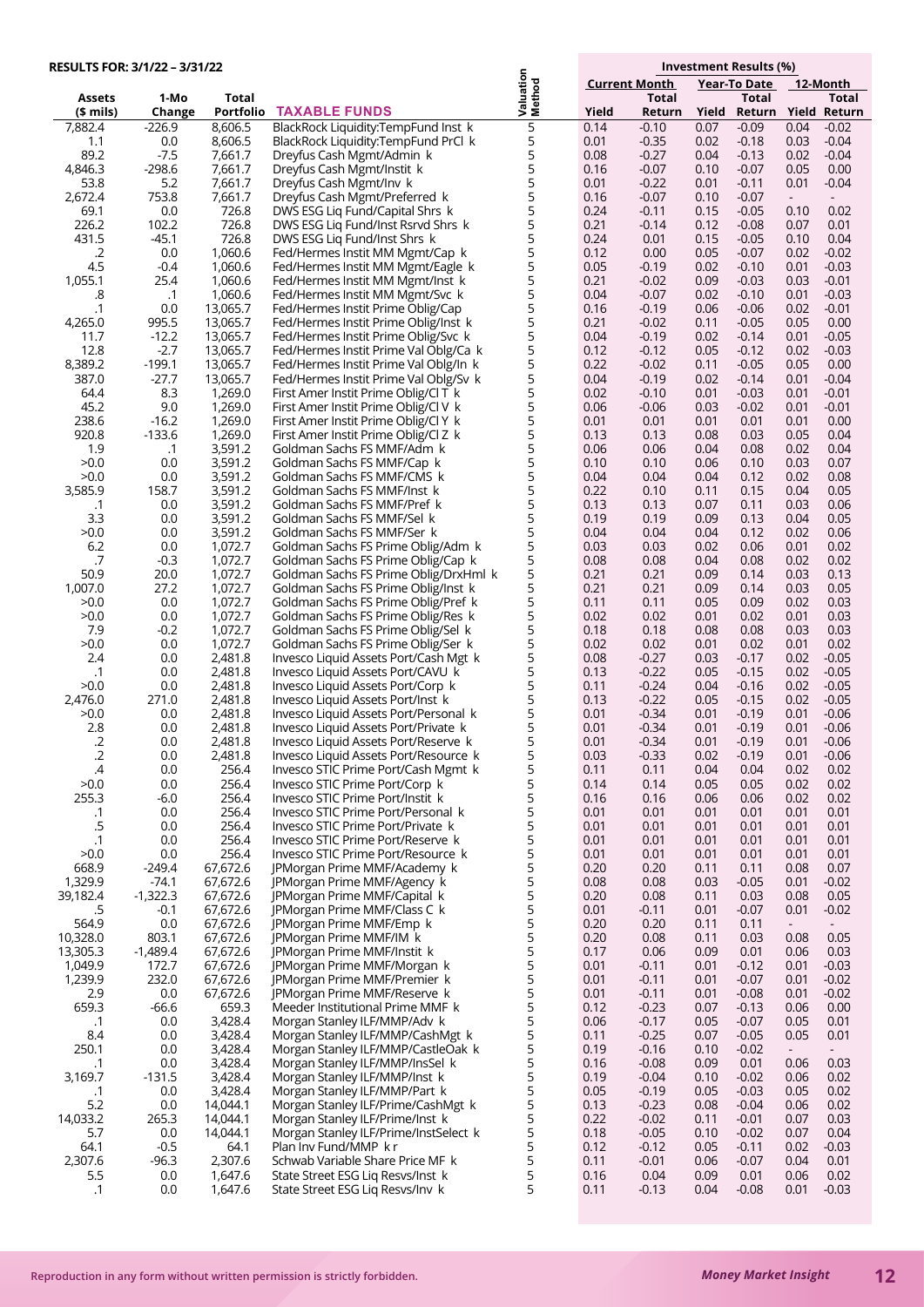| RESULTS FOR: 3/1/22 - 3/31/22 |            |                  |                                       | ⊆                          | Investment Results (%) |         |       |                     |                          |              |
|-------------------------------|------------|------------------|---------------------------------------|----------------------------|------------------------|---------|-------|---------------------|--------------------------|--------------|
|                               |            |                  |                                       | atio<br>Valuatio<br>Method | <b>Current Month</b>   |         |       | <b>Year-To Date</b> |                          | 12-Month     |
| Assets                        | 1-Mo       | Total            |                                       |                            |                        | Total   |       | Total               |                          | Total        |
| $$$ mils)                     | Change     | <b>Portfolio</b> | <b>TAXABLE FUNDS</b>                  |                            | Yield                  | Return  | Yield | Return              |                          | Yield Return |
|                               | 0.0        | 1,647.6          | State Street ESG Lig Resvs/Opp k      | 5                          | 0.15                   | 0.03    | 0.08  | 0.00                | $\overline{\phantom{0}}$ |              |
| 1,642.0                       | 162.1      | 1,647.6          | State Street ESG Lig Resvs/Prem k     | 5                          | 0.19                   | 0.07    | 0.12  | 0.04                | 0.09                     | 0.05         |
| 762.9                         | $-7.8$     | 13,763.9         | State Street Inst Lig Resys/Admin k   | 5                          | 0.02                   | $-0.10$ | 0.01  | $-0.03$             | 0.00                     | $-0.03$      |
| 80.8                          | 26.6       | 13,763.9         | State Street Inst Lig Resys/Instit k  |                            | 0.14                   | 0.02    | 0.06  | $-0.02$             | 0.03                     | 0.00         |
| >0.0                          | 0.0        | 13,763.9         | State Street Inst Lig Resys/Invmt k   | 5                          | 0.00                   | $-0.12$ | 0.00  | $-0.08$             | 0.00                     | $-0.03$      |
| 89.1                          | $-16.0$    | 13,763.9         | State Street Inst Liq Resvs/Invstr k  | 4                          | 0.10                   | $-0.02$ | 0.03  | $-0.05$             | 0.01                     | $-0.03$      |
| $\cdot$ 1                     | 0.0        | 13,763.9         | State Street Inst Lig Resys/Opp       | 5                          | 0.15                   | 0.03    | 0.07  | $-0.01$             |                          |              |
| 11,911.3                      | $-1,195.7$ | 13,763.9         | State Street Inst Lig Resvs/Prem k    | 5                          | 0.17                   | 0.05    | 0.09  | 0.01                | 0.06                     | 0.02         |
| 919.7                         | 383.1      | 13,763.9         | State Street Inst Lig Resvs/Trust k   | 5                          | 0.11                   | 0.11    | 0.04  | 0.00                | 0.01                     | $-0.02$      |
| 119.3                         | $-4.5$     | 1,152.0          | UBS Select ESG Prime/Instit k         | 5                          | 0.18                   | $-0.05$ | 0.11  | $-0.01$             | 0.05                     | 0.01         |
| 5.1                           | $-0.2$     | 1,152.0          | UBS Select ESG Prime/Investor k       | 5                          | 0.01                   | $-0.22$ | 0.01  | $-0.15$             | 0.01                     | $-0.04$      |
| 1,027.7                       | 41.7       | 1,152.0          | UBS Select ESG Prime/Preferred k      | 5                          | 0.22                   | $-0.01$ | 0.15  | 0.03                | 0.09                     | 0.05         |
| 2,754.7                       | $-145.4$   | 4,891.2          | UBS Select Prime Institutional Fund   |                            | 0.10                   | $-0.02$ | 0.04  | $-0.08$             | 0.02                     | $-0.03$      |
| 905.8                         | $-48.1$    | 4,891.2          | UBS Select Prime Investor Fund k      |                            | 0.01                   | $-0.11$ | 0.01  | $-0.11$             | 0.01                     | $-0.03$      |
| 1,230.7                       | $-67.7$    | 4,891.2          | UBS Select Prime Preferred Fund k     | 5                          | 0.14                   | 0.02    | 0.08  | $-0.04$             | 0.04                     | $-0.01$      |
| 1,623.3                       | $-176.0$   | 1,847.7          | Western Asset Inst Lig Res/Inst k     | 5                          | 0.13                   | 0.13    | 0.06  | $-0.02$             | 0.04                     | $-0.02$      |
| 3.3                           | 0.0        | 1,847.7          | Western Asset Inst Lig Res/Inv k      |                            | 0.09                   | $-0.03$ | 0.04  | $-0.09$             | 0.02                     | $-0.05$      |
| 221.1                         | $-65.9$    | 1,847.7          | Western Asset Prmr Inst LigRsys/Cap k | 5                          | 0.21                   | 0.09    | 0.13  | 0.01                | 0.11                     | 0.03         |
| \$226,048.4                   | \$-1,446.4 |                  | <b>SUBTOTAL &amp; AVERAGES</b>        |                            | 0.11                   | -0.07   | 0.06  | $-0.04$             | 0.03                     | 0.00         |
| \$4,444,944.3                 | \$5,139.3  |                  | <b>GRAND TOTAL TAXABLE (ALL)</b>      |                            | 0.05                   | 0.02    | 0.03  | 0.01                | 0.02                     | 0.01         |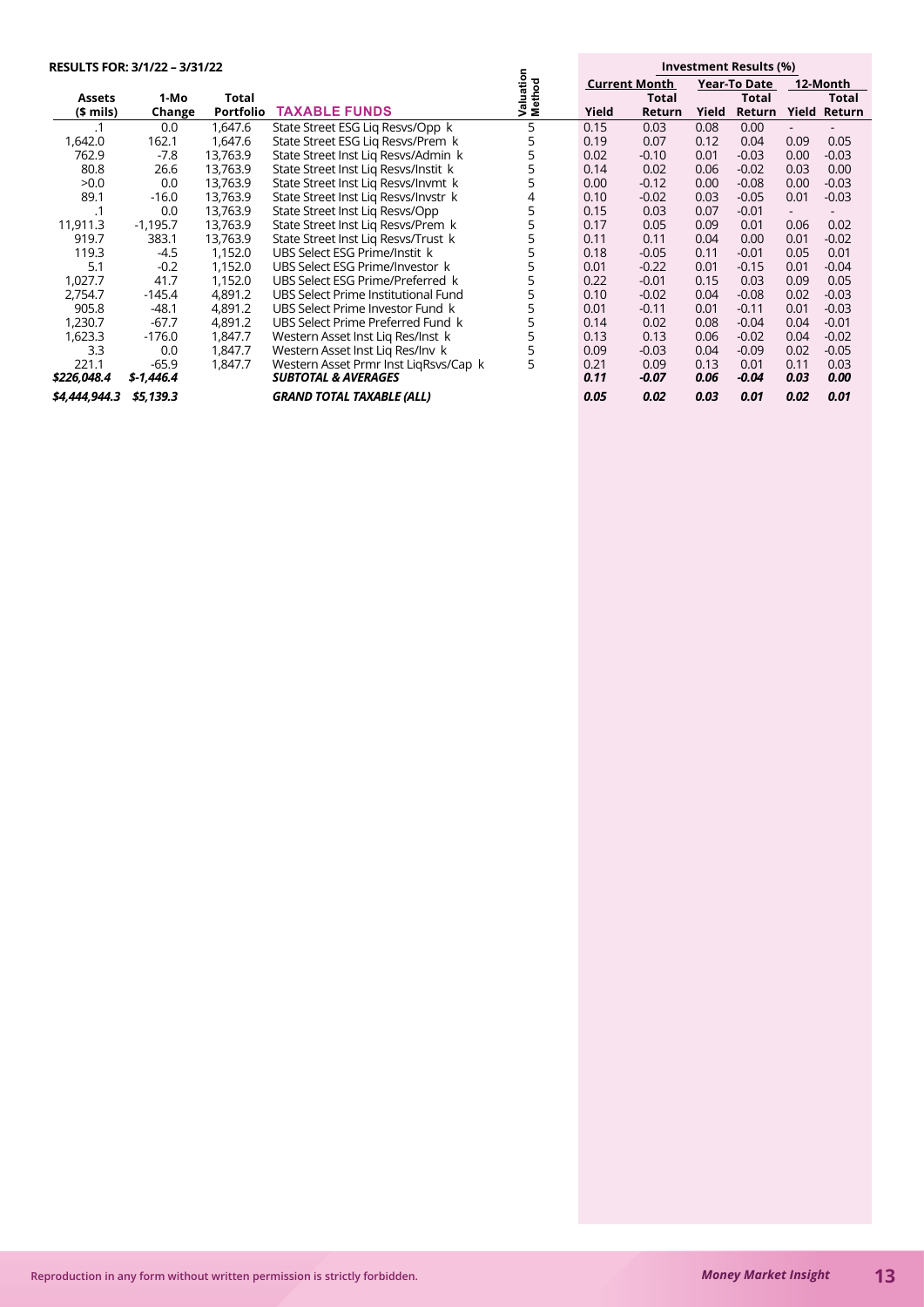| RESULTS FOR: 3/1/22 - 3/31/22 |                      |                    |                                                                                |                     |                      |              |              | Investment Results (%)    |                                  |                |
|-------------------------------|----------------------|--------------------|--------------------------------------------------------------------------------|---------------------|----------------------|--------------|--------------|---------------------------|----------------------------------|----------------|
|                               |                      |                    |                                                                                |                     | <b>Current Month</b> |              |              | Year-To Date              |                                  | 12-Month       |
| Assets                        | 1-Mo                 | Total              | <b>TAX-FREE FUNDS</b>                                                          | Valuation<br>Method |                      | <b>Total</b> |              | Total                     |                                  | Total          |
| (\$ mils)                     | Change               | Portfolio          |                                                                                |                     | Yield                | Return       |              | Yield Return Yield Return |                                  |                |
|                               |                      |                    | <b>TAX-FREE NATIONAL RETAIL</b>                                                |                     |                      |              |              |                           |                                  |                |
| 104.7<br>85.8                 | $-1.6$<br>$-0.6$     | 757.3<br>757.3     | Allspring Natl T-F MMF/Adm k<br>Allspring Natl T-F MMF/Cl A k                  | 4<br>4              | 0.09<br>0.01         | 0.09<br>0.01 | 0.04<br>0.01 | 0.04<br>0.01              | 0.03<br>0.02                     | 0.03<br>0.02   |
| 501.0                         | $-24.7$              | 757.3              | Allspring Natl T-F MMF/Premier k                                               | 4                   | 0.17                 | 0.17         | 0.07         | 0.07                      | 0.04                             | 0.04           |
| 65.8                          | .3                   | 757.3              | Allspring Natl T-F MMF/Svc k                                                   | 4                   | 0.03                 | 0.03         | 0.02         | 0.02                      | 0.02                             | 0.03           |
| 153.6                         | $-8.1$               | 153.6              | Amer Century T-F MMF/Inv Class                                                 | 4                   | 0.02                 | 0.02         | 0.01         | 0.01                      | 0.01                             | 0.01           |
| 325.6                         | $-39.0$              | 325.7              | BNY Mellon National Muni MMF/Cl M k                                            | 4                   | 0.07                 | 0.07         | 0.03         | 0.03                      | 0.01                             | 0.01           |
| $\cdot$ 1                     | 0.0                  | 325.7              | BNY Mellon National Muni MMF/Inv k                                             | 4                   | 0.01                 | 0.01         | 0.01         | 0.01                      | 0.01                             | 0.01           |
| 468.6                         | $-13.4$              | 826.1              | Dreyfus National Muni MMF/Cl A k                                               | 4                   | 0.02                 | 0.02         | 0.01         | 0.01                      | 0.01                             | 0.01           |
| 357.5<br>18.2                 | 10.5<br>1.2          | 826.1<br>185.8     | Dreyfus National Muni MMF/CLB k<br>DWS T-E/DWS T-E Cash Prem k                 | 4<br>4              | 0.01<br>0.17         | 0.01<br>0.17 | 0.01<br>0.06 | 0.01<br>0.06              | 0.01<br>0.02                     | 0.01<br>0.02   |
| 94.9                          | $-1.0$               | 185.8              | DWS T-E/DWS T-E MF k                                                           | 4                   | 0.15                 | 0.15         | 0.06         | 0.06                      | 0.02                             | 0.02           |
| 36.4                          | $-0.4$               | 185.8              | DWS T-E/DWS Tax-Free MF/S k                                                    | 4                   | 0.13                 | 0.13         | 0.05         | 0.05                      | 0.02                             | 0.02           |
| 7.7                           | $.9$                 | 185.8              | DWS T-E/Service Shrs k                                                         | 4                   | 0.01                 | 0.01         | 0.01         | 0.01                      | 0.01                             | 0.01           |
| 10.8                          | $-0.2$               | 185.8              | DWS T-E/Tax Free Invmt Class k                                                 | 4                   | 0.01                 | 0.01         | 0.01         | 0.01                      | 0.01                             | 0.01           |
| 17.8<br>205.9                 | $\cdot$ 1<br>$-13.6$ | 185.8<br>2,674.2   | DWS T-E/Tax-Exempt Cash Mgd k                                                  | 4<br>4              | 0.05<br>0.12         | 0.05<br>0.12 | 0.02<br>0.05 | 0.02<br>0.05              | 0.01<br>0.02                     | 0.01<br>0.02   |
| 75.9                          | 2.1                  | 2,674.2            | Fed/Hermes Muni Oblig Fund/Capital k<br>Fed/Hermes Muni Oblig Fund/Cash II k   | 4                   | 0.01                 | 0.01         | 0.01         | 0.01                      | 0.01                             | 0.01           |
| 302.7                         | 44.0                 | 2,674.2            | Fed/Hermes Muni Oblig Fund/Cash Ser k                                          | 4                   | 0.01                 | 0.01         | 0.01         | 0.01                      | 0.01                             | 0.01           |
| 708.7                         | 4.6                  | 2,674.2            | Fed/Hermes Muni Oblig Fund/IAuto k                                             | 4                   | 0.01                 | 0.01         | 0.01         | 0.01                      | 0.01                             | 0.01           |
| 4.7                           | .6                   | 2,674.2            | Fed/Hermes Muni Oblig Fund/Inv Shrs k                                          | 4                   | 0.01                 | 0.01         | 0.01         | 0.01                      | 0.01                             | 0.01           |
| 250.2                         | $-9.3$               | 2,674.2            | Fed/Hermes Muni Oblig Fund/Service k                                           | 4                   | 0.04                 | 0.04         | 0.02         | 0.02                      | 0.01                             | 0.01           |
| 1,126.1                       | 79.0                 | 2,674.2            | Fed/Hermes Muni Oblig Fund/Wealth k                                            | 4                   | 0.22                 | 0.22         | 0.10         | 0.10                      | 0.03                             | 0.04           |
| 23.2<br>194.1                 | 2.5<br>4.1           | 2,394.2<br>2,394.2 | Fed/Hermes T-F Oblig Fund/Avr k<br>Fed/Hermes T-F Oblig Fund/Service k         | 4<br>4              | 0.16<br>0.02         | 0.16<br>0.02 | 0.07<br>0.01 | 0.07<br>0.01              | $\overline{\phantom{a}}$<br>0.01 | $\sim$<br>0.02 |
| 2,176.9                       | 43.2                 | 2,394.2            | Fed/Hermes T-F Oblig Fund/Wealth k                                             | 4                   | 0.16                 | 0.16         | 0.07         | 0.07                      | 0.02                             | 0.03           |
| 4,425.3                       | 632.0                | 4,433.4            | Fidelity Inv Tax-Exempt/Cl I k                                                 | 4                   | 0.18                 | 0.18         | 0.08         | 0.08                      | 0.03                             | 0.03           |
| .4                            | 0.0                  | 4,433.4            | Fidelity Inv Tax-Exempt/Cl II k                                                | 4                   | 0.07                 | 0.07         | 0.03         | 0.03                      | 0.02                             | 0.02           |
| 6.7                           | $\cdot$ 1            | 4,433.4            | Fidelity Inv Tax-Exempt/Cl III k                                               | 4                   | 0.03                 | 0.03         | 0.02         | 0.02                      | 0.01                             | 0.01           |
| 1.1                           | 0.0                  | 4,433.4            | Fidelity Inv Tax-Exempt/Select k                                               | 4                   | 0.13                 | 0.13         | 0.05         | 0.05                      | 0.02                             | 0.02           |
| 4,366.9<br>46.4               | $-39.7$<br>$-0.4$    | 4,366.9<br>2,517.1 | Fidelity Municipal MMF k<br>Fidelity T-E MMF/Cap Reserves k                    | 4<br>4              | 0.04<br>0.01         | 0.04<br>0.01 | 0.02<br>0.01 | 0.02<br>0.01              | 0.01<br>0.01                     | 0.01<br>0.01   |
| 49.9                          | $-0.2$               | 2,517.1            | Fidelity T-E MMF/Daily Money k                                                 | 4                   | 0.01                 | 0.01         | 0.01         | 0.01                      | 0.01                             | 0.01           |
| 1,139.9                       | $\mathcal{A}$        | 2,517.1            | Fidelity T-E MMF/Premium k                                                     | 4                   | 0.07                 | 0.07         | 0.03         | 0.03                      | 0.02                             | 0.02           |
| 1,280.9                       | $-9.6$               | 2,517.1            | Fidelity Tax-Exempt MMF k                                                      | 4                   | 0.02                 | 0.02         | 0.01         | 0.01                      | 0.01                             | 0.01           |
| 40.0                          | $-0.3$               | 544.4              | First Amer Retail T-F Oblig/Cl A k                                             | 4                   | 0.01                 | 0.01         | 0.01         | 0.01                      | 0.01                             | 0.01           |
| 420.1                         | 21.4                 | 544.4              | First Amer Retail T-F Oblig/Cl T k                                             | 4                   | 0.02                 | 0.02         | 0.01         | 0.01                      | 0.01                             | 0.01           |
| 7.0<br>16.6                   | 2.7<br>.9            | 544.4<br>544.4     | First Amer Retail T-F Oblig/Cl V k<br>First Amer Retail T-F Oblig/Cl Y k       | 4<br>4              | 0.06<br>0.01         | 0.06<br>0.01 | 0.02<br>0.01 | 0.02<br>0.01              | 0.01<br>0.01                     | 0.01<br>0.01   |
| 60.7                          | 7.5                  | 544.4              | First Amer Retail T-F Oblig/Cl Z k                                             | 4                   | 0.12                 | 0.12         | 0.05         | 0.05                      | 0.02                             | 0.02           |
| 22.1                          | $\mathcal{A}$        | 2,097.0            | Goldman Sachs Investor T-E MMF/Adm k                                           | 4                   | 0.01                 | 0.01         | 0.01         | 0.01                      | 0.01                             | 0.01           |
| >0.0                          | 0.0                  | 2,097.0            | Goldman Sachs Investor T-E MMF/Cap k                                           | 4                   | 0.04                 | 0.04         | 0.02         | 0.02                      | 0.01                             | 0.01           |
| 10.8                          | 1.5                  | 2,097.0            | Goldman Sachs Investor T-E MMF/CI A k                                          | 4                   | 0.01                 | 0.01         | 0.01         | 0.01                      | 0.01                             | 0.01           |
| 2,063.1                       | 59.6<br>0.0          | 2,097.0<br>2,097.0 | Goldman Sachs Investor T-E MMF/Inst k<br>Goldman Sachs Investor T-E MMF/Pref k | 4<br>4              | 0.13<br>0.07         | 0.13<br>0.07 | 0.05<br>0.03 | 0.05<br>0.03              | 0.02<br>0.01                     | 0.02<br>0.01   |
| .1<br>>0.0                    | 0.0                  | 2,097.0            | Goldman Sachs Investor T-E MMF/Res k                                           | 4                   | 0.01                 | 0.01         | 0.01         | 0.01                      | 0.01                             | 0.01           |
| >0.0                          | 0.0                  | 2,097.0            | Goldman Sachs Investor T-E MMF/Sel k                                           | 4                   | 0.10                 | 0.10         | 0.04         | 0.04                      | 0.01                             | 0.01           |
| .8                            | 0.0                  | 2,097.0            | Goldman Sachs Investor T-E MMF/Ser k                                           | 4                   | 0.01                 | 0.01         | 0.01         | 0.01                      | 0.01                             | 0.01           |
| 4.5                           | .3                   | 179.3              | Invesco T-F Cash Reserve/Cash Mgt k                                            | 4                   | 0.08                 | 0.08         | 0.04         | 0.04                      | 0.02                             | 0.02           |
| 144.3                         | 8.6                  | 179.3              | Invesco T-F Cash Reserve/Instit k                                              | 4                   | 0.14                 | 0.14         | 0.05         | 0.05                      | 0.02                             | 0.02           |
| 11.8<br>17.3                  | $\cdot$ 1<br>1.9     | 179.3<br>179.3     | Invesco T-F Cash Reserve/Private k<br>Invesco T-F Cash Reserve/Reserve k       | 4<br>4              | 0.02<br>0.01         | 0.02<br>0.01 | 0.01<br>0.01 | 0.01<br>0.01              | 0.01<br>0.01                     | 0.01<br>0.01   |
| 1.5                           | 0.0                  | 179.3              | Invesco T-F Cash Reserve/Resource k                                            | 4                   | 0.05                 | 0.05         | 0.02         | 0.02                      | 0.01                             | 0.01           |
| 37.8                          | $-0.5$               | 963.8              | JPMorgan Muni MMF/Agency k                                                     | 4                   | 0.11                 | 0.11         | 0.04         | 0.04                      | 0.02                             | 0.02           |
| 847.5                         | $-31.9$              | 963.8              | JPMorgan Muni MMF/Instit k                                                     | 4                   | 0.15                 | 0.15         | 0.06         | 0.06                      | 0.03                             | 0.03           |
| 24.0                          | $-0.2$               | 963.8              | JPMorgan Muni MMF/Morgan k                                                     | 4                   | 0.01                 | 0.01         | 0.01         | 0.01                      | 0.01                             | 0.01           |
| 35.0<br>19.6                  | $-2.9$<br>$-0.1$     | 963.8<br>963.8     | JPMorgan Muni MMF/Premier k<br><b>IPMorgan Muni MMF/Service k</b>              | 4<br>4              | 0.02<br>0.01         | 0.02<br>0.01 | 0.01<br>0.01 | 0.01<br>0.01              | 0.01<br>0.01                     | 0.01<br>0.01   |
| 292.8                         | 11.7                 | 7,660.1            | JPMorgan Tax Free MMF/Agency k                                                 | 4                   | 0.11                 | 0.11         | 0.04         | 0.04                      | 0.01                             | 0.01           |
| 5,274.6                       | 138.8                | 7,660.1            | JPMorgan Tax Free MMF/Instit k                                                 | 4                   | 0.15                 | 0.15         | 0.06         | 0.06                      | 0.03                             | 0.03           |
| 19.4                          | 2.3                  | 7,660.1            | JPMorgan Tax Free MMF/Morgan k                                                 | 4                   | 0.01                 | 0.01         | 0.01         | 0.01                      | 0.01                             | 0.01           |
| 323.9                         | $-14.2$              | 7,660.1            | JPMorgan Tax Free MMF/Premier k                                                | 4                   | 0.02                 | 0.02         | 0.01         | 0.01                      | 0.01                             | 0.01           |
| 1,749.5                       | $-58.4$              | 7,660.1            | JPMorgan Tax Free MMF/Reserve k                                                | 4                   | 0.01                 | 0.01         | 0.01         | 0.01                      | 0.01                             | 0.01           |
| 13.6<br>18.9                  | .3<br>$-0.1$         | 32.5<br>32.5       | Morgan Stanley T-F Daily Inc Tr/R k<br>Morgan Stanley T-F Daily Inc Tr/S k     | 4<br>4              | 0.11<br>0.11         | 0.11<br>0.11 | 0.05<br>0.05 | 0.05<br>0.05              | 0.02<br>0.02                     | 0.02<br>0.02   |
| 617.8                         | $-21.2$              | 816.3              | Schwab AMT Tax-Free MF/Investor k                                              | 4                   | 0.07                 | 0.07         | 0.03         | 0.03                      | 0.02                             | 0.02           |
| 198.5                         | 51.6                 | 816.3              | Schwab AMT Tax-Free MF/Ultra Shrs k                                            | 4                   | 0.18                 | 0.18         | 0.07         | 0.07                      | 0.03                             | 0.03           |
| 1,610.8                       | 73.2                 | 8,778.4            | Schwab Municipal MF/Investor k                                                 | 4                   | 0.07                 | 0.07         | 0.03         | 0.03                      | 0.02                             | 0.02           |
| 7,167.6                       | 836.7                | 8,778.4            | Schwab Municipal MF/Ultra k                                                    | 4                   | 0.19                 | 0.19         | 0.08         | 0.08                      | 0.03                             | 0.03           |
| 445.6<br>191.7                | 83.5<br>$-82.7$      | 637.2<br>637.2     | T Rowe Price Tax-Exempt MF/I Class k                                           | 4<br>4              | 0.08<br>0.01         | 0.08<br>0.01 | 0.04         | 0.04<br>0.01              | 0.02<br>0.02                     | 0.02<br>0.02   |
| 65.5                          | $-1.7$               | 702.6              | T Rowe Price Tax-Exempt MF/Inv k<br>UBS Tax-Free Investor Fund k               | 4                   | 0.01                 | 0.01         | 0.01<br>0.01 | 0.01                      | 0.01                             | 0.01           |
| 25.7                          | $-2.3$               | 702.6              | UBS Tax-Free Preferred Fund k                                                  | 4                   | 0.16                 | 0.16         | 0.06         | 0.06                      | 0.02                             | 0.02           |
| 611.5                         | 47.0                 | 702.6              | UBS Tax-Free Reserves Fund k                                                   | 4                   | 0.13                 | 0.13         | 0.05         | 0.05                      | 0.02                             | 0.02           |
| 502.6                         | .8                   | 502.6              | USAA Tax Exempt MMF k                                                          | 4                   | 0.01                 | 0.01         | 0.01         | 0.01                      | 0.01                             | 0.01           |
| 16,472.9                      | 761.4                | 16,472.9           | Vanguard Municipal MMF/Investor                                                | 4<br>4              | 0.20                 | 0.20         | 0.08         | 0.08                      | 0.03                             | 0.03           |
| 2.5                           | $-1.2$               | 259.2              | Western Asset Select T-F Rsv/Inv k                                             |                     | 0.10                 | 0.10         | 0.04         | 0.04                      | 0.02                             | 0.02           |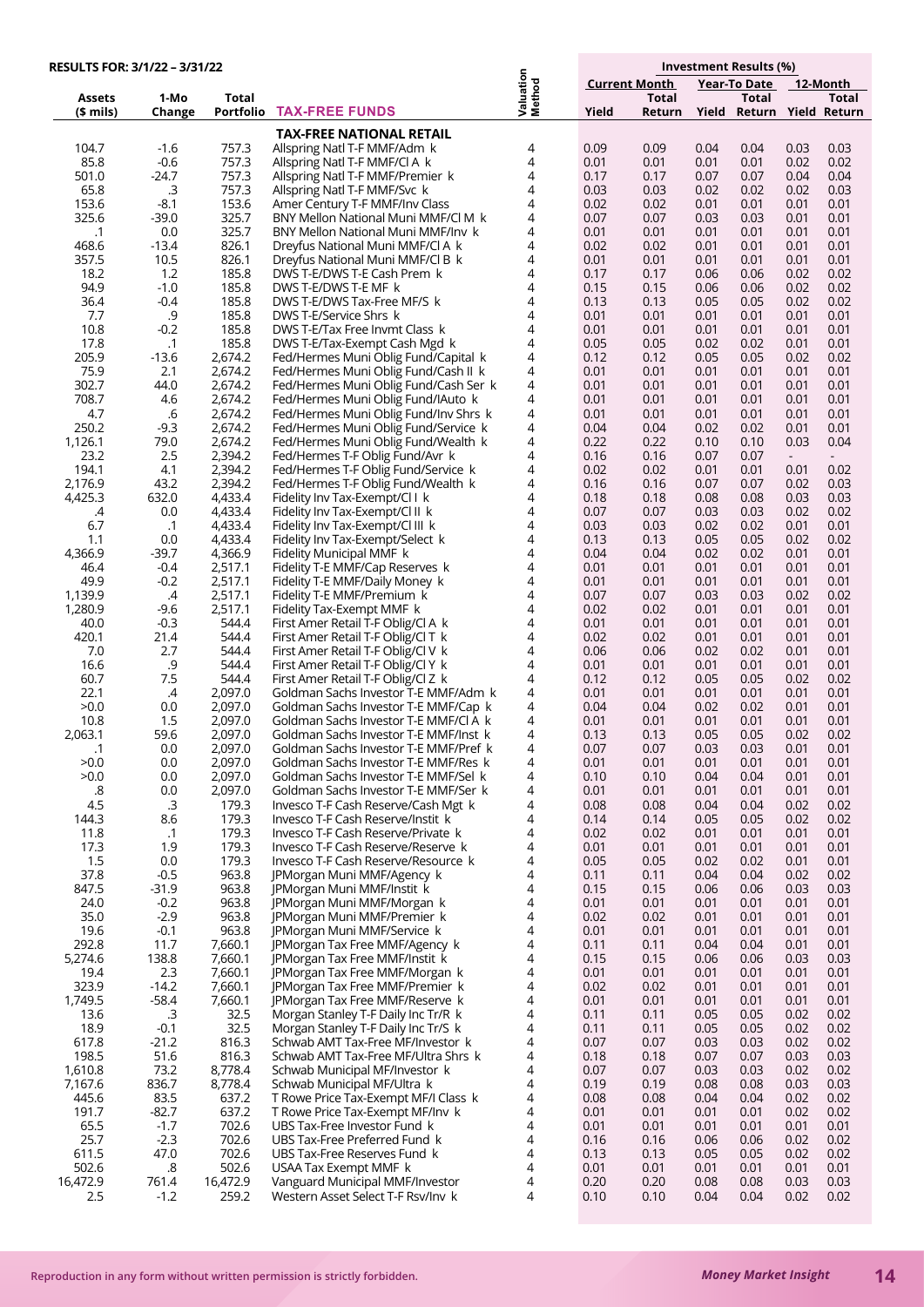#### **Investment Results (%) Current Month Year-To Date 12-Month Assets 1-Mo Total Total Total Total (\$ mils) Change Portfolio Valuation Method Yield Return Yield Return Yield Return RESULTS FOR: 3/1/22 – 3/31/22 TAX-FREE FUNDS** 256.8 -1.5 259.2 Western Asset Select T-F Rsv/Select k<br>**\$2.876.8 52.556.8 SUBTOTAL & AVERAGES** 4 0.13 0.13 0.05 0.05 0.02 0.02 *\$58,281.2 \$2,556.8 SUBTOTAL & AVERAGES 0.07 0.07 0.03 0.03 0.02 0.02* **TAX-FREE NATIONAL INST** 3.3 -2.0 293.9 Allspring Muni Cash Mgmt/Adm k<br>19.9 -58.3 293.9 Allspring Muni Cash Mgmt/Inst k 5 0.09 0.09 0.04 0.04 0.02 0.05 273.9 -58.3 293.9 Allspring Muni Cash Mgmt/Inst k 5 0.14 0.14 0.05 0.01 0.03 0.05 16.7 0.0 293.9 Allspring Muni Cash Mgmt/Svc k 5 0.02 -0.10 0.01 -0.03 0.02 0.04 4.7 -0.2 3,721.0 BlackRock Liquidity:MuniCash Dollar k<br>6.2 -649.0 3.721.0 BlackRock Liquidity:MuniCash Inst k 5 0.00 -0.11 0.00 -0.08 0.01 -0.02 3,716.2 -649.0 3,721.0 BlackRock Liquidity:MuniCash Inst k 5 0.12 0.00 0.04 -0.04 0.02 -0.01 283.5 -5.5 283.5 Dreyfus T-E Cash Mgmt/Inst k 5 0.15 0.15 0.06 0.06 0.02 0.02 298.1 -38.1 932.0 Fed-Hermes Instit T-F Cash Tr/Prem k<br>633.9 127.1 932.0 Fed/Hermes Instit T-F Cash Tr/Cl IS k 5 0.21 0.21 0.09 0.09 0.03 0.03 Fed/Hermes Instit T-F Cash Tr/Cl IS k 5 0.16 0.16 0.06 0.06 0.02 0.02 17.1 0.0 1,298.2 JPMorgan Instit Tax Free MMF/Agency k<br>190.8 51.7 1,298.2 JPMorgan Instit Tax Free MMF/Cap k 4 0.09 0.09 0.04 -0.05 0.02 0.00 130.8 -51.7 1,298.2 JPMorgan Instit Tax Free MMF/Cap k 3 0.15 0.15 0.06 -0.02 0.03 0.01 854.0 130.7 1,298.2 JPMorgan Instit Tax Free MMF/IM k 4 0.18 0.18 0.08 0.08 0.04 0.04 296.2 -58.8 1,298.2 JPMorgan Instit Tax Free MMF/Instit k<br>3.5 0.0 237.6 Morgan Stanley ILF/T-E/CashMgt k 4 0.13 0.13 0.05 0.01 0.02 0.00 Morgan Stanley ILF/T-E/CashMgt k 5 0.06 -0.06 0.03 -0.05 0.01 -0.02 .1 0.0 237.6 Morgan Stanley ILF/T-E/InsSel k 5 0.11 0.11 0.04 -0.04 0.02 0.00 <sup>2</sup> 237.6 Morgan Stanley ILF/T-E/Inst k<br>**5-605.6 SUBTOTAL & AVERAGES** 5 0.15 0.15 0.06 -0.02 0.02 0.00 *\$6,766.0 \$-605.6 SUBTOTAL & AVERAGES 0.12 0.09 0.05 0.00 0.02 0.01* **TAX-FREE STATE RETAIL Arizona** 67.2 -0.2 67.2 Fidelity AZ Municipal MMF k 4 0.01 0.01 0.01 0.01 0.01 0.01 **California**<br>129.3 Amer Cent 129.3 1.3 129.3 Amer Century CA T-F MMF/Inv Class<br>244.6 4.0 723.4 Fed/Hermes CA Muni Cash Tr/Cash I 4 0.01 0.01 0.01 0.01 0.01 0.01 244.6 -4.0 723.4 Fed/Hermes CA Muni Cash Tr/Cash II k<br>27.6 - 27.9 723.4 Fed/Hermes CA Muni Cash Tr/Cash Ser 4 0.01 0.01 0.01 0.01 0.01 0.02 27.6 0.0 723.4 Fed/Hermes CA Muni Cash Tr/Cash Ser k<br>104.0 - 3.3 723.4 Fed/Hermes CA Muni Cash Tr/Service k 4 0.01 0.01 0.01 0.01 0.01 0.02 104.0 -3.3 723.4 Fed/Hermes CA Muni Cash Tr/Service k 4 0.01 0.01 0.01 0.01 0.01 0.02 293.7 -6.2 723.4 Fed/Hermes CA Muni Cash Tr/Wealth k 4 0.12 0.12 0.05 0.05 0.02 0.03 53.5 -5.6 723.4 Federated Hermes CA MuniCash Tr/Cap k<br>448.5 - 2.4 2.084.9 Fidelity CA AMT T-F MMF k 4 0.06 0.06 0.03 0.03 0.01 0.03 448.5 2.4 2,084.9 Fidelity CA AMT T-F MMF k 4 0.09 0.09 0.04 0.04 0.02 0.02 1,636.4 106.7 2,084.9 Fidelity CA AMT T-F MMF/Instit k 4 0.17 0.17 0.07 0.07 0.02 0.02  $>$  0.0 0.0 2,084.9 Fidelity CA AMT T-F MMF/Service k<br>1,192.9 -16.3 1,192.9 Fidelity CA Municipal MMF k 4 0.02 0.02 0.01 0.01 0.01 0.01 -16.3 1,192.9 Fidelity CA Municipal MMF k 4 0.01 0.01 0.01 0.01 0.01 0.01 2.5 0.0 226.5 JPMorgan CA Muni MMF/Agcy k<br>4.0 3 226.5 JPMorgan CA Muni MMF/Morgar 4 0.10 0.10 0.04 0.04 0.02 0.02 4.0 .3 226.5 JPMorgan CA Muni MMF/Morgan k<br>121.5 . 4.6 226.5 JPMorgan CA Muni MMF/Premier k 4 0.01 0.01 0.01 0.01 0.02 0.02 121.5 -4.6 226.5 JPMorgan CA Muni MMF/Premier k 4 0.01 0.01 0.01 0.01 0.02 0.02 9.8 .2 226.5 JPMorgan CA Muni MMF/Service k 4 0.01 0.01 0.01 0.01 0.02 0.02 17.4 0.0 23.6 Morgan Stanley CA T-F Daily Inc/R k 4 0.10 0.10 0.04 0.04 0.02 0.02 6.3 -0.1 23.6 Morgan Stanley CA T-F Daily Inc/S k 4 0.10 0.10 0.04 0.04 0.02 0.02 2,117.8 -44.5 3,119.5 Schwab CA Muni MF/Investor k<br>1,001.7 247.8 3,119.5 Schwab CA Muni MF/Ultra Shrs 4 0.06 0.06 0.03 0.03 0.02 0.02 1,001.7 247.8 3,119.5 Schwab CA Muni MF/Ultra Shrs k 4 0.18 0.18 0.07 0.07 0.03 0.03 3,916.1 65.3 3,916.1 Vanguard CA Muni MMF<br>**\$11,327.6 \$339.4 CA Subtotal & Averages** 4 0.16 0.16 0.06 0.06 0.02 0.02 *\$11,327.6 \$339.4 CA Subtotal & Averages 0.07 0.07 0.03 0.03 0.02 0.02*  **Connecticut** 291.0 -2.3 291.0 Fidelity CT Municipal MMF k 4 0.01 0.01 0.01 0.01 0.01 0.01 **Massachusetts**<br>201.4 5 1,129.8 Fidelity MA AMT 201.4 .5 1,129.8 Fidelity MA AMT T-F MMF k 4 0.07 0.07 0.03 0.03 0.01 0.01 17.3 1,129.8 Fidelity MA AMT T-F MMF/Instit k<br>0.0 1.129.8 Fidelity MA AMT T-F MMF/Service 4 0.13 0.13 0.05 0.05 0.02 0.02 .1 0.0 1,129.8 Fidelity MA AMT T-F MMF/Service k 4 0.01 0.01 0.01 0.01 0.01 0.01 1,084.4 -10.8 1,084.4 Fidelity MA Municipal MMF k<br>**\$2.214.1 - \$7.0 MA Subtotal & Averages** 4 0.01 0.01 0.01 0.01 0.01 0.01 *\$2,214.1 \$7.0 MA Subtotal & Averages 0.06 0.06 0.03 0.03 0.01 0.01* **Maryland**<br>9.2 94.2 TRowe Pri 70.2 9.2 94.2 T Rowe Price MD Tax-Free MF/I Class k 4 0.08 0.08 0.04 0.04 0.02 0.02 24.0 -8.2 94.2 T Rowe Price MD Tax-Free MF/Inv k<br> **394.2 51.0 MD Subtotal & Averages** 4 0.02 0.02 0.01 0.01 0.02 0.02 *\$94.2 \$1.0 MD Subtotal & Averages 0.05 0.05 0.03 0.03 0.02 0.02* **Michigan**<br>196.0 - 2.9 196.0 Fidelity MI Fidelity MI Municipal MMF k 4 0.01 0.01 0.01 0.01 0.01 0.01 **New Jersey**<br>10 3531 **Fidelity NI AN** 131.1 -1.0 353.1 Fidelity NJ AMT T-F MMF k<br>222.0 9.9 353.1 Fidelity NJ AMT T-F MMF/In 4 0.08 0.08 0.03 0.03 0.02 0.02 222.0 353.1 Fidelity NJ AMT T-F MMF/Instit k<br>222.0 353.1 Fidelity NJ AMT T-F MMF/Service 4 0.14 0.14 0.06 0.06 0.02 0.02 .1 0.0 353.1 Fidelity NJ AMT T-F MMF/Service k 4 0.02 0.02 0.01 0.01 0.01 0.01  $409.2$   $-2.2$   $409.2$  Fidelity NJ Municipal MMF k<br> $5762.4$   $56.7$  NJ Subtotal & Averages 4 0.01 0.01 0.01 0.01 0.01 0.01 *\$762.4 \$6.7 NJ Subtotal & Averages 0.06 0.06 0.03 0.03 0.02 0.02* **New York**<br>96.6 3 123.7 Drevfus NY 96.6 .3 123.7 Dreyfus NY Muni MMF/Cl A k<br>27.1 . 1.1 123.7 Dreyfus NY Muni MMF/Cl B k 4 0.01 0.01 0.01 0.01 0.01 0.01 27.1 -1.1 123.7 Dreyfus NY Muni MMF/Cl B k<br>5.3 - 1 329.3 Fed/Hermes NY Muni Cash Tr 4 0.01 0.01 0.01 0.01 0.01 0.01 5.3 .1 329.3 Fed/Hermes NY Muni Cash Tr/Cash II k 4 0.01 0.01 0.01 0.01 0.01 0.01 33.2 3.7 329.3 Fed/Hermes NY Muni Cash Tr/Cash Ser k 4 0.01 0.01 0.01 0.01 0.01 0.01 174.1 .4 329.3 Fed/Hermes NY Muni Cash Tr/Service k<br>1742.1 .1793 Fed/Hermes NY Muni Cash Tr/Wealth k 4 0.01 0.01 0.01 0.01 0.01 0.01 116.7 0.0 329.3 Fed/Hermes NY Muni Cash Tr/Wealth k<br>411.0 12.8 1.364.1 Fidelity NY AMT T-F MMF k 4 0.08 0.08 0.04 0.04 0.01 0.02 411.0 12.8 1,364.1 Fidelity NY AMT T-F MMF k<br>953.0 12.7 1,364.1 Fidelity NY AMT T-F MMF/In 4 0.08 0.08 0.03 0.03 0.02 0.02 12.7 1,364.1 Fidelity NY AMT T-F MMF/Instit k<br>0.0 1,364.1 Fidelity NY AMT T-F MMF/Service 4 0.15 0.15 0.06 0.06 0.02 0.02  $1.1$  0.0 1,364.1 Fidelity NY AMT T-F MMF/Service k<br>926.3  $-4.4$  926.3 Fidelity NY Municipal MMF k 4 0.02 0.02 0.01 0.01 0.01 0.01 926.3 -4.4 926.3 Fidelity NY Municipal MMF k 4 0.01 0.01 0.01 0.01 0.01 0.01